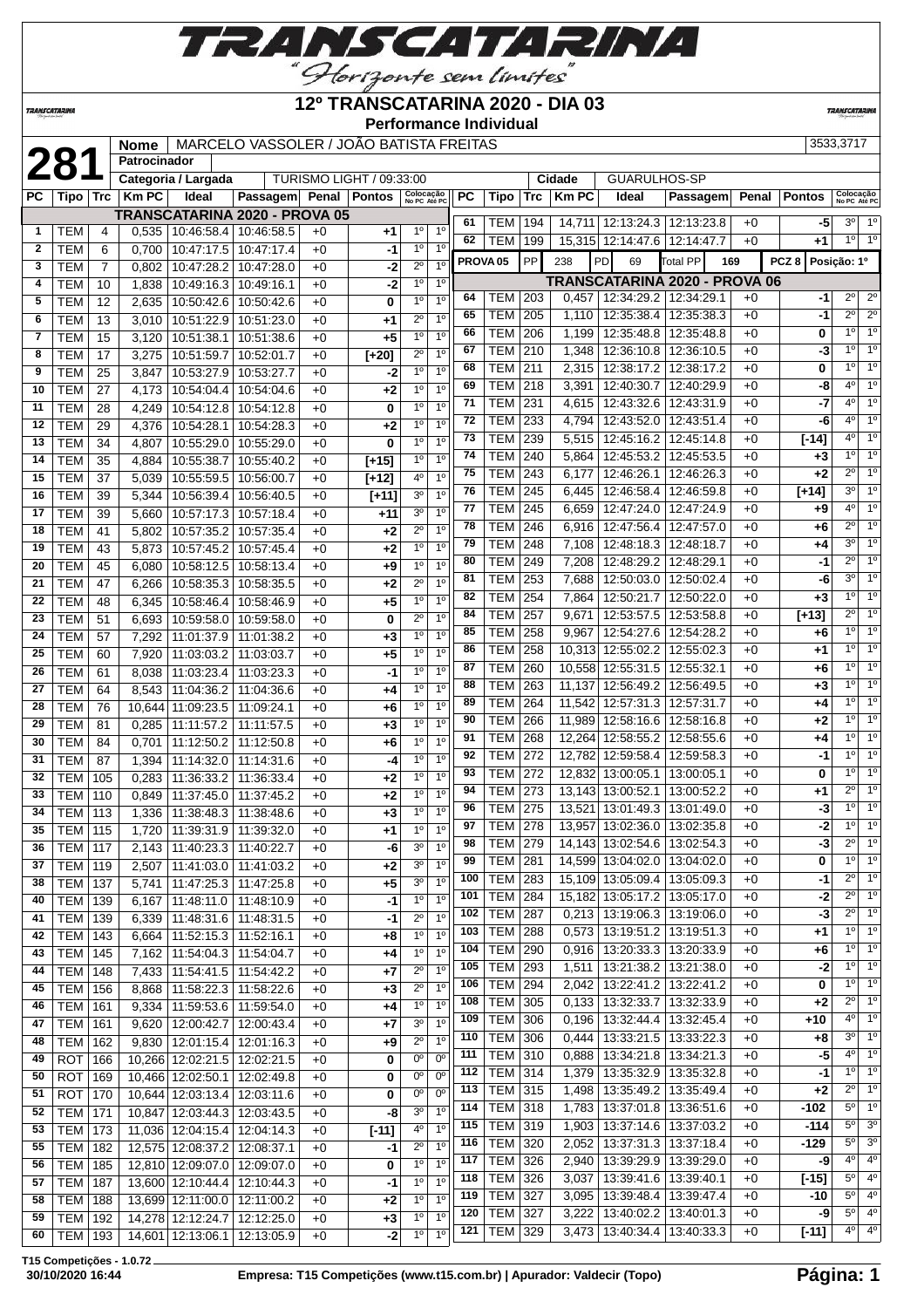

## **12º TRANSCATARINA 2020 - DIA 03**

**TRANSCATARIN** 

TRANSCATARINA

**Performance Individual**

| 7 |
|---|

|     |                     |            | <b>Nome</b>  |                                   | MARCELO VASSOLER / JOÃO BATISTA FREITAS |       |                          |                               |                            |                     |            |     |              |    |                         |            |     |       |                  |      | 3533,3717                        |
|-----|---------------------|------------|--------------|-----------------------------------|-----------------------------------------|-------|--------------------------|-------------------------------|----------------------------|---------------------|------------|-----|--------------|----|-------------------------|------------|-----|-------|------------------|------|----------------------------------|
|     | 281                 |            | Patrocinador |                                   |                                         |       |                          |                               |                            |                     |            |     |              |    |                         |            |     |       |                  |      |                                  |
|     |                     |            |              | Categoria / Largada               |                                         |       | TURISMO LIGHT / 09:33:00 |                               |                            |                     |            |     | Cidade       |    | GUARULHOS-SP            |            |     |       |                  |      |                                  |
| PC  | Tipo                | <b>Trc</b> | <b>KmPC</b>  | Ideal                             | Passagem                                | Penal | <b>Pontos</b>            | Colocação<br>No PC Até PC     |                            | <b>PC</b>           | Tipo       | Trc | <b>Km PC</b> |    | Ideal                   | Passagem   |     | Penal | <b>Pontos</b>    |      | Colocação<br>No PC Até PC        |
| 122 | <b>TEM</b>          | 329        | 3,574        |                                   | 13:40:46.5   13:40:46.5                 | $+0$  | 0                        | $1^{\circ}$                   | $4^{\circ}$                | 191                 |            |     |              |    |                         |            |     |       |                  |      | $4^{\circ}$ 1°                   |
| 123 | <b>TEM</b>          | 331        | 3,740        |                                   | 13:41:06.3   13:41:06.2                 | $+0$  | $-1$                     | 1 <sup>0</sup>                | $4^{\circ}$                | 192                 | <b>TEM</b> | 429 | 3,032        |    | 15:17:02.6   15:17:01.0 |            |     | $+0$  | $[-16]$          |      | $3^{\circ}$<br>$1^{\circ}$       |
| 124 | <b>TEM</b>          | 331        | 3,844        | 13:41:24.1                        | 13:41:24.2                              | $+0$  | $+1$                     | 1 <sup>°</sup>                | $4^{\circ}$                |                     | <b>TEM</b> | 430 | 3,663        |    | 15:18:13.2              | 15:18:13.1 |     | $+0$  |                  | $-1$ | 1 <sup>o</sup><br>$4^{\circ}$    |
| 125 | <b>TEM</b>          | 333        | 4,058        |                                   | 13:41:53.6   13:41:54.0                 | $+0$  | +4                       | $5^{\circ}$                   | 4 <sup>0</sup>             | 193                 | <b>TEM</b> | 432 | 3,869        |    | 15:18:39.6              | 15:18:38.5 |     | $+0$  | $[-11]$          |      | $4^{\circ}$<br>1 <sup>o</sup>    |
| 126 | <b>TEM</b>          | 335        | 4,281        |                                   | 13:42:25.9 13:42:26.0                   | $+0$  | $+1$                     | $2^{\circ}$                   | $4^{\circ}$                | 194                 | <b>TEM</b> | 435 | 4,344        |    | 15:19:37.7              | 15:19:36.4 |     | $+0$  | $[-13]$          |      |                                  |
| 127 | TEM                 | 336        | 4,584        |                                   | 13:42:58.6   13:42:58.7                 | $+0$  | $+1$                     | $2^{\circ}$                   | 4 <sup>0</sup>             | 195                 | <b>TEM</b> | 440 | 4,849        |    | 15:21:01.2 15:21:00.7   |            |     | $+0$  |                  | $-5$ | $4^{\circ}$<br>1 <sup>o</sup>    |
| 128 | <b>TEM</b>          | 337        | 4,992        |                                   | 13:43:41.0 13:43:41.6                   | $+0$  | +6                       | 4°                            | $4^{\circ}$                | 196                 | TEM        | 441 | 5,026        |    | 15:21:21.9 15:21:21.0   |            |     | $+0$  |                  | -9   | $4^{\circ}$<br>$1^{\circ}$       |
| 129 | TEM                 | 337        | 5,057        |                                   | 13:43:48.8 13:43:48.9                   | $+0$  | $+1$                     | 3 <sup>o</sup>                | 4 <sup>0</sup>             | 197                 | <b>TEM</b> | 442 | 5,473        |    | 15:22:12.6              | 15:22:11.8 |     | $+0$  |                  | -8   | $4^{\circ}$<br>$2^{\circ}$       |
| 130 | TEM                 | 337        | 5,151        |                                   | 13:44:00.1 13:44:00.1                   | $+0$  | 0                        | $2^{\circ}$                   | $4^{\circ}$                | 198                 | <b>TEM</b> | 449 | 6,418        |    | 15:25:07.6              | 15:25:08.1 |     | $+0$  |                  | $+5$ | $2^{\circ}$<br>$1^{\circ}$       |
| 131 | <b>TEM</b>          | 337        | 5,342        |                                   | 13:44:23.0   13:44:23.0                 | $+0$  | 0                        | $2^{\circ}$                   | 4 <sup>0</sup>             | 199                 | <b>TEM</b> | 450 | 6,917        |    | 15:25:59.5              | 15:26:00.0 |     | $+0$  |                  | $+5$ | $4^{\circ}$<br>1 <sup>o</sup>    |
| 132 | <b>TEM</b>          | 337        | 5,482        |                                   | 13:44:39.8   13:44:40.5                 | $+0$  | $+7$                     | $5^{\circ}$                   | $4^{\circ}$                | 200                 | <b>TEM</b> | 451 | 7,080        |    | 15:26:18.6              | 15:26:18.5 |     | $+0$  |                  | $-1$ | 1 <sup>o</sup><br>$1^{\circ}$    |
|     | 133   TEM $ $       | 338        | 5,538        | 13:44:47.7                        | 13:44:47.8                              | $+0$  | $+1$                     | 3 <sup>o</sup>                | $4^{\circ}$                | 201                 | <b>TEM</b> | 456 | 7,960        |    | 15:28:02.4              | 15:28:02.8 |     | $+0$  |                  | +4   | 1 <sup>o</sup><br>$4^{\circ}$    |
|     | PROVA <sub>06</sub> | PP         | 602          | PD<br>67                          | Total PP<br>535                         |       | PCZ <sub>8</sub>         | Posição: 4º                   |                            | 202                 | <b>ROT</b> | 458 | 8,429        |    | 15:28:55.2              | 15:28:55.5 |     | $+0$  |                  | 0    | 0 <sup>o</sup><br>0 <sup>o</sup> |
|     |                     |            |              |                                   |                                         |       |                          |                               |                            | 203                 | <b>ROT</b> | 459 | 8,621        |    | 15:29:15.7              | 15:29:16.0 |     | $+0$  |                  | 0    | 0 <sup>o</sup><br>$0^{\circ}$    |
|     |                     |            |              |                                   | TRANSCATARINA 2020 - PROVA 07           |       |                          |                               |                            | 204                 | <b>ROT</b> | 459 |              |    | 8,804   15:29:34.0      | 15:29:34.2 |     | $+0$  |                  | 0    | $0o$ 0 <sup>o</sup>              |
| 134 | <b>TEM</b>          | 340        |              | $0,314$   14:00:39.4   14:00:39.6 |                                         | $+0$  | $+2$                     | $1^{\circ}$<br>3 <sup>o</sup> | $1^{\circ}$<br>$2^{\circ}$ | PROVA <sub>07</sub> |            | PP  | 221          | PD | 66                      | Total PP   | 155 |       | PCZ <sub>6</sub> |      | Posição: 1º                      |
| 135 | <b>TEM</b>          | 341        | 0,560        |                                   | 14:01:07.4 14:01:07.7                   | $+0$  | $+3$                     | 3 <sup>o</sup>                |                            | <b>TOTAL</b>        |            | PP  |              | PD |                         | Total PP   |     |       |                  |      |                                  |
| 136 | <b>TEM</b>          | 345        | 1,102        |                                   | 14:02:19.4 14:02:19.0                   | $+0$  | -4                       |                               | 3 <sup>o</sup>             |                     |            |     | 1.061        |    | 202                     |            | 859 |       | <b>PCZ 22</b>    |      |                                  |
| 137 | <b>TEM</b>          | 346        | 1,264        |                                   | 14:02:41.7   14:02:41.4                 | $+0$  | $-3$                     | 3 <sup>o</sup>                | 3 <sup>o</sup>             |                     |            |     |              |    |                         |            |     |       |                  |      |                                  |
| 138 | TEM                 | 347        | 1,531        |                                   | 14:03:23.2 14:03:23.2                   | $+0$  | 0                        | 1 <sup>0</sup>                | 10                         |                     |            |     |              |    |                         |            |     |       |                  |      |                                  |
| 139 | TEM                 | 347        | 1,658        |                                   | 14:03:37.1 14:03:37.0                   | $+0$  | $-1$                     | $1^{\circ}$                   | $1^{\circ}$                |                     |            |     |              |    |                         |            |     |       |                  |      |                                  |
| 141 | <b>TEM</b>          | 348        | 1,890        |                                   | 14:04:04.5   14:04:04.2                 | $+0$  | $-3$                     | 1 <sup>o</sup>                | 1 <sup>0</sup>             |                     |            |     |              |    |                         |            |     |       |                  |      |                                  |
| 142 | <b>TEM</b>          | 355        | 2,728        |                                   | 14:06:07.2 14:06:07.7                   | $+0$  | $+5$                     | $2^{\circ}$                   | 1 <sup>0</sup>             |                     |            |     |              |    |                         |            |     |       |                  |      |                                  |
| 143 | <b>TEM</b>          | 357        | 3,089        | 14:06:49.5   14:06:50.1           |                                         | $+0$  | +6                       | 3 <sup>o</sup>                | 1 <sup>0</sup>             |                     |            |     |              |    |                         |            |     |       |                  |      |                                  |
| 144 | <b>TEM</b>          | 359        | 3,302        |                                   | 14:07:14.2 14:07:15.3                   | $+0$  | $[+11]$                  | $\overline{2^0}$              | 1 <sup>0</sup>             |                     |            |     |              |    |                         |            |     |       |                  |      |                                  |
| 145 | <b>TEM</b>          | 360        | 3,615        |                                   | 14:07:48.1   14:07:48.3                 | $+0$  | $+2$                     | $1^{\circ}$                   | 1 <sup>0</sup>             |                     |            |     |              |    |                         |            |     |       |                  |      |                                  |
| 146 | <b>TEM</b>          | 365        | 4,178        | 14:09:24.2                        | 14:09:24.4                              | $+0$  | $+2$                     | 4°                            | 1 <sup>0</sup>             |                     |            |     |              |    |                         |            |     |       |                  |      |                                  |
| 147 | <b>TEM</b>          | 367        | 4,360        |                                   | 14:09:44.7   14:09:46.2                 | $+0$  | $[+15]$                  | 30                            | 1 <sup>0</sup>             |                     |            |     |              |    |                         |            |     |       |                  |      |                                  |
| 148 | TEM                 | 367        | 4,591        |                                   | 14:10:12.4 14:10:12.6                   | $+0$  | $+2$                     | 3 <sup>o</sup>                | 1 <sup>0</sup>             |                     |            |     |              |    |                         |            |     |       |                  |      |                                  |
| 149 | <b>TEM</b>          | 367        | 4,736        |                                   | 14:10:29.8 14:10:29.9                   | $+0$  | $+1$                     | 1 <sup>°</sup>                | $1^{\circ}$                |                     |            |     |              |    |                         |            |     |       |                  |      |                                  |
| 150 | <b>TEM</b>          | 367        | 4,780        |                                   | 14:10:35.1   14:10:35.6                 | $+0$  | $+5$                     | $2^{\circ}$                   | 1 <sup>0</sup>             |                     |            |     |              |    |                         |            |     |       |                  |      |                                  |
| 151 | <b>TEM</b>          | 367        | 5,270        | 14:11:33.9 14:11:34.1             |                                         | $+0$  | $+2$                     | $2^{\circ}$                   | 1 <sup>0</sup>             |                     |            |     |              |    |                         |            |     |       |                  |      |                                  |
| 152 | <b>TEM</b>          | 368        | 5,517        |                                   | 14:12:01.9 14:12:02.3                   | $+0$  | +4                       | 3 <sup>o</sup>                | 1 <sup>0</sup>             |                     |            |     |              |    |                         |            |     |       |                  |      |                                  |
| 153 | <b>TEM</b>          | 371        | 5,853        |                                   | 14:13:34.9 14:13:35.0                   | $+0$  | $+1$                     | $\overline{2^{\circ}}$        | 1 <sup>0</sup>             |                     |            |     |              |    |                         |            |     |       |                  |      |                                  |
| 154 | <b>TEM</b>          | 371        | 5,896        |                                   | 14:13:40.1 14:13:39.8                   | $+0$  | $-3$                     | 3 <sup>o</sup>                | 1 <sup>0</sup>             |                     |            |     |              |    |                         |            |     |       |                  |      |                                  |
| 155 | TEM                 | 377        | 6,688        |                                   | 14:15:07.3 14:15:07.6                   | $+0$  | $+3$                     | 3 <sup>o</sup>                | 1 <sup>0</sup>             |                     |            |     |              |    |                         |            |     |       |                  |      |                                  |
|     | 158 TEM 381         |            |              | 0,245 14:19:42.5 14:19:42.8       |                                         | $+0$  | $+3$                     |                               | $4^{\circ}$ 1 <sup>°</sup> |                     |            |     |              |    |                         |            |     |       |                  |      |                                  |
|     | 159   TEM   382     |            |              | 0,612   14:20:25.7   14:20:25.9   |                                         | $+0$  | $+2$                     | $\overline{2^{\circ}}$        | 1 <sup>0</sup>             |                     |            |     |              |    |                         |            |     |       |                  |      |                                  |
|     | 160   TEM   383     |            |              | 0,783   14:20:44.9   14:20:45.5   |                                         | $+0$  | +6                       | 3 <sup>o</sup>                | 1 <sup>0</sup>             |                     |            |     |              |    |                         |            |     |       |                  |      |                                  |
|     | 161   TEM   383     |            |              | $0,980$   14:21:08.5   14:21:08.2 |                                         | $+0$  | $-3$                     | $2^{\circ}$                   | 1 <sup>0</sup>             |                     |            |     |              |    |                         |            |     |       |                  |      |                                  |
|     | 162   TEM   383     |            |              |                                   | 1,046   14:21:16.4   14:21:16.8         | $+0$  | +4                       | 4 <sup>0</sup>                | 1 <sup>0</sup>             |                     |            |     |              |    |                         |            |     |       |                  |      |                                  |
| 163 | <b>TEM 385</b>      |            | 1,410        |                                   | 14:21:58.0 14:21:57.7                   | $+0$  | $-3$                     | $2^{\circ}$                   | $1^{\circ}$                |                     |            |     |              |    |                         |            |     |       |                  |      |                                  |
| 164 | TEM 385             |            |              | 1,496   14:22:08.3   14:22:08.1   |                                         | $+0$  | -2                       | $2^{\circ}$                   | 1 <sup>0</sup>             |                     |            |     |              |    |                         |            |     |       |                  |      |                                  |
| 165 | TEM                 | 386        |              | 1,822   14:22:44.0   14:22:43.7   |                                         | $+0$  | -3                       | 3 <sup>o</sup>                | 1 <sup>0</sup>             |                     |            |     |              |    |                         |            |     |       |                  |      |                                  |
|     | 166   TEM   387     |            |              |                                   | 2,150 14:23:18.2 14:23:17.8             | $+0$  | -4                       | $4^{\circ}$                   | 1 <sup>0</sup>             |                     |            |     |              |    |                         |            |     |       |                  |      |                                  |
| 168 | <b>TEM 390</b>      |            | 2,674        |                                   | 14:24:20.6 14:24:20.5                   | $+0$  | -1                       | $2^{\circ}$                   | 1 <sup>0</sup>             |                     |            |     |              |    |                         |            |     |       |                  |      |                                  |
|     | 169   TEM   401     |            |              |                                   | 1,127   14:32:41.1   14:32:41.0         | $+0$  | -1                       | $2^{\circ}$                   | 1 <sup>0</sup>             |                     |            |     |              |    |                         |            |     |       |                  |      |                                  |
|     | 170   TEM   404     |            |              |                                   | 1,346 14:33:12.3 14:33:12.3             | $+0$  | 0                        | 1 <sup>0</sup>                | 1 <sup>0</sup>             |                     |            |     |              |    |                         |            |     |       |                  |      |                                  |
| 171 | <b>TEM 404</b>      |            |              |                                   | 1,466   14:33:25.4   14:33:25.0         | $+0$  | -4                       | $2^{\circ}$                   | $1^{\circ}$                |                     |            |     |              |    |                         |            |     |       |                  |      |                                  |
| 180 | $TEM$ 412           |            |              | 0,281   15:11:27.5   15:11:28.3   |                                         | $+0$  | +8                       | 3 <sup>o</sup>                | $1^{\circ}$                |                     |            |     |              |    |                         |            |     |       |                  |      |                                  |
| 181 | <b>TEM 413</b>      |            |              | 0,356   15:11:37.1   15:11:37.5   |                                         | $+0$  | +4                       | 3 <sup>o</sup>                | 1 <sup>o</sup>             |                     |            |     |              |    |                         |            |     |       |                  |      |                                  |
| 182 | <b>TEM 414</b>      |            |              |                                   | $0,586$   15:12:01.2   15:12:01.8       | $+0$  | +6                       | $4^{\circ}$                   | 1 <sup>0</sup>             |                     |            |     |              |    |                         |            |     |       |                  |      |                                  |
|     | 183   TEM   415     |            |              |                                   | $0,704$   15:12:15.3   15:12:15.3       | $+0$  | 0                        | 1 <sup>0</sup>                | 1 <sup>0</sup>             |                     |            |     |              |    |                         |            |     |       |                  |      |                                  |
|     | 184   TEM   416     |            | 0,987        |                                   | 15:12:43.3 15:12:43.4                   | $+0$  | +1                       | $1^{\circ}$                   | 1 <sup>0</sup>             |                     |            |     |              |    |                         |            |     |       |                  |      |                                  |
|     | 185   TEM   417     |            |              | 1,136   15:12:57.0   15:12:57.1   |                                         | $+0$  | +1                       | $2^{\circ}$                   | 1 <sup>0</sup>             |                     |            |     |              |    |                         |            |     |       |                  |      |                                  |
|     | 186   TEM   417     |            |              | 1,250   15:13:09.5   15:13:09.2   |                                         | $+0$  | $-3$                     | $2^{\circ}$                   | 1 <sup>0</sup>             |                     |            |     |              |    |                         |            |     |       |                  |      |                                  |
|     | 187   TEM   423     |            | 1,826        |                                   | 15:14:26.9   15:14:26.7                 | $+0$  | $-2$                     | $4^{\circ}$                   | 1 <sup>0</sup>             |                     |            |     |              |    |                         |            |     |       |                  |      |                                  |
|     | 188   TEM   426     |            | 2,523        |                                   | 15:16:05.5   15:16:05.6                 | $+0$  | +1                       | $1^{\circ}$                   | $1^{\circ}$                |                     |            |     |              |    |                         |            |     |       |                  |      |                                  |
|     | 189   TEM   426     |            | 2,820        |                                   | 15:16:35.2   15:16:35.3                 | $+0$  | +1                       | $2^{\circ}$                   | 1 <sup>0</sup>             |                     |            |     |              |    |                         |            |     |       |                  |      |                                  |
|     | 190   TEM   428     |            |              |                                   | 2,970 15:16:54.5 15:16:54.3             | $+0$  | $-2$                     | $3^{\circ}$                   | 1 <sup>o</sup>             |                     |            |     |              |    |                         |            |     |       |                  |      |                                  |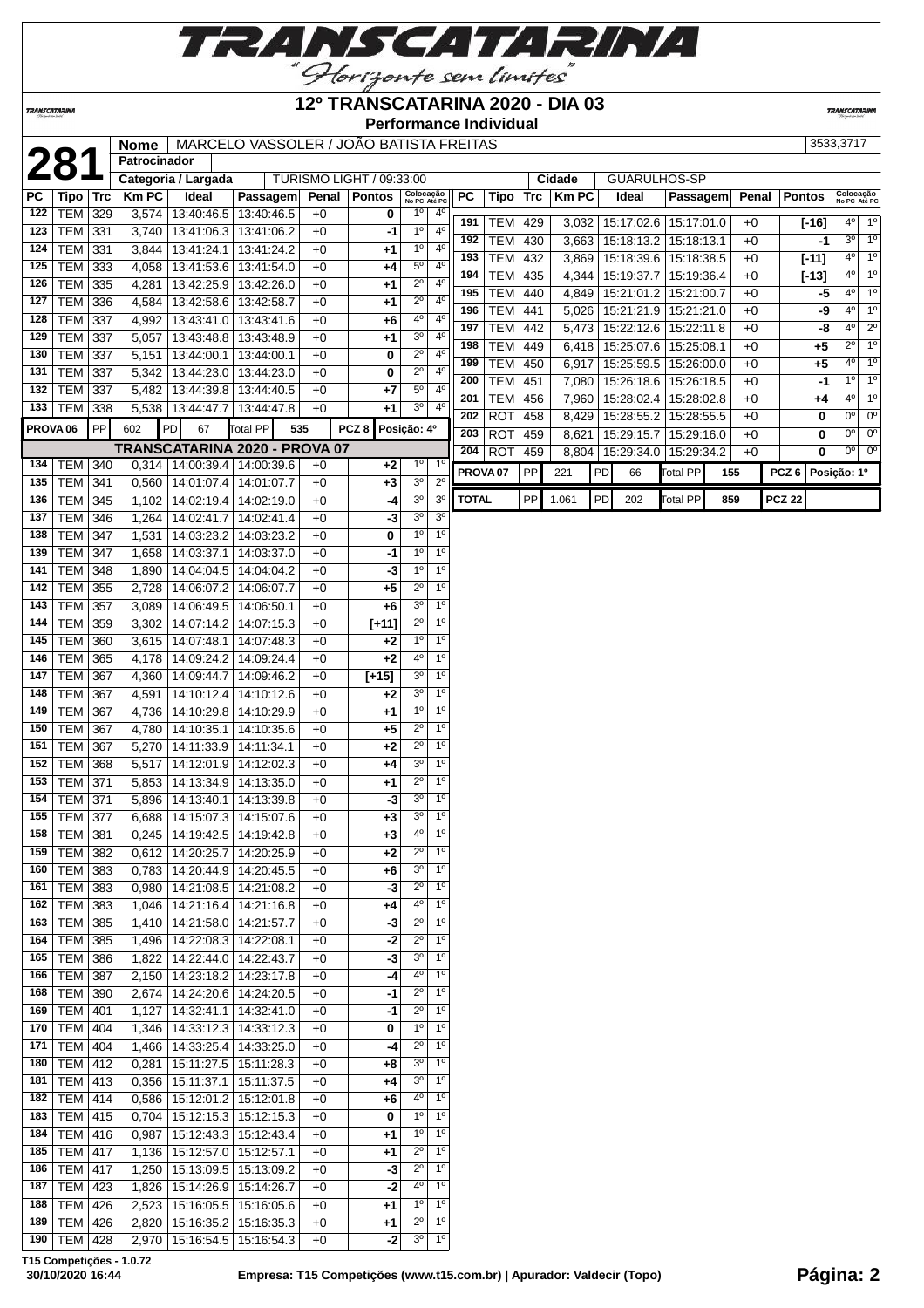

#### **12º TRANSCATARINA 2020 - DIA 03**

**TRANSCATAR** 

*TRANSCATARINA* **Performance Individual Nome** FERNANDO MEES / ALINE LUIZA BERGMANN 3520,3687<br> **282 Patrocinador Categoria / Largada** TURISMO LIGHT / 09:36:00 **Cidade** | VENANCIO AIRES-RS **Patrocinador Categoria / Largada** TURISMO LIGHT / 09:36:00 **Cidade** VENANCIO AIRES-RS **PC Tipo Trc Km PC Ideal Passagem Penal Pontos Colocação No PC Até PC PC Tipo Trc Km PC Ideal Passagem Penal Pontos Colocação No PC Até PC TRANSCATARINA 2020 - PROVA 05** TEM 194 14,711 12:16:24.3 12:16:56.2 +0 **+319** 5º 5º TEM 4 0,535 10:49:58.4 10:49:59.8 +0 **+14** 5º 5º TEM 199 15,315 12:17:47.6 12:18:06.8 +0 **+192** 5º 5º TEM 6 0,700 10:50:17.5 10:50:33.9 +0 **+164** 5º 5º **PROVA 05** PP 21.471 PD 1.544 Total PP **19.927 PCZ 4 Posição: 5º** TEM 7 0,802 10:50:28.2 10:50:44.5 +0 **+163** 5º 5º **TRANSCATARINA 2020 - PROVA 06** | **TEM** | 10 | 1,838 | 10:52:16.3 | 10:52:17.6 | +0 | +13 | 5<sup>°</sup> | 5<sup>°</sup> TEM 203 0,457 12:37:29.2 12:37:30.3 +0 **+11** 5º 5º | **TEM** | 12 | 2,635 | 10:53:42.6 | 10:53:45.5 | +0 | **[+29]** | 5<sup>°</sup> | 5<sup>°</sup> TEM 205 1,110 12:38:38.4 12:38:38.3 +0 **-1** 3º 5º TEM 13 3,010 10:54:22.9 10:54:24.4 +0 **+15** 5º 5º TEM 206 1,199 12:38:48.8 12:38:51.3 +0 **[+25]** 4º 4º TEM 15 3,120 10:54:38.1 10:54:43.8 +0 **+57** 4º 5º TEM 210 1,348 12:39:10.8 12:39:16.1 +0 **+53** 4º 4º TEM 17 3,275 10:54:59.7 10:55:10.3 +0 **+106** 4º 4º TEM 25 3,847 10:56:27.9 10:56:34.0 +0 **+61** 4º 4º TEM 211 2,315 12:41:17.2 12:41:18.4 +0 **+12** 4º 4º | TEM | 218 | 3,391 | 12:43:30.7 | 12:43:32.2 | +0 | +15 | 5<sup>o</sup> | 4<sup>o</sup> | TEM | 27 | 4,173 | 10:57:04.4 | 10:57:09.2 | +0 | +48 | 5<sup>°</sup> | 4<sup>°</sup> TEM 231 4,615 12:46:32.6 12:46:33.2 +0 **+6** 3º 4º | TEM | 28 | 4,249 | 10:57:12.8 | 10:57:17.7 | +0 | +49 | 5<sup>°</sup> | 4<sup>°</sup> TEM 233 4,794 12:46:52.0 12:46:52.2 +0 **+2** 1º 4º TEM 29 4,376 10:57:28.1 10:57:32.7 +0 **+46** 5º 4º TEM 239 5,515 12:48:16.2 12:48:16.6 +0 **+4** 3º 4º TEM 34 4,807 10:58:29.0 10:58:30.6 +0 **+16** 5º 4º TEM 240 5,864 12:48:53.2 12:48:54.0 +0 **+8** 5º 4º  $|TFM|$  35  $|$  4,884 10:58:38.7 10:58:42.4 +0  $+$  **+37**  $|$  5<sup>o</sup> 4<sup>o</sup> TEM 243 6,177 12:49:26.1 12:49:27.0 +0 **+9** 3º 4º TEM 37 5,039 10:58:59.5 10:58:59.7 +0 **+2** 2º 4º TEM 245 6,445 12:49:58.4 12:50:00.2 +0 +18  $\frac{4^{\circ}}{4^{\circ}}$  4<sup>o</sup> TEM 39 5,344 10:59:39.4 10:59:40.4 +0 **+10** 1º 4º TEM 245 6,659 12:50:24.0 12:50:23.5 +0 **-5** 2º 4º TEM 39 5,660 11:00:17.3 11:00:19.8 +0 **[+25]** 5º 4º TEM 246 6,916 12:50:56.4 12:50:58.0 +0 **+16** 5º 4º TEM 41 5,802 11:00:35.2 11:00:36.7 +0 **+15** 4º 4º TEM 248 7.108 12:51:18.3 12:51:19.3 +0 +10 5° 4 TEM 43 5,873 11:00:45.2 11:00:48.2 +0 **[+30]** 5º 4º TEM 249 7,208 12:51:29.2 12:51:30.2 +0 **+10** 5º 4º TEM 45 6,080 11:01:12.5 11:01:16.0 +0 **+35** 5º 4º TEM 253 7,688 12:53:03.0 12:53:04.8 +0 **+18** 5º 4º | TEM | 47 | 6,266 | 11:01:35.3 | 11:01:36.4 | +0 | +11 | 5<sup>°</sup> | 4<sup>°</sup> TEM 254 7,864 12:53:21.7 12:53:26.9 +0 **+52** 5º 5º TEM 48 6,345 11:01:46.4 11:01:49.8 +0 **+34** 5º 4º TEM 257 9,671 12:56:57.5 12:56:59.4 +0 **+19** 4º 5º TEM 51 6,693 11:02:58.0 11:03:00.2 +0 **[+22]** 5º 5º TEM 258 9,967 12:57:27.6 12:57:29.5 +0 **+19** 5º 5º TEM 57 7,292 11:04:37.9 11:04:41.5 +0 **+36** 5º 5º TEM 258 10,313 12:58:02.2 12:58:03.7 +0 **+15** 5º 5º TEM 60 7,920 11:06:03.2 11:06:20.7 +0 **+175** 5º 5º TEM 260 10,558 12:58:31.5 12:58:32.8 +0 **+13** 4º 5º TEM 61 8,038 11:06:23.4 11:06:36.8 +0 **+134** 5º 5º TEM 263 11,137 12:59:49.2 12:59:52.0 +0 **[+28]** 5º 5º TEM 64 8,543 11:07:36.2 11:07:48.8 +0 **+126** 5º 5º TEM 264 11,542 13:00:31.3 13:00:34.8 +0 **+35** 5º 5º TEM 76 10,644 11:12:23.5 11:12:33.1 +0 **+96** 4º 5º TEM 266 11,989 13:01:16.6 13:01:17.2 +0 **+6** 3º 5º TEM 81 0,285 11:14:57.2 11:15:01.4 +0 **+42** 4º 5º TEM 268 12,264 13:01:55.2 13:01:55.9 +0 **+7** 4º 5º TEM 84 0,701 11:15:50.2 11:15:54.2 +0 **+40** 4º 5º TEM 272 12,782 13:02:58.4 13:02:58.6 +0 **+2** 2º 5º TEM 87 1,394 11:17:32.0 11:17:38.1 +0 **+61** 5º 5º TEM 272 12,832 13:03:05.1 13:03:05.7 +0 **+6** 4º 5º TEM 105 0,283 11:39:33.2 11:39:39.0 +0 **+58** 5º 5º TEM 110 0,849 11:40:45.0 11:40:52.6 +0 **+76** 5º 5º | TEM | 273 | 13,143 | 13:03:52.1 | 13:03:53.0 | +0 | +9 | 3<sup>o</sup> | 5<sup>o</sup> TEM 113 1,336 11:41:48.3 11:41:50.3 +0 **+20** 5º 5º | TEM | 275 | 13,521 | 13:04:49.3 | 13:04:50.7 | +0 | +14 | 4<sup>o</sup> | 5<sup>o</sup> | TEM | 278 | 13,957 | 13:05:36.0 | 13:05:36.3 | +0 | +3 | 3<sup>o</sup> | 5<sup>o</sup> | TEM | 115 | 1,720 | 11:42:31.9 | 11:42:33.5 | +0 | +16 | 5<sup>o</sup> | 5<sup>o</sup> TEM 279 14,143 13:05:54.6 13:05:55.3 +0 **+7** 3º 5º | TEM | 117 | 2,143 | 11:43:23.3 | 11:43:24.0 | +0 | +7 | 4<sup>o</sup> | 5<sup>o</sup> TEM 281 14,599 13:07:02.0 13:07:02.3 +0 **+3** 3º 5º | TEM | 119 | 2,507 | 11:44:03.0 | 11:44:03.0 | +0 | **0** | 1<sup>0</sup> | 5<sup>0</sup> TEM 283 15,109 13:08:09.4 13:08:09.7 +0 **+3** 4º 5º TEM 137 5,741 11:50:25.3 11:50:25.2 +0 **-1** 2º 4º TEM 284 15,182 13:08:17.2 13:08:17.2 +0 **0** 1º 5º TEM 139 6,167 11:51:11.0 11:51:12.1 +0 **+11** 4º 4º TEM 287 0,213 13:22:06.3 13:22:07.5 +0 **+12** 5º 5º TEM 139 6,339 11:51:31.6 11:51:31.8 +0 **+2** 4º 4º TEM 288 0,573 13:22:51.2 13:22:52.2 +0 **+10** 5º 5º TEM 143 6,664 11:55:15.3 11:55:17.0 +0 **+17** 4º 4º TEM 290 0.916 13:23:33.3 13:23:35.1 +0 +18 5° 5 TEM 145 7,162 11:57:04.3 11:57:08.5 +0 **+42** 5º 4º TEM 293 1,511 13:24:38.2 13:24:39.6 +0 **+14** 4º 5º TEM 148 7,433 11:57:41.5 11:57:42.3 +0 **+8** 4º 4º TEM 294 2,042 13:25:41.2 13:25:43.0 +0 **+18** 5º 5º TEM 156 8,868 12:01:22.3 12:01:25.8 +0 **+35** 5º 4º TEM 305 0,133 13:35:33.7 13:35:35.2 +0 **+15** 5º 5º TEM 161 9,334 12:02:53.6 12:04:44.3 +0 **+1.107** 5º 4º TEM 306 0,196 13:35:44.4 13:35:46.5 +0 **+21** 5º 5º TEM 161 9,620 12:03:42.7 00:00:00.0 +0 **\*6.000** 0º 0º TEM 306 0,444 13:36:21.5 13:36:23.7 +0 **[+22]** 5º 5º TEM 162 9,830 12:04:15.4 00:00:00.0 +0 **\*6.000** 0º 0º TEM 310 0,888 13:37:21.8 13:37:23.9 +0 **[+21]** 5º 5º ROT 166 10,266 12:05:21.5 12:08:02.5 +0 **0** 0º 0º TEM 314 1,379 13:38:32.9 13:38:55.1 +0 **[+222]** 5º 5º ROT 169 10,466 12:05:50.1 12:08:29.8 +0 **0** 0º 0º TEM 315 1,498 13:38:49.2 13:39:07.8 +0 **+186** 5º 5º ROT 170 10,644 12:06:13.4 12:08:48.4 +0 **0** 0º 0º TEM 318 1,783 13:40:01.8 13:40:02.6 +0 **+8** 4º 5º TEM 171 10,847 12:06:44.3 12:09:08.1 +0 **[+1.438]** 5º 5º TEM 319 1,903 13:40:14.6 13:40:14.7 +0 **+1** 1º 5º TEM 173 11,036 12:07:15.4 12:09:30.7 +0 **+1.353** 5º 5º TEM 320 2,052 13:40:31.3 13:40:31.4 +0 **+1** 2º 5º TEM 182 12,575 12:11:37.2 12:12:47.4 +0 **+702** 5º 5º TEM 326 2,940 13:42:29.9 13:42:31.6 +0 **+17** 5º 5º TEM 185 12,810 12:12:07.0 12:13:11.5 +0 **+645** 5º 5º TEM 326 3,037 13:42:41.6 13:42:42.8 +0 **+12** 4º 5º TEM 187 13,600 12:13:44.4 12:14:29.8 +0 **+454** 5º 5º

**T15 Competições - 1.0.72**

 TEM 188 13,699 12:14:00.0 12:14:40.9 +0 **+409** 5º 5º TEM 192 14,278 12:15:24.7 12:16:11.6 +0 **+469** 5º 5º TEM 193 14,601 12:16:06.1 12:16:43.9 +0 **+378** 5º 5º

 TEM 327 3,095 13:42:48.4 13:42:48.7 +0 **+3** 4º 5º TEM 327 3,222 13:43:02.2 13:43:02.7 +0 **+5** 4º 5º TEM 329 3,473 13:43:34.4 13:43:35.9 +0 **+15** 5º 5º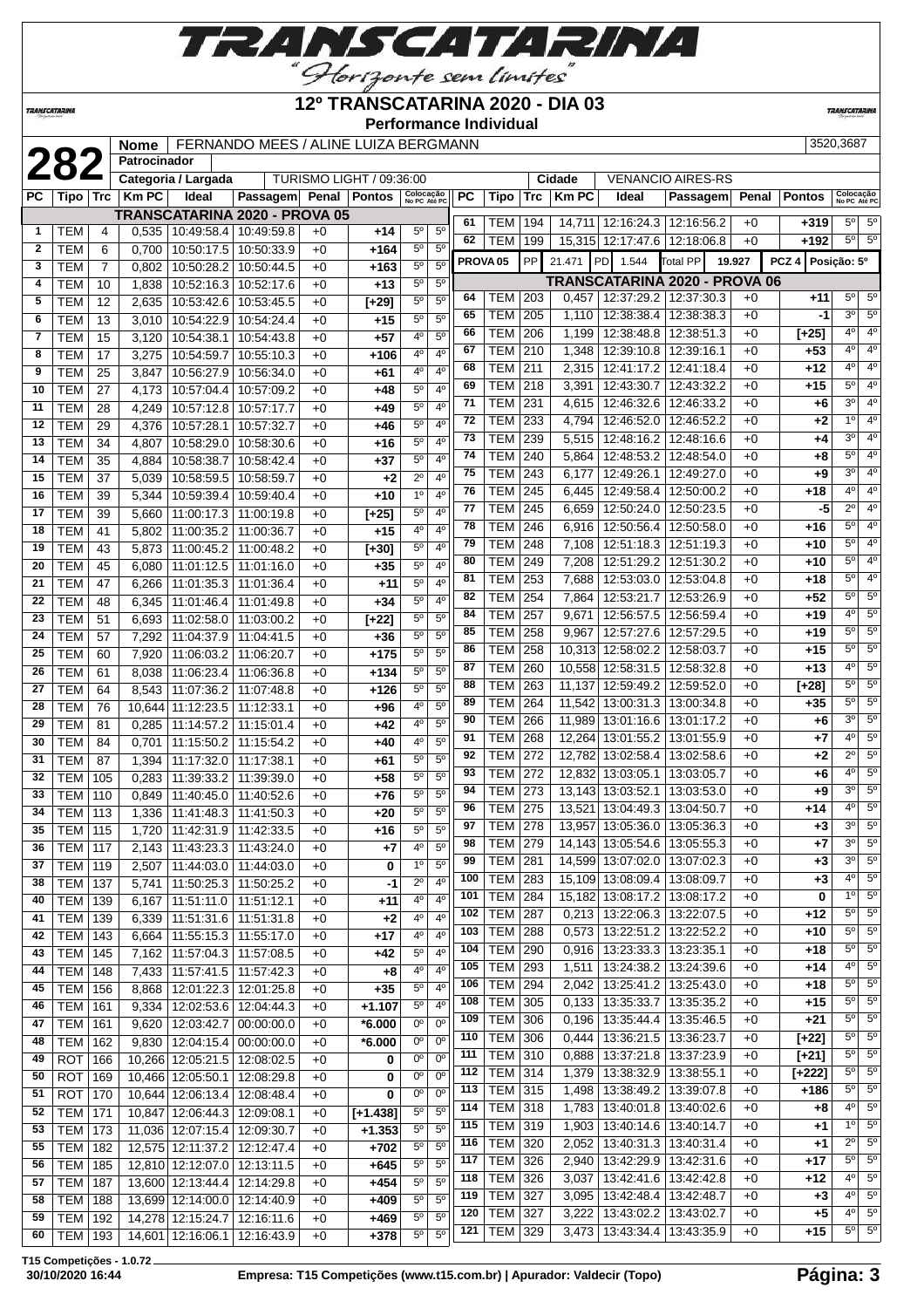

## **12º TRANSCATARINA 2020 - DIA 03**

**Performance Individual**

**TRANSCATARINA** 

|                     |                 |     | Nome                |                          | FERNANDO MEES / ALINE LUIZA BERGMANN          |              |                          |                                 |                |                     |                |     |              |    |                          |                 |        |       |                  | 3520,3687                       |
|---------------------|-----------------|-----|---------------------|--------------------------|-----------------------------------------------|--------------|--------------------------|---------------------------------|----------------|---------------------|----------------|-----|--------------|----|--------------------------|-----------------|--------|-------|------------------|---------------------------------|
|                     | 282             |     | <b>Patrocinador</b> |                          |                                               |              |                          |                                 |                |                     |                |     |              |    |                          |                 |        |       |                  |                                 |
|                     |                 |     |                     | Categoria / Largada      |                                               |              | TURISMO LIGHT / 09:36:00 |                                 |                |                     |                |     | Cidade       |    | <b>VENANCIO AIRES-RS</b> |                 |        |       |                  |                                 |
| РC                  | Tipo   Trc      |     | <b>Km PC</b>        | Ideal                    | Passagem                                      | Penal        | <b>Pontos</b>            | Colocação<br>No PC Até PC       |                | PC                  | Tipo           | Trc | <b>Km PC</b> |    | Ideal                    | Passagem        |        | Penal | <b>Pontos</b>    | Colocação<br>No PC Até PC       |
| 122                 | TEM 329         |     | 3,574               | 13:43:46.5               | 13:43:48.3                                    | +0           | +18                      | $5^{\circ}$                     | $5^{\circ}$    | 191                 | <b>TEM 429</b> |     | 3,032        |    | 15:20:02.6   15:22:17.1  |                 |        | $+0$  | $+1.345$         | $5^\circ$ 5°                    |
| 123                 | <b>TEM 331</b>  |     | 3,740               | 13:44:06.3               | 13:44:06.0                                    | $+0$         | -3                       | $2^{\circ}$                     | $5^{\circ}$    | 192                 | <b>TEM</b>     | 430 | 3,663        |    | 15:21:13.2               | 15:23:38.7      |        | $+0$  | $+1.455$         | $5^{\circ}$<br>$5^{\circ}$      |
| 124                 | <b>TEM 331</b>  |     | 3,844               | 13:44:24.1               | 13:44:22.7                                    | $+0$         | -14                      | $5^{\circ}$                     | $5^{\circ}$    | 193                 | TEM 432        |     | 3,869        |    | 15:21:39.6   15:24:00.2  |                 |        | $+0$  | $+1.406$         | $5^{\circ}$<br>$5^{\circ}$      |
| 125                 | TEM             | 333 | 4,058               | 13:44:53.6               | 13:44:53.7                                    | $+0$         | $^{+1}$                  | $2^{\circ}$                     | $5^{\circ}$    | 194                 | TEM 435        |     | 4,344        |    | 15:22:37.7               | 15:24:41.9      |        | $+0$  | $+1.242$         | $5^{\circ}$<br>$5^{\circ}$      |
| 126                 | TEM             | 335 | 4,281               | 13:45:25.9               | 13:45:25.8                                    | $+0$         | -1                       | 3 <sup>o</sup>                  | $5^{\circ}$    |                     |                |     |              |    |                          |                 |        |       |                  | $5^{\circ}$<br>$5^{\circ}$      |
| 127                 | <b>TEM 336</b>  |     | 4,584               | 13:45:58.6               | 13:45:59.9                                    | $+0$         | $+13$                    | $5^{\circ}$                     | $5^{\circ}$    | 195                 | <b>TEM</b>     | 440 | 4,849        |    | 15:24:01.2   15:25:38.8  |                 |        | $+0$  | $+976$           | $5^{\circ}$<br>$5^{\circ}$      |
| 128                 | TEM 337         |     | 4,992               | 13:46:41.0               | 13:46:41.8                                    | $+0$         | $+8$                     | 5 <sup>o</sup>                  | $5^{\circ}$    | 196                 | <b>TEM</b>     | 441 | 5,026        |    | 15:24:21.9               | 15:25:53.5      |        | $+0$  | $+916$           | 5 <sup>o</sup><br>$5^{\circ}$   |
| 129                 | <b>TEM 337</b>  |     | 5,057               | 13:46:48.8               | 13:46:48.7                                    | $+0$         | -1                       | 4 <sup>0</sup>                  | $5^{\circ}$    | 197                 | <b>TEM</b>     | 442 | 5,473        |    | 15:25:12.6               | 15:26:27.7      |        | $+0$  | $+751$           |                                 |
| 130                 | TEM             | 337 | 5,151               | 13:47:00.1               | 13:46:59.9                                    | $+0$         | $-2$                     | $5^{\circ}$                     | 5 <sup>0</sup> | 198                 | <b>TEM</b>     | 449 | 6,418        |    | 15:28:07.6               | 15:28:10.6      |        | $+0$  | $[+30]$          | $5^{\circ}$<br>$5^{\circ}$      |
| 131                 | TEM             | 337 | 5,342               | 13:47:23.0               | 13:47:23.0                                    | $+0$         | 0                        | 4°                              | 5 <sup>0</sup> | 199                 | <b>TEM</b>     | 450 | 6,917        |    | 15:28:59.5               | 15:29:00.2      |        | $+0$  | +7               | $5^{\circ}$<br>$5^{\circ}$      |
| 132                 | TEM             | 337 | 5,482               | 13:47:39.8               | 13:47:39.4                                    | $+0$         | -4                       | 4 <sup>0</sup>                  | $5^{\circ}$    | 200                 | <b>TEM</b>     | 451 | 7,080        |    | 15:29:18.6               | 15:29:19.1      |        | $+0$  | $+5$             | 4 <sup>o</sup><br>$5^{\circ}$   |
| 133                 | TEM 338         |     | 5,538               | 13:47:47.7               | 13:47:47.7                                    | $+0$         | 0                        | $2^{\circ}$                     | $5^{\circ}$    | 201                 | <b>TEM</b>     | 456 | 7,960        |    | 15:31:02.4               | 15:31:04.1      |        | $+0$  | $+17$            | $\overline{5^0}$<br>$5^{\circ}$ |
| PROVA <sub>06</sub> |                 | PP  | 1.150               | PD<br>318                | Total PP<br>832                               |              | PCZ 3 Posição: 5°        |                                 |                | 202                 | <b>ROT</b>     | 458 | 8,429        |    | 15:31:55.2               | 15:31:58.1      |        | $+0$  | 0                | 0 <sup>o</sup><br>$0^{\circ}$   |
|                     |                 |     |                     |                          |                                               |              |                          |                                 |                | 203                 | <b>ROT</b>     | 459 | 8,621        |    | 15:32:15.7               | 15:32:20.0      |        | $+0$  | 0                | $0^{\circ}$<br>$0^{\circ}$      |
|                     |                 |     |                     |                          | TRANSCATARINA 2020 - PROVA 07                 |              |                          |                                 |                | 204                 | <b>ROT</b>     | 459 |              |    | 8,804   15:32:34.0       | 15:32:36.8      |        | $+0$  | 0                | 0 <sup>0</sup><br>$0^{\circ}$   |
| 134                 | TEM 340         |     |                     | 0,314   14:03:39.4       | 14:03:39.2                                    | $+0$         | -2                       | $2^{\circ}$<br>$\overline{5^0}$ | $2^{\circ}$    | PROVA <sub>07</sub> |                | PP  | 26.063       | PD | 2.353                    | <b>Total PP</b> | 23.710 |       | PCZ <sub>4</sub> | Posição: 5º                     |
| 135                 | <b>TEM 341</b>  |     | 0,560               | 14:04:07.4               | 14:04:09.1                                    | +0           | $+17$                    |                                 | $4^{\circ}$    |                     |                |     |              |    |                          |                 |        |       |                  |                                 |
| 136                 | <b>TEM 345</b>  |     | 1,102               | 14:05:19.4               | 14:05:20.8                                    | $+0$         | +14                      | $\overline{5^0}$                | $5^{\circ}$    | <b>TOTAL</b>        |                | PP  | 48.684       | PD | 4.215                    | Total PP        | 44.469 |       | <b>PCZ 11</b>    |                                 |
| 137                 | TEM             | 346 | 1,264               | 14:05:41.7               | 14:05:42.1                                    | $+0$         | +4                       | $4^{\circ}$                     | $5^{\circ}$    |                     |                |     |              |    |                          |                 |        |       |                  |                                 |
| 138                 | <b>TEM 347</b>  |     | 1,531               | 14:06:23.2               | 14:06:24.2                                    | $+0$         | $+10$                    | $5^{\rm o}$                     | $5^{\circ}$    |                     |                |     |              |    |                          |                 |        |       |                  |                                 |
| 139                 | <b>TEM 347</b>  |     | 1,658               | 14:06:37.1               | 14:06:37.5                                    | $+0$         | +4                       | 3 <sup>o</sup>                  | $5^{\circ}$    |                     |                |     |              |    |                          |                 |        |       |                  |                                 |
| 141                 | <b>TEM 348</b>  |     | 1,890               | 14:07:04.5               | 14:07:04.8                                    | $+0$         | $+3$                     | $\overline{2^0}$                | 4 <sup>0</sup> |                     |                |     |              |    |                          |                 |        |       |                  |                                 |
| 142                 | <b>TEM</b>      | 355 | 2,728               | 14:09:07.2               | 14:09:08.2                                    | $+0$         | $+10$                    | $5^{\rm o}$                     | $4^{\circ}$    |                     |                |     |              |    |                          |                 |        |       |                  |                                 |
| 143                 | TEM             | 357 | 3,089               | 14:09:49.5               | 14:09:51.4                                    | $+0$         | $+19$                    | $4^{\circ}$                     | $4^{\circ}$    |                     |                |     |              |    |                          |                 |        |       |                  |                                 |
| 144                 | TEM             | 359 | 3,302               | 14:10:14.2               | 14:10:15.7                                    | $+0$         | $+15$                    | $\overline{3^0}$                | $4^{\circ}$    |                     |                |     |              |    |                          |                 |        |       |                  |                                 |
| 145                 | TEM             | 360 | 3,615               | 14:10:48.1               | 14:10:49.4                                    | $+0$         | $+13$                    | $5^{\circ}$                     | $4^{\circ}$    |                     |                |     |              |    |                          |                 |        |       |                  |                                 |
| 146                 | TEM             | 365 | 4,178               | 14:12:24.2               | 14:12:24.8                                    | $+0$         | $+6$                     | $5^{\rm o}$                     | $4^{\circ}$    |                     |                |     |              |    |                          |                 |        |       |                  |                                 |
| 147                 | TEM             | 367 | 4,360               | 14:12:44.7               | 14:12:46.4                                    | $+0$         | $+17$                    | 4 <sup>0</sup>                  | $4^{\circ}$    |                     |                |     |              |    |                          |                 |        |       |                  |                                 |
| 148                 | TEM             | 367 | 4,591               | 14:13:12.4               | 14:13:12.7                                    | $+0$         | $+3$                     | 4 <sup>0</sup>                  | $4^{\circ}$    |                     |                |     |              |    |                          |                 |        |       |                  |                                 |
| 149                 | <b>TEM 367</b>  |     | 4,736               | 14:13:29.8               | 14:13:30.1                                    | $+0$         | $+3$                     | $\overline{3^0}$                | $4^{\circ}$    |                     |                |     |              |    |                          |                 |        |       |                  |                                 |
| 150                 | TEM             | 367 | 4,780               | 14:13:35.1               | 14:13:36.9                                    | $+0$         | $+18$                    | $5^{\rm o}$                     | $4^{\circ}$    |                     |                |     |              |    |                          |                 |        |       |                  |                                 |
| 151                 | TEM             | 367 | 5,270               | 14:14:33.9               | 14:14:34.0                                    | $+0$         | +1                       | 1 <sup>0</sup>                  | $4^{\circ}$    |                     |                |     |              |    |                          |                 |        |       |                  |                                 |
| 152                 | TEM             | 368 | 5,517               | 14:15:01.9               | 14:15:02.3                                    | $+0$         | +4                       | 40                              | $4^{\circ}$    |                     |                |     |              |    |                          |                 |        |       |                  |                                 |
| 153                 | TEM             | 371 | 5,853               | 14:16:34.9               | 14:16:35.0                                    | $+0$         | $+1$                     | $1^{\circ}$                     | $4^{\circ}$    |                     |                |     |              |    |                          |                 |        |       |                  |                                 |
| 154                 | <b>TEM 371</b>  |     | 5,896               | 14:16:40.1               | 14:16:40.6                                    | +0           | $+5$                     | $4^{\rm o}$                     | 4°             |                     |                |     |              |    |                          |                 |        |       |                  |                                 |
| 155                 | <b>TEM 377</b>  |     |                     |                          | 6,688   14:18:07.3   14:18:08.3               | $+0$         | $+10$                    | $5^{\rm o}$                     | $4^{\circ}$    |                     |                |     |              |    |                          |                 |        |       |                  |                                 |
|                     | 158 TEM 381     |     |                     |                          | $0,245$ 14:22:42.5 14:22:43.1                 | $+0$         | $+6$                     | $5^{\circ}$                     | $4^\circ$      |                     |                |     |              |    |                          |                 |        |       |                  |                                 |
| 159                 | <b>TEM 382</b>  |     |                     | 0,612 14:23:25.7         | 14:23:27.8                                    | $+0$         | $[+21]$                  | $5^{\circ}$                     | $4^{\circ}$    |                     |                |     |              |    |                          |                 |        |       |                  |                                 |
| 160                 | $TEM$ 383       |     | 0,783               | 14:23:44.9               | 14:23:47.2                                    | $+0$         | $[+23]$                  | $5^{\rm o}$                     | $5^{\circ}$    |                     |                |     |              |    |                          |                 |        |       |                  |                                 |
| 161                 | TEM 383         |     | 0,980               | 14:24:08.5               | 14:24:10.2                                    | $+0$         | $+17$                    | $5^{\circ}$                     | $5^{\circ}$    |                     |                |     |              |    |                          |                 |        |       |                  |                                 |
| 162                 | TEM 383         |     | $\overline{1,046}$  | 14:24:16.4               | 14:24:17.0                                    | $+0$         | +6                       | $5^{\circ}$                     | $5^{\circ}$    |                     |                |     |              |    |                          |                 |        |       |                  |                                 |
| 163                 | TEM             | 385 | 1,410               | 14:24:58.0               | 14:24:59.7                                    | $+0$         | +17                      | $5^{\circ}$                     | $5^{\circ}$    |                     |                |     |              |    |                          |                 |        |       |                  |                                 |
| 164                 | TEM             | 385 | 1,496               | 14:25:08.3               | 14:25:08.7                                    | $+0$         | +4                       | 3 <sup>o</sup>                  | $5^{\circ}$    |                     |                |     |              |    |                          |                 |        |       |                  |                                 |
|                     | 165   TEM   386 |     | 1,822               | 14:25:44.0               | 14:25:45.3                                    | $+0$         | +13                      | $5^{\rm o}$                     | $5^{\circ}$    |                     |                |     |              |    |                          |                 |        |       |                  |                                 |
|                     | 166   TEM   387 |     | 2,150               | 14:26:18.2               | 14:26:18.2                                    | $+0$         | 0                        | 1 <sup>0</sup>                  | $5^{\circ}$    |                     |                |     |              |    |                          |                 |        |       |                  |                                 |
| 168                 | TEM 390         |     | 2,674               | 14:27:20.6               | 14:27:20.8                                    | $+0$         | $+2$                     | 3 <sup>o</sup>                  | $5^{\circ}$    |                     |                |     |              |    |                          |                 |        |       |                  |                                 |
| 169                 | $ TEM $ 401     |     | 1,127               | 14:35:41.1               | 14:35:41.5                                    | $+0$         | $+4$                     | 3 <sup>o</sup>                  | $5^{\circ}$    |                     |                |     |              |    |                          |                 |        |       |                  |                                 |
| 170                 | <b>TEM 404</b>  |     | 1,346               | 14:36:12.3               | 14:36:15.2                                    | $+0$         | $[+29]$                  | $5^{\circ}$                     | $5^{\circ}$    |                     |                |     |              |    |                          |                 |        |       |                  |                                 |
| 171                 | <b>TEM 404</b>  |     | 1,466               | 14:36:25.4               | 14:36:26.2                                    | $+0$         | $+8$                     | $4^{\circ}$                     | $5^{\circ}$    |                     |                |     |              |    |                          |                 |        |       |                  |                                 |
| 180                 | $TEM$ 412       |     | 0,281               | 15:14:27.5               | 15:14:33.9                                    | $+0$         | +64                      | $5^{\circ}$                     | $5^{\circ}$    |                     |                |     |              |    |                          |                 |        |       |                  |                                 |
| 181                 | <b>TEM 413</b>  |     | 0,356               | 15:14:37.1               | 15:14:45.3                                    | +0           | +82                      | $5^{\circ}$                     | $5^{\circ}$    |                     |                |     |              |    |                          |                 |        |       |                  |                                 |
| 182                 | TEM 414         |     | 0,586               | 15:15:01.2               | 15:18:46.2                                    | +0           | $[-2.250]$               | $5^{\circ}$                     | $5^{\circ}$    |                     |                |     |              |    |                          |                 |        |       |                  |                                 |
| 183                 | TEM 415         |     | 0,704               | 15:15:15.3               | 15:18:57.8                                    | $+0$         | $+2.225$                 | $5^{\circ}$                     | $5^{\circ}$    |                     |                |     |              |    |                          |                 |        |       |                  |                                 |
| 184                 | <b>TEM 416</b>  |     | 0,987               | 15:15:43.3               | 15:19:17.5                                    | +0           | $+2.142$                 | $5^{\circ}$                     | $5^{\circ}$    |                     |                |     |              |    |                          |                 |        |       |                  |                                 |
|                     | 185   TEM   417 |     | 1,136               | 15:15:57.0               | 15:19:26.3                                    | $+0$         | $+2.093$                 | $5^{\circ}$                     | $5^{\circ}$    |                     |                |     |              |    |                          |                 |        |       |                  |                                 |
| 186                 | <b>TEM 417</b>  |     | 1,250               | 15:16:09.5               | 15:19:36.3                                    | $+0$         | $+2.068$                 | $5^{\circ}$                     | $5^{\circ}$    |                     |                |     |              |    |                          |                 |        |       |                  |                                 |
| 187                 | $TEM$ 423       |     | 1,826               | 15:17:26.9               | 15:20:30.0                                    | $+0$         | $+1.831$                 | $5^{\rm o}$                     | $5^{\circ}$    |                     |                |     |              |    |                          |                 |        |       |                  |                                 |
| 188                 | <b>TEM 426</b>  |     |                     |                          |                                               |              | $+1.611$                 | $5^{\circ}$                     | $5^{\circ}$    |                     |                |     |              |    |                          |                 |        |       |                  |                                 |
| 189                 | <b>TEM 426</b>  |     | 2,523               | 15:19:05.5<br>15:19:35.2 | 15:21:46.6                                    | $+0$         | $+1.520$                 | $5^{\circ}$                     | $5^{\circ}$    |                     |                |     |              |    |                          |                 |        |       |                  |                                 |
| 190                 | TEM 428         |     | 2,820               |                          | 15:22:07.2<br>2,970   15:19:54.5   15:22:44.3 | $+0$<br>$+0$ | $+1.698$                 | $5^{\rm o}$                     | $5^{\circ}$    |                     |                |     |              |    |                          |                 |        |       |                  |                                 |
|                     |                 |     |                     |                          |                                               |              |                          |                                 |                |                     |                |     |              |    |                          |                 |        |       |                  |                                 |

**T15 Competições - 1.0.72**

**TRANSCATARINA**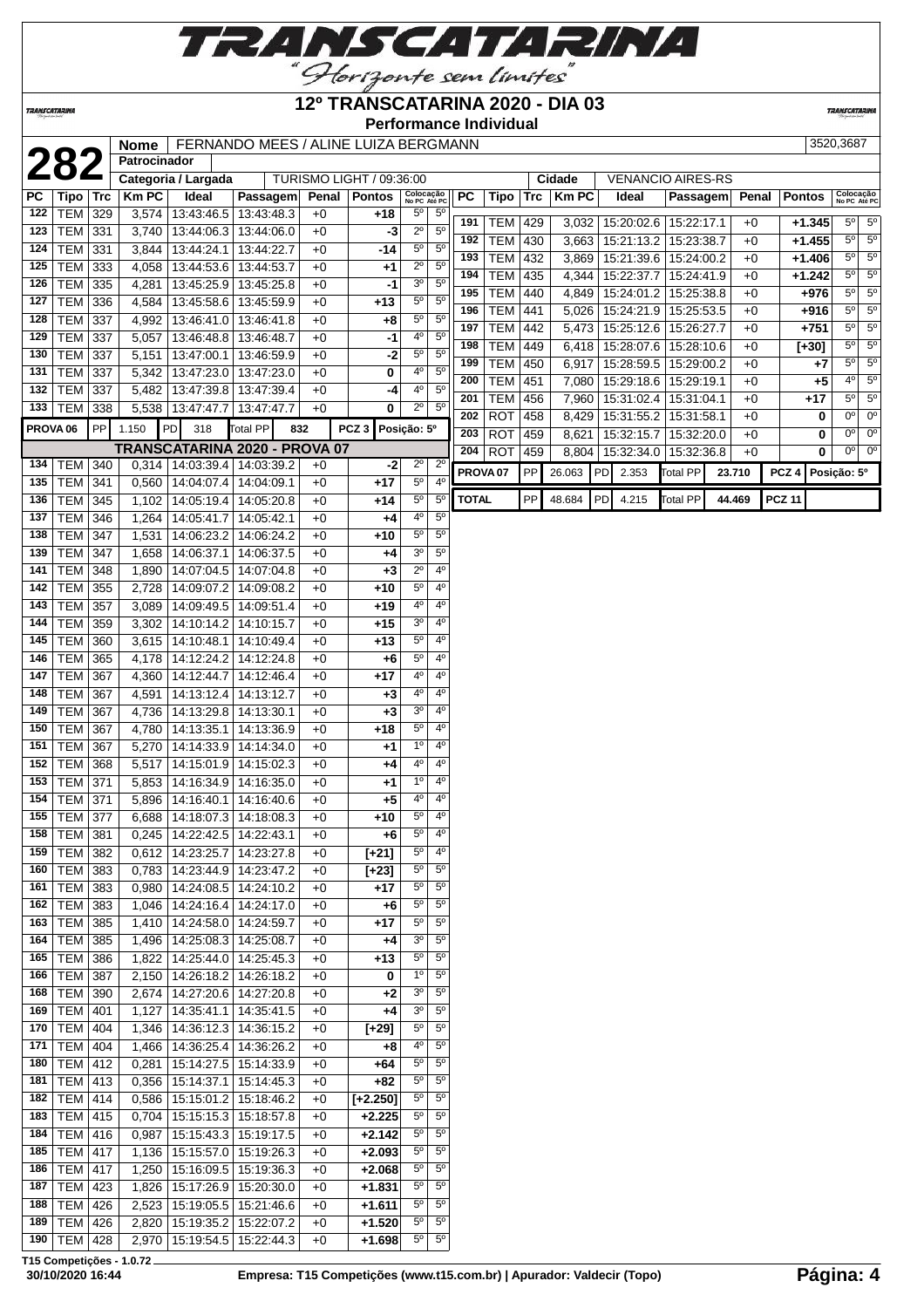

**TRANSCATARINA** 

**TRANSCATARIN** 

|                |                          |                |                |                                                                |                                                               |              |                                 |                                  |                                  |            | <b>Performance Individual</b> |            |                |                                        |                                      |              |                  |                            |                                       |
|----------------|--------------------------|----------------|----------------|----------------------------------------------------------------|---------------------------------------------------------------|--------------|---------------------------------|----------------------------------|----------------------------------|------------|-------------------------------|------------|----------------|----------------------------------------|--------------------------------------|--------------|------------------|----------------------------|---------------------------------------|
|                |                          |                | <b>Nome</b>    |                                                                | MARCO AURÉLIO SANTANA DE OLIVEIRA / MARCOS ANTÔNIO COUTO NETO |              |                                 |                                  |                                  |            |                               |            |                |                                        |                                      |              |                  | 3865,3534                  |                                       |
|                | 283                      |                | Patrocinador   |                                                                |                                                               |              |                                 |                                  |                                  |            |                               |            |                |                                        |                                      |              |                  |                            |                                       |
|                |                          |                |                | Categoria / Largada                                            |                                                               |              | <b>TURISMO LIGHT / 09:34:00</b> |                                  |                                  |            |                               |            | Cidade         |                                        | BALNEÁRIO CAMBORIÚ-SC                |              |                  |                            |                                       |
| РC             | Tipo ∣ Trc               |                | <b>KmPC</b>    | Ideal                                                          | Passagem                                                      |              | Penal   Pontos                  | Colocação<br>No PC Até PC        |                                  | PC         | Tipo                          | Trc        | <b>KmPC</b>    | <b>Ideal</b>                           | Passagem                             | Penal        | <b>Pontos</b>    | Colocação<br>No PC Até PC  |                                       |
|                |                          |                |                |                                                                | TRANSCATARINA 2020 - PROVA 05                                 |              |                                 |                                  |                                  | 61         | TEM                           | 194        |                | 14,711   12:14:24.3                    | 12:14:24.0                           | $+0$         | -3               | $1^{\circ}$                | $4^{\circ}$                           |
| 1              | TEM                      | 4              | 0.535          | 10:47:58.4                                                     | 10:47:59.4                                                    | $+0$         | $+10$                           | 30                               | 3 <sup>o</sup><br>4 <sup>0</sup> | 62         | TEM                           | 199        |                | 15,315 12:15:47.6                      | 12:15:49.1                           | $+0$         | +15              | $4^{\circ}$                | $4^{\circ}$                           |
| $\mathbf{2}$   | <b>TEM</b>               | 6              | 0,700          | 10:48:17.5                                                     | 10:48:19.8                                                    | $+0$         | $+23$                           | 4 <sup>0</sup><br>4 <sup>0</sup> | 4 <sup>0</sup>                   |            | PROVA <sub>05</sub>           | PP         | 3.855          | PD<br>800                              | <b>Total PP</b>                      | 3.055        | PCZ <sub>3</sub> | Posição: 4º                |                                       |
| 3<br>4         | <b>TEM</b>               | $\overline{7}$ | 0,802          | 10:48:28.2<br>10:50:16.3                                       | 10:48:29.4                                                    | $+0$         | $+12$                           | 4°                               | $4^{\circ}$                      |            |                               |            |                |                                        | <b>TRANSCATARINA 2020 - PROVA 06</b> |              |                  |                            |                                       |
| 5              | <b>TEM</b><br><b>TEM</b> | 10<br>12       | 1,838          | 10:51:42.6                                                     | 10:50:16.9<br>10:51:43.2                                      | $+0$<br>$+0$ | $+6$                            | 3 <sup>o</sup>                   | 4 <sup>0</sup>                   | 64         | TEM                           | 203        | 0,457          | 12:35:29.2                             | 12:35:29.5                           | $+0$         | +3               | 4º                         | 4 <sup>0</sup>                        |
| 6              | <b>TEM</b>               | 13             | 2,635<br>3,010 | 10:52:22.9                                                     | 10:52:23.0                                                    | $+0$         | $+6$                            | 1 <sup>0</sup>                   | 4 <sup>0</sup>                   | 65         | TEM                           | 205        | 1,110          | 12:36:38.4                             | 12:36:38.9                           | $+0$         | +5               | $5^{\circ}$                | 4 <sup>0</sup>                        |
| $\overline{7}$ | <b>TEM</b>               | 15             | 3,120          | 10:52:38.1                                                     | 10:53:04.4                                                    | $+0$         | $+1$<br>$+263$                  | $5^{\circ}$                      | 4 <sup>0</sup>                   | 66         | <b>TEM</b>                    | 206        | 1,199          | 12:36:48.8                             | 12:36:49.7                           | $+0$         | +9               | $2^{\circ}$                | $\overline{2^0}$                      |
| 8              | <b>TEM</b>               | 17             | 3,275          | 10:52:59.7                                                     | 10:53:29.6                                                    | $+0$         | $+299$                          | $5^{\circ}$                      | 5 <sup>0</sup>                   | 67         | <b>TEM</b>                    | 210        | 1,348          | 12:37:10.8                             | 12:37:12.4                           | $+0$         | $[+16]$          | $2^{\circ}$                | $2^{\circ}$                           |
| 9              | <b>TEM</b>               | 25             | 3,847          | 10:54:27.9                                                     | 10:54:39.6                                                    | $+0$         | $+117$                          | 5 <sup>0</sup>                   | 5 <sup>0</sup>                   | 68         | <b>TEM</b>                    | 211        |                | 2,315 12:39:17.2                       | 12:39:18.4                           | $+0$         | +12              | $5^{\circ}$                | $2^{\circ}$                           |
| 10             | <b>TEM</b>               | 27             | 4,173          | 10:55:04.4                                                     | 10:55:07.3                                                    | $+0$         | $[+29]$                         | 40                               | $5^{\circ}$                      | 69         | <b>TEM</b>                    | 218        | 3,391          | 12:41:30.7                             | 12:41:30.6                           | $+0$         | -1               | $2^{\circ}$                | $2^{\circ}$                           |
| 11             | <b>TEM</b>               | 28             | 4,249          | 10:55:12.8                                                     | 10:55:14.5                                                    | $+0$         | $+17$                           | 3 <sup>0</sup>                   | 5 <sup>0</sup>                   | 71         | <b>TEM</b>                    | 231        | 4,615          | 12:44:32.6                             | 12:44:33.7                           | $+0$         | $+11$            | $5^{\circ}$                | $2^{\circ}$                           |
| 12             | <b>TEM</b>               | 29             | 4,376          | 10:55:28.1                                                     | 10:55:29.9                                                    | $+0$         | +18                             | 4 <sup>0</sup>                   | $5^{\circ}$                      | 72         | <b>TEM</b>                    | 233        | 4,794          | 12:44:52.0                             | 12:44:52.3                           | $+0$         | $+3$             | $2^{\circ}$                | $\overline{2^0}$                      |
| 13             | <b>TEM</b>               | 34             | 4,807          | 10:56:29.0                                                     | 10:56:29.1                                                    | $+0$         | $+1$                            | $2^{\circ}$                      | 5 <sup>0</sup>                   | 73         | <b>TEM</b>                    | 239        | 5,515          | 12:46:16.2                             | 12:46:16.4                           | $+0$         | $+2$             | 1 <sup>0</sup>             | $2^{\circ}$                           |
| 14             | <b>TEM</b>               | 35             | 4,884          | 10:56:38.7                                                     | 10:56:41.2                                                    | $+0$         | $+25$                           | $\overline{3^0}$                 | $\overline{5^0}$                 | 74         | TEM                           | 240        | 5,864          | 12:46:53.2                             | 12:46:52.7                           | $+0$         | -5               | 4 <sup>0</sup>             | $\overline{2^0}$                      |
| 15             | <b>TEM</b>               | 37             | 5,039          | 10:56:59.5                                                     | 10:57:00.6                                                    | $+0$         | $+11$                           | 30                               | 5 <sup>0</sup>                   | 75         | <b>TEM</b>                    | 243        | 6,177          | 12:47:26.1                             | 12:47:27.2                           | $+0$         | $+11$            | $5^{\circ}$                | $2^{\circ}$                           |
| 16             | <b>TEM</b>               | 39             | 5,344          | 10:57:39.4                                                     | 10:57:42.8                                                    | $+0$         | $+34$                           | 5 <sup>0</sup>                   | 5 <sup>0</sup>                   | 76         | <b>TEM</b>                    | 245        | 6,445          | 12:47:58.4                             | 12:47:59.7                           | $+0$         | +13              | $2^{\circ}$                | $\overline{2^{\circ}}$                |
| 17             | <b>TEM</b>               | 39             | 5,660          | 10:58:17.3                                                     | 10:58:19.6                                                    | $+0$         | $+23$                           | 4°                               | 5 <sup>0</sup>                   | 77         | <b>TEM</b>                    | 245        | 6,659          | 12:48:24.0                             | 12:48:24.8                           | $+0$         | +8               | 3 <sup>0</sup>             | $\overline{2^0}$                      |
| 18             | <b>TEM</b>               | 41             | 5,802          | 10:58:35.2                                                     | 10:58:37.5                                                    | $+0$         | $+23$                           | $5^{\circ}$                      | 5 <sup>o</sup>                   | 78         | <b>TEM</b>                    | 246        | 6,916          | 12:48:56.4                             | 12:48:56.9                           | $+0$         | $+5$             | 1 <sup>°</sup>             | $2^{\circ}$                           |
| 19             | <b>TEM</b>               | 43             | 5,873          | 10:58:45.2                                                     | 10:58:47.7                                                    | $+0$         | $+25$                           | 40                               | $5^{\circ}$                      | 79         | <b>TEM</b>                    | 248        | 7,108          | 12:49:18.3                             | 12:49:18.7                           | $+0$         | +4               | 1 <sup>0</sup>             | $2^{\circ}$                           |
| 20             | <b>TEM</b>               | 45             | 6,080          | 10:59:12.5                                                     | 10:59:13.9                                                    | $+0$         | $+14$                           | 4 <sup>0</sup>                   | 5 <sup>0</sup>                   | 80         | <b>TEM</b>                    | 249        | 7,208          | 12:49:29.2                             | 12:49:29.4                           | $+0$         | $+2$             | 3 <sup>0</sup>             | $2^{\circ}$                           |
| 21             | <b>TEM</b>               | 47             | 6,266          | 10:59:35.3                                                     | 10:59:35.7                                                    | $+0$         | $+4$                            | 3 <sup>o</sup>                   | $5^{\circ}$                      | 81         | <b>TEM</b>                    | 253        | 7,688          | 12:51:03.0                             | 12:51:03.1                           | $+0$         | +1               | 1 <sup>0</sup>             | $\overline{2^0}$                      |
| 22             | <b>TEM</b>               | 48             | 6,345          | 10:59:46.4                                                     | 10:59:49.1                                                    | $+0$         | $[+27]$                         | 40                               | 5 <sup>0</sup>                   | 82         | TEM                           | 254        | 7,864          | 12:51:21.7                             | 12:51:23.8                           | $+0$         | $[+21]$          | 3 <sup>o</sup>             | $2^{\circ}$                           |
| 23             | <b>TEM</b>               | 51             | 6,693          | 11:00:58.0                                                     | 11:00:57.9                                                    | $+0$         | -1                              | 3 <sup>o</sup>                   | 4 <sup>0</sup>                   | 84         | <b>TEM</b>                    | 257        | 9,671          | 12:54:57.5                             | 12:54:59.0                           | $+0$         | $[+15]$          | 3 <sup>o</sup>             | $2^{\circ}$                           |
| 24             | <b>TEM</b>               | 57             | 7,292          | 11:02:37.9                                                     | 11:02:39.3                                                    | $+0$         | $+14$                           | $2^{\circ}$                      | 4 <sup>0</sup>                   | 85         | <b>TEM</b>                    | 258        | 9,967          | 12:55:27.6                             | 12:55:29.4                           | $+0$         | $[+18]$          | 40<br>3 <sup>0</sup>       | $2^{\circ}$<br>$\overline{2^{\circ}}$ |
| 25             | <b>TEM</b>               | 60             | 7,920          | 11:04:03.2                                                     | 11:04:04.3                                                    | $+0$         | $+11$                           | 3 <sup>0</sup>                   | 4 <sup>0</sup>                   | 86<br>87   | <b>TEM</b><br><b>TEM</b>      | 258        |                | 10,313 12:56:02.2                      | 12:56:02.6                           | $+0$         | +4               | 3 <sup>o</sup>             | $\overline{2^0}$                      |
| 26             | <b>TEM</b>               | 61             | 8,038          | 11:04:23.4                                                     | 11:04:23.8                                                    | $+0$         | $+4$                            | 3 <sup>0</sup>                   | 4 <sup>0</sup>                   | 88         | <b>TEM</b>                    | 260        |                | 10,558 12:56:31.5<br>11,137 12:57:49.2 | 12:56:32.6                           | $+0$         | $+11$            | 3 <sup>0</sup>             | $2^{\circ}$                           |
| 27             | <b>TEM</b>               | 64             | 8,543          | 11:05:36.2                                                     | 11:05:38.2                                                    | $+0$         | $+20$                           | 40                               | 4 <sup>0</sup>                   | 89         | <b>TEM</b>                    | 263<br>264 |                | 11,542 12:58:31.3                      | 12:57:50.8<br>12:58:32.4             | $+0$<br>$+0$ | $[+16]$<br>$+11$ | 4 <sup>0</sup>             | $\overline{2^0}$                      |
| 28             | <b>TEM</b>               | 76             | 10,644         | 11:10:23.5                                                     | 11:10:40.1                                                    | $+0$         | +166                            | $5^{\rm o}$                      | 4 <sup>0</sup>                   | 90         | <b>TEM</b>                    | 266        |                | 11,989 12:59:16.6                      | 12:59:17.6                           | $+0$         | $+10$            | 4 <sup>0</sup>             | $2^{\circ}$                           |
| 29             | <b>TEM</b>               | 81             | 0,285          | 11:12:57.2                                                     | 11:13:11.3                                                    | $+0$         | $+141$                          | 5 <sup>0</sup>                   | 4 <sup>0</sup>                   | 91         | <b>TEM</b>                    | 268        |                | 12,264 12:59:55.2                      | 12:59:55.8                           | $+0$         | +6               | 3 <sup>0</sup>             | $2^{\circ}$                           |
| 30             | <b>TEM</b>               | 84             | 0,701          | 11:13:50.2                                                     | 11:13:59.5                                                    | $+0$         | $+93$                           | $\overline{5^0}$<br>$2^{\circ}$  | 4 <sup>0</sup><br>4 <sup>0</sup> | 92         | <b>TEM</b>                    | 272        | 12,782         | 13:00:58.4                             | 13:00:58.6                           | $+0$         | +2               | 3 <sup>0</sup>             | $2^{\circ}$                           |
| 31<br>32       | <b>TEM</b><br><b>TEM</b> | 87<br>105      | 1,394          | 11:15:32.0<br>11:37:33.2                                       | 11:15:32.5<br>11:37:33.7                                      | $+0$<br>$+0$ | $+5$<br>$+5$                    | $2^{\circ}$                      | 4 <sup>0</sup>                   | 93         | <b>TEM</b>                    | 272        | 12,832         | 13:01:05.1                             | 13:01:05.4                           | $+0$         | $+3$             | 3 <sup>0</sup>             | $\overline{2^{\circ}}$                |
| 33             | <b>TEM</b>               | 110            | 0,283<br>0,849 | 11:38:45.0                                                     | 11:38:45.8                                                    | $+0$         | $+8$                            | 3 <sup>o</sup>                   | 4 <sup>0</sup>                   | 94         | <b>TEM</b>                    | 273        |                | 13,143 13:01:52.1                      | 13:01:52.2                           | $+0$         | +1               | 1 <sup>0</sup>             | $2^{\circ}$                           |
| 34             | $ $ TEM $ $ 113          |                |                |                                                                |                                                               | $+0$         | $+5$                            | $\overline{2^0}$                 | 4 <sup>0</sup>                   | 96         | <b>TEM 275</b>                |            |                | 13,521 13:02:49.3 13:02:50.6           |                                      | $+0$         | $+13$            | $3^{\circ}$                | $2^{\circ}$                           |
| 35             | <b>TEM 115</b>           |                |                | 1,336 11:39:48.3 11:39:48.8<br>1,720   11:40:31.9   11:40:32.8 |                                                               | $+0$         | $+9$                            | 30                               | 4 <sup>0</sup>                   | 97         | <b>TEM 278</b>                |            |                |                                        | 13,957 13:03:36.0 13:03:37.0         | $+0$         | +10              | 40                         | $2^{\circ}$                           |
| 36             | <b>TEM 117</b>           |                | 2,143          | 11:41:23.3   11:41:22.9                                        |                                                               | $+0$         | -4                              | $2^{\circ}$                      | $4^{\circ}$                      | 98         | <b>TEM 279</b>                |            |                | 14,143 13:03:54.6 13:03:55.5           |                                      | $+0$         | +9               | $4^{\circ}$                | $\overline{2^0}$                      |
| 37             | <b>TEM 119</b>           |                | 2,507          | 11:42:03.0   11:42:03.3                                        |                                                               | $+0$         | $+3$                            | 40                               | 4 <sup>0</sup>                   | 99         | <b>TEM 281</b>                |            |                |                                        | 14,599 13:05:02.0 13:05:02.6         | $+0$         | +6               | $4^{\circ}$                | $\overline{2^0}$                      |
| 38             | <b>TEM 137</b>           |                | 5,741          | 11:48:25.3   11:49:34.4                                        |                                                               | $+0$         | $[+691]$                        | $5^{\circ}$                      | $5^{\circ}$                      | 100        | <b>TEM 283</b>                |            |                |                                        | 15,109 13:06:09.4 13:06:09.6         | $+0$         | $+2$             | $3^{\circ}$                | $2^{\circ}$                           |
| 40             | TEM   139                |                |                | 6,167   11:49:11.0   11:50:12.5                                |                                                               | $+0$         | $+615$                          | $5^{\circ}$                      | $5^{\circ}$                      | 101        | <b>TEM 284</b>                |            |                | 15,182 13:06:17.2                      | 13:06:17.9                           | $+0$         | $+7$             | $4^{\circ}$                | $\overline{2^0}$                      |
| 41             | TEM   139                |                | 6,339          | 11:49:31.6   11:50:33.6                                        |                                                               | $+0$         | $+620$                          | $5^{\circ}$                      | $5^{\rm o}$                      | 102        | <b>TEM 287</b>                |            |                | $0,213$   13:20:06.3   13:20:06.8      |                                      | $+0$         | $+5$             | $3^{\circ}$                | $2^{\circ}$                           |
| 42             | TEM 143                  |                |                | 6,664   11:53:15.3   11:53:17.6                                |                                                               | $+0$         | $+23$                           | $5^{\circ}$                      | $5^{\circ}$                      | 103        | <b>TEM 288</b>                |            |                | $0,573$   13:20:51.2   13:20:52.1      |                                      | $+0$         | +9               | $4^{\circ}$                | $\overline{2^0}$                      |
| 43             | <b>TEM 145</b>           |                | 7,162          | 11:55:04.3   11:55:06.9                                        |                                                               | $+0$         | $[+26]$                         | 4 <sup>0</sup>                   | $5^{\circ}$                      | 104        | <b>TEM 290</b>                |            |                | $0,916$   13:21:33.3   13:21:34.3      |                                      | $+0$         | +10              | $2^{\circ}$                | $2^{\circ}$                           |
| 44             | <b>TEM 148</b>           |                | 7,433          | 11:55:41.5 11:55:43.3                                          |                                                               | $+0$         | +18                             | $5^{\circ}$                      | $5^{\rm o}$                      | 105        | <b>TEM 293</b>                |            | 1,511          | 13:22:38.2                             | 13:22:39.1                           | $+0$         | +9               | $3^\circ$                  | $2^{\circ}$                           |
| 45             | <b>TEM 156</b>           |                |                | 8,868   11:59:22.3   11:59:22.6                                |                                                               | $+0$         | $+3$                            | 3 <sup>0</sup>                   | $5^{\rm o}$                      | 106        | <b>TEM 294</b>                |            |                | 2,042   13:23:41.2   13:23:42.5        |                                      | $+0$         | $+13$            | $3^{\circ}$                | $2^{\circ}$                           |
| 46             | <b>TEM 161</b>           |                |                | 9,334   12:00:53.6   12:00:56.3                                |                                                               | $+0$         | $[+27]$                         | 4°                               | $5^{\circ}$                      | 108        | TEM 305                       |            |                | $0,133$   13:33:33.7   13:33:34.5      |                                      | $+0$         | $+8$             | $4^{\circ}$                | $2^{\circ}$                           |
| 47             | <b>TEM 161</b>           |                | 9,620          | 12:01:42.7                                                     | 12:01:43.2                                                    | $+0$         | +5                              | $2^{\circ}$                      | 4 <sup>0</sup>                   | 109        | <b>TEM 306</b>                |            | 0,196          | 13:33:44.4                             | 13:33:44.4                           | $+0$         | 0                | $1^{\circ}$                | $\overline{2^0}$                      |
| 48             | $TEM$ 162                |                | 9,830          | 12:02:15.4   12:02:16.7                                        |                                                               | $+0$         | $+13$                           | 30                               | 4 <sup>0</sup>                   | 110        | <b>TEM 306</b>                |            | 0,444          | 13:34:21.5                             | 13:34:22.7                           | $+0$         | +12              | $4^{\circ}$                | $2^{\circ}$                           |
| 49             | $ROT$ 166                |                |                | 10,266 12:03:21.5 12:03:22.3                                   |                                                               | $+0$         | 0                               | 0 <sup>o</sup>                   | $0^{\circ}$                      | 111        | $TEM$ 310                     |            |                | $0,888$   13:35:21.8   13:35:22.2      |                                      | $+0$         | $+4$             | $3^{\circ}$                | $2^{\circ}$                           |
| 50             | ROT   169                |                |                | 10,466 12:03:50.1                                              | 12:03:51.4                                                    | $+0$         | 0                               | 0 <sup>o</sup>                   | $0^{\circ}$                      | 112        | <b>TEM 314</b>                |            |                | 1,379   13:36:32.9                     | 13:36:34.0                           | $+0$         | +11              | $3^{\circ}$                | 3 <sup>o</sup><br>3 <sup>o</sup>      |
| 51             | ROT   170                |                |                | 10,644 12:04:13.4 12:04:14.6                                   |                                                               | $+0$         | 0                               | 0 <sup>o</sup>                   | $0^{\circ}$                      | 113        | <b>TEM 315</b>                |            |                | 1,498   13:36:49.2                     | 13:36:50.4                           | $+0$         | $+12$            | $4^{\circ}$                |                                       |
| 52             | <b>TEM 171</b>           |                |                | 10,847 12:04:44.3                                              | 12:04:45.5                                                    | $+0$         | +12                             | 40                               | $4^{\circ}$                      | 114        | <b>TEM 318</b>                |            |                | 1,783 13:38:01.8                       | 13:38:02.1                           | $+0$         | $+3$             | $1^{\circ}$<br>$3^{\circ}$ | 3 <sup>o</sup><br>$2^{\circ}$         |
| 53             | <b>TEM 173</b>           |                |                | 11,036 12:05:15.4                                              | 12:05:16.2                                                    | $+0$         | $+8$                            | 3 <sup>0</sup>                   | 4 <sup>0</sup>                   | 115        | <b>TEM 319</b>                |            |                | 1,903   13:38:14.6                     | 13:38:15.4                           | $+0$         | +8               | $4^{\circ}$                | $\overline{2^0}$                      |
| 55             | <b>TEM 182</b>           |                |                | 12,575 12:09:37.2                                              | 12:09:38.0                                                    | $+0$         | $+8$                            | 3 <sup>0</sup>                   | 4 <sup>0</sup>                   | 116<br>117 | <b>TEM 320</b><br>TEM 326     |            |                | 2,052   13:38:31.3                     | 13:38:32.3                           | $+0$<br>$+0$ | $+10$<br>$-2$    | $1^{\circ}$                | $2^{\circ}$                           |
| 56             | <b>TEM 185</b>           |                |                | 12,810 12:10:07.0 12:10:07.7                                   |                                                               | $+0$         | $+7$                            | 3 <sup>0</sup>                   | $4^{\circ}$                      | 118        | TEM 326                       |            |                | 2,940   13:40:29.9<br>13:40:41.6       | 13:40:29.7<br>13:40:41.7             | $+0$         | +1               | $2^{\circ}$                | $2^{\circ}$                           |
| 57             | <b>TEM 187</b>           |                |                | 13,600 12:11:44.4 12:11:46.1                                   |                                                               | $+0$         | $+17$                           | 4°                               | $4^{\circ}$                      | 119        | <b>TEM 327</b>                |            | 3,037<br>3,095 | 13:40:48.4                             | 13:40:48.5                           | $+0$         | $+1$             | $1^{\circ}$                | $2^{\circ}$                           |
| 58             | <b>TEM 188</b>           |                |                | 13,699 12:12:00.0 12:12:01.8                                   |                                                               | $+0$         | $+18$                           | $2^{\circ}$                      | $4^{\circ}$                      | 120        | <b>TEM</b> 327                |            |                | 3,222 13:41:02.2                       |                                      | $+0$         | $+1$             | $2^{\circ}$                | $\overline{2^0}$                      |
| 59             |                          |                |                |                                                                | TEM   192   14,278   12:13:24.7   12:13:43.2                  | $+0$         | $+185$                          | 4 <sup>0</sup>                   | $4^{\circ}$                      |            |                               |            |                |                                        | 13:41:02.3                           |              |                  |                            |                                       |

**T15 Competições - 1.0.72**

TEM 193 14,601 12:14:06.1 12:14:12.5 +0 **+64** 4º 4º

TEM 329 3,473 13:41:34.4 13:41:34.4 +0 **0** 1º 2º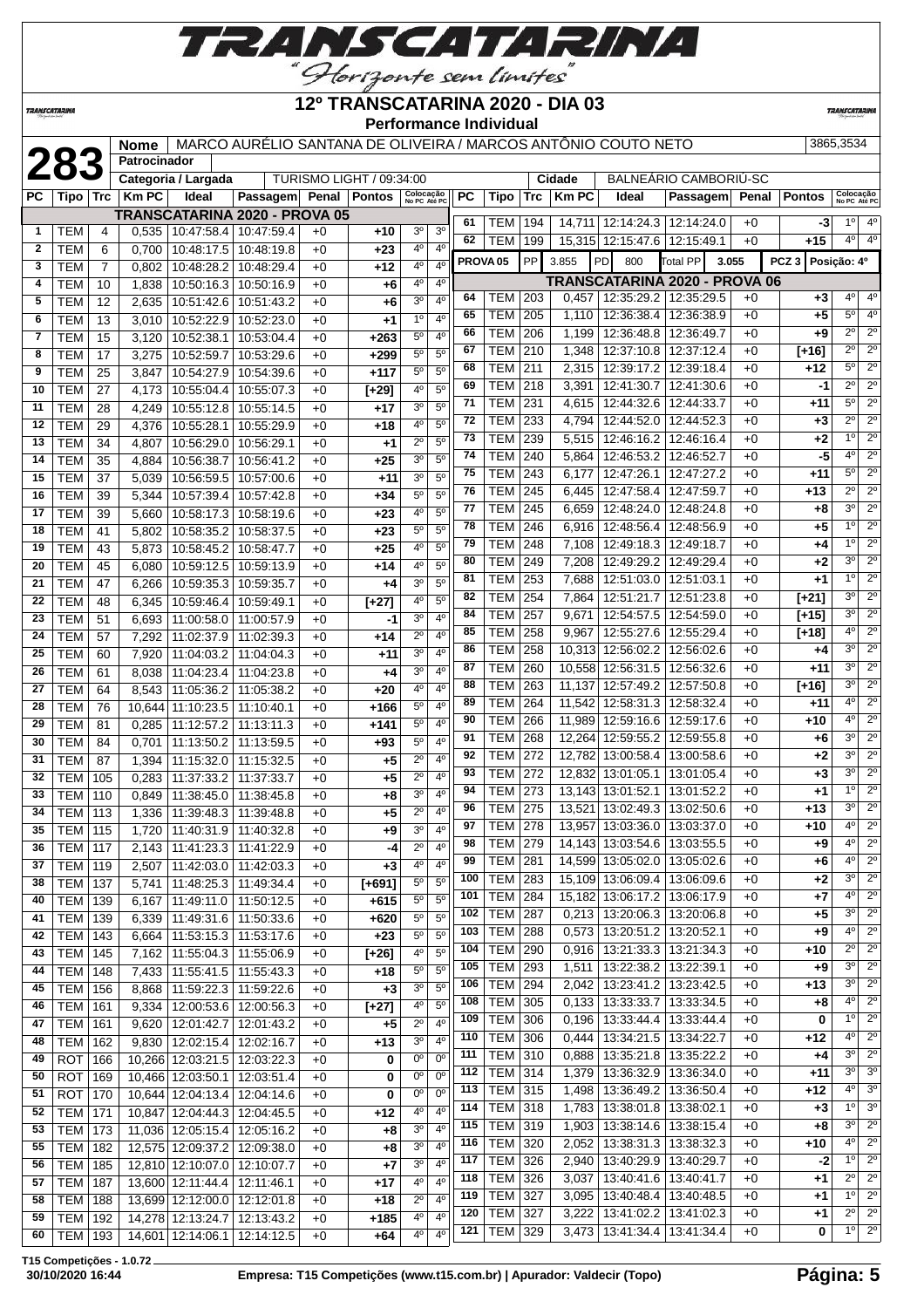

**TRANSCATARINA** 

#### **12º TRANSCATARINA 2020 - DIA 03 Performance Individual**

**TRANSCATARINA** 

|            |                                  |     | Nome<br>Patrocinador |                                      | MARCO AURÉLIO SANTANA DE OLIVEIRA / MARCOS ANTÔNIO COUTO NETO |              |                          |                            |                                  |              |                       |     |              |    |                                                     |                          |       |              |               | 3865,3534                                                         |
|------------|----------------------------------|-----|----------------------|--------------------------------------|---------------------------------------------------------------|--------------|--------------------------|----------------------------|----------------------------------|--------------|-----------------------|-----|--------------|----|-----------------------------------------------------|--------------------------|-------|--------------|---------------|-------------------------------------------------------------------|
|            | 283                              |     |                      | Categoria / Largada                  |                                                               |              | TURISMO LIGHT / 09:34:00 |                            |                                  |              |                       |     | Cidade       |    | BALNEARIO CAMBORIU-SC                               |                          |       |              |               |                                                                   |
| <b>PC</b>  | Tipo   Trc                       |     | <b>Km PC</b>         | Ideal                                | <b>Passagem</b>                                               |              | Penal   Pontos           | Colocação<br>No PC Até PC  |                                  | <b>PC</b>    | <b>Tipo</b>           | Trc | <b>Km PC</b> |    | Ideal                                               | Passagem                 |       | Penal        | <b>Pontos</b> | Colocação<br>No PC Até PC                                         |
| 122        | <b>TEM 329</b>                   |     |                      | 3,574 13:41:46.5                     | 13:41:46.4                                                    | +0           | -1                       | 3 <sup>o</sup>             | $2^{\circ}$                      |              |                       |     |              |    |                                                     |                          |       |              |               |                                                                   |
| 123        | <b>TEM 331</b>                   |     |                      |                                      | 3,740   13:42:06.3   13:42:05.5                               | +0           | -8                       | 3 <sup>o</sup>             | $2^{\circ}$                      | 191          | <b>TEM 429</b>        |     |              |    | 3,032   15:18:02.6   15:18:02.2                     |                          |       | $+0$         |               | 3 <sup>o</sup><br>10<br>-4                                        |
| 124        | TEM 331                          |     |                      | 3,844   13:42:24.1                   | 13:42:24.6                                                    | +0           | +5                       | $3^{\circ}$                | $2^{\circ}$                      | 192          | <b>TEM</b>            | 430 | 3,663        |    | 15:19:13.2                                          | $\sqrt{15:19:13.3}$      |       | $+0$         | +1            | $\overline{2^0}$<br>3 <sup>o</sup>                                |
| 125        | TEM 333                          |     | 4,058                | 13:42:53.6                           | 13:42:53.8                                                    | $+0$         | $+2$                     | 3 <sup>0</sup>             | $2^{\circ}$                      | 193          | <b>TEM</b>            | 432 | 3,869        |    | 15:19:39.6   15:19:40.5                             |                          |       | $+0$         | $+9$          | $3^{\circ}$<br>3 <sup>o</sup><br>3 <sup>0</sup><br>3 <sup>o</sup> |
| 126        | TEM 335                          |     |                      |                                      | 4,281   13:43:25.9   13:43:26.7                               | $+0$         | $+8$                     | $5^{\circ}$                | $2^{\circ}$                      | 194          | <b>TEM</b>            | 435 | 4,344        |    | 15:20:37.7   15:20:38.7                             |                          |       | $+0$         | $+10$         | $2^{\circ}$                                                       |
| 127        | <b>TEM 336</b>                   |     |                      | 4,584   13:43:58.6                   | 13:43:59.7                                                    | $+0$         | $+11$                    | 4 <sup>0</sup>             | $2^{\circ}$                      | 195<br>196   | <b>TEM</b>            | 440 |              |    | 4,849   15:22:01.2   15:22:01.0<br>5,026 15:22:21.9 |                          |       | $+0$         |               | 3 <sup>o</sup><br>$-2$<br>$2^{\circ}$<br>3 <sup>o</sup>           |
| 128        | <b>TEM 337</b>                   |     |                      | 4,992 13:44:41.0                     | 13:44:41.0                                                    | $+0$         | 0                        | $1^{\circ}$                | $2^{\circ}$                      | 197          | TEM 441<br><b>TEM</b> | 442 | 5,473        |    | 15:23:12.6                                          | 15:22:21.7<br>15:23:12.8 |       | $+0$<br>$+0$ | $+2$          | -2<br>$2^{\circ}$<br>$\overline{3^0}$                             |
| 129        | <b>TEM 337</b>                   |     | 5,057                | 13:44:48.8                           | 13:44:48.8                                                    | $+0$         | 0                        | $2^{\circ}$                | $2^{\circ}$                      | 198          | <b>TEM 449</b>        |     |              |    | 6,418   15:26:07.6   15:26:08.3                     |                          |       | $+0$         | $+7$          | 3 <sup>0</sup><br>3 <sup>o</sup>                                  |
| 130        | <b>TEM 337</b>                   |     | 5,151                | 13:45:00.1                           | 13:45:00.1                                                    | $+0$         | 0                        | 1 <sup>0</sup>             | $2^{\circ}$                      | 199          | <b>TEM</b>            | 450 | 6,917        |    | 15:26:59.5   15:26:59.2                             |                          |       | $+0$         |               | 3 <sup>o</sup><br>30<br>$-3$                                      |
| 131        | <b>TEM 337</b>                   |     | 5,342                | 13:45:23.0                           | 13:45:23.0                                                    | $+0$         | 0                        | $5^{\circ}$                | $2^{\circ}$                      | 200          | <b>TEM</b>            | 451 |              |    | 7,080 15:27:18.6                                    | 15:27:18.5               |       | $+0$         |               | $2^{\circ}$<br>3 <sup>o</sup><br>-1                               |
| 132        | TEM                              | 337 | 5,482                | 13:45:39.8                           | 13:45:40.2                                                    | +0           | $+4$                     | 3 <sup>0</sup>             | $2^{\circ}$                      | 201          | <b>TEM</b>            | 456 | 7,960        |    | 15:29:02.4                                          | 15:29:02.8               |       | $+0$         | +4            | 3 <sup>o</sup><br>3 <sup>o</sup>                                  |
| 133        | TEM 338                          |     |                      | 5,538 13:45:47.7                     | 13:45:47.7                                                    | +0           | 0                        | 1 <sup>0</sup>             | $2^{\circ}$                      | 202          | <b>ROT</b>            | 458 | 8,429        |    | 15:29:55.2                                          | 15:29:55.4               |       | $+0$         | 0             | 0 <sup>0</sup><br>0 <sup>o</sup>                                  |
|            | PROVA <sub>06</sub>              | PP  | 434                  | PD<br>86                             | Total PP                                                      | 348          | PCZ <sub>7</sub>         | Posição: 2º                |                                  | 203          | <b>ROT</b>            | 459 | 8,621        |    | 15:30:15.7                                          | 15:30:16.1               |       | $+0$         | 0             | $0^{\circ}$<br>$0^{\circ}$                                        |
|            |                                  |     |                      |                                      | TRANSCATARINA 2020 - PROVA 07                                 |              |                          |                            |                                  | 204          | <b>ROT</b>            | 459 |              |    | 8,804   15:30:34.0                                  | 15:30:34.4               |       | $+0$         | $\bf{0}$      | 0 <sub>0</sub><br>$0^{\circ}$                                     |
| 134        | TEM   340                        |     |                      | $0,314$   14:01:39.4                 | 14:01:40.1                                                    | +0           | +7                       | 4°                         | $4^{\circ}$                      |              | PROVA <sub>07</sub>   | PP  | 249          | PD | 66                                                  | Total PP                 | 183   |              |               | PCZ 6 Posição: 3º                                                 |
| 135        | <b>TEM 341</b>                   |     | 0,560                | 14:02:07.4                           | 14:02:07.5                                                    | +0           | $+1$                     | 1 <sup>0</sup>             | 3 <sup>o</sup>                   |              |                       |     |              |    |                                                     |                          |       |              |               |                                                                   |
| 136        | <b>TEM 345</b>                   |     | 1,102                | 14:03:19.4                           | 14:03:19.4                                                    | $+0$         | 0                        | 1 <sup>o</sup>             | 1 <sup>0</sup>                   | <b>TOTAL</b> |                       | PP  | 4.538        | PD | 952                                                 | <b>Total PP</b>          | 3.586 |              | <b>PCZ 16</b> |                                                                   |
| 137        | <b>TEM 346</b>                   |     |                      | 1,264 14:03:41.7                     | 14:03:41.5                                                    | +0           | -2                       | $2^{\circ}$                | $2^{\circ}$                      |              |                       |     |              |    |                                                     |                          |       |              |               |                                                                   |
| 138        | <b>TEM 347</b>                   |     | 1,531                | 14:04:23.2                           | 14:04:24.0                                                    | $+0$         | $+8$                     | 4°                         | 3 <sup>0</sup>                   |              |                       |     |              |    |                                                     |                          |       |              |               |                                                                   |
| 139        | <b>TEM 347</b>                   |     | 1,658                | 14:04:37.1                           | 14:04:37.5                                                    | $+0$         | $+4$                     | $\overline{2^0}$           | $\overline{3^0}$                 |              |                       |     |              |    |                                                     |                          |       |              |               |                                                                   |
| 141        | <b>TEM 348</b>                   |     | 1,890                | 14:05:04.5                           | 14:05:05.5                                                    | $+0$         | $+10$                    | 4 <sup>0</sup>             | 3 <sup>o</sup>                   |              |                       |     |              |    |                                                     |                          |       |              |               |                                                                   |
| 142        | <b>TEM 355</b>                   |     | 2,728                | 14:07:07.2                           | 14:07:07.9                                                    | $+0$         | +7                       | $4^{\rm o}$                | 3 <sup>0</sup>                   |              |                       |     |              |    |                                                     |                          |       |              |               |                                                                   |
| 143        | <b>TEM 357</b>                   |     |                      |                                      | 3,089   14:07:49.5   14:07:50.0                               | $+0$         | $+5$                     | $2^{\circ}$                | 3 <sup>o</sup>                   |              |                       |     |              |    |                                                     |                          |       |              |               |                                                                   |
| 144        | TEM 359                          |     | 3,302                |                                      | 14:08:14.2 14:08:16.0                                         | $+0$         | $[+18]$                  | $5^{\circ}$<br>$3^{\circ}$ | 3 <sup>o</sup><br>3 <sup>o</sup> |              |                       |     |              |    |                                                     |                          |       |              |               |                                                                   |
| 145<br>146 | TEM                              | 360 |                      | 3,615 14:08:48.1                     | 14:08:48.4                                                    | +0           | $+3$<br>0                | $\overline{2^0}$           | 3 <sup>o</sup>                   |              |                       |     |              |    |                                                     |                          |       |              |               |                                                                   |
| 147        | <b>TEM 365</b><br><b>TEM 367</b> |     |                      | 4,178 14:10:24.2<br>4,360 14:10:44.7 | 14:10:24.2                                                    | $+0$<br>$+0$ | $+9$                     | $1^{\circ}$                | 3 <sup>o</sup>                   |              |                       |     |              |    |                                                     |                          |       |              |               |                                                                   |
| 148        | <b>TEM 367</b>                   |     |                      | 4,591   14:11:12.4                   | 14:10:45.6<br>14:11:12.5                                      | $+0$         | $^{+1}$                  | $1^{\circ}$                | 3 <sup>o</sup>                   |              |                       |     |              |    |                                                     |                          |       |              |               |                                                                   |
| 149        | <b>TEM 367</b>                   |     |                      | 4,736 14:11:29.8                     | 14:11:30.1                                                    | $+0$         | $+3$                     | 4 <sup>0</sup>             | 3 <sup>o</sup>                   |              |                       |     |              |    |                                                     |                          |       |              |               |                                                                   |
| 150        | <b>TEM 367</b>                   |     | 4,780                | 14:11:35.1                           | 14:11:36.2                                                    | $+0$         | $[+11]$                  | 3 <sup>0</sup>             | 3 <sup>o</sup>                   |              |                       |     |              |    |                                                     |                          |       |              |               |                                                                   |
| 151        | <b>TEM 367</b>                   |     |                      | 5,270   14:12:33.9                   | 14:12:34.3                                                    | $+0$         | $+4$                     | 4°                         | 3 <sup>0</sup>                   |              |                       |     |              |    |                                                     |                          |       |              |               |                                                                   |
| 152        | <b>TEM 368</b>                   |     | 5,517                | 14:13:01.9                           | 14:13:02.0                                                    | $+0$         | $+1$                     | $1^{\circ}$                | 3 <sup>o</sup>                   |              |                       |     |              |    |                                                     |                          |       |              |               |                                                                   |
| 153        | TEM 371                          |     | 5,853                | 14:14:34.9                           | 14:14:34.7                                                    | $+0$         | $-2$                     | 3 <sup>o</sup>             | 3 <sup>o</sup>                   |              |                       |     |              |    |                                                     |                          |       |              |               |                                                                   |
| 154        | <b>TEM 371</b>                   |     | 5,896                | 14:14:40.1                           | 14:14:40.2                                                    | +0           | +1                       | $1^{\circ}$                | $2^{\circ}$                      |              |                       |     |              |    |                                                     |                          |       |              |               |                                                                   |
|            | 155   TEM   377                  |     |                      |                                      | 6,688   14:16:07.3   14:16:07.5                               | $+0$         | $+2$                     | $1^{\circ}$                | $2^{\circ}$                      |              |                       |     |              |    |                                                     |                          |       |              |               |                                                                   |
| 158        | TEM   381                        |     |                      |                                      | 0,245   14:20:42.5   14:20:42.7                               | $+0$         | $+2$                     | 3 <sup>o</sup>             | $2^{\circ}$                      |              |                       |     |              |    |                                                     |                          |       |              |               |                                                                   |
| 159        | <b>TEM</b> 382                   |     |                      | 0,612 14:21:25.7                     | 14:21:27.1                                                    | $+0$         | $[+14]$                  | $4^{\circ}$                | 3 <sup>o</sup>                   |              |                       |     |              |    |                                                     |                          |       |              |               |                                                                   |
| 160        | $TEM$ 383                        |     |                      | 0,783 14:21:44.9                     | 14:21:46.0                                                    | $+0$         | $[+11]$                  | 4 <sup>0</sup>             | 3 <sup>o</sup>                   |              |                       |     |              |    |                                                     |                          |       |              |               |                                                                   |
| 161        | TEM 383                          |     |                      |                                      | $0,980$   14:22:08.5   14:22:09.0                             | $+0$         | +5                       | 3 <sup>o</sup>             | 3 <sup>o</sup>                   |              |                       |     |              |    |                                                     |                          |       |              |               |                                                                   |
| 162        | TEM 383                          |     |                      |                                      | 1,046   14:22:16.4   14:22:16.7                               | $+0$         | $+3$                     | 3 <sup>o</sup>             | 3 <sup>o</sup>                   |              |                       |     |              |    |                                                     |                          |       |              |               |                                                                   |
| 163        | <b>TEM 385</b>                   |     |                      |                                      | 1,410   14:22:58.0   14:22:58.6                               | $+0$         | +6                       | 3 <sup>o</sup>             | 3 <sup>o</sup>                   |              |                       |     |              |    |                                                     |                          |       |              |               |                                                                   |
| 164        | <b>TEM 385</b>                   |     | 1,496                |                                      | 14:23:08.3 14:23:08.9                                         | $+0$         | +6                       | 4º                         | 3 <sup>o</sup>                   |              |                       |     |              |    |                                                     |                          |       |              |               |                                                                   |
| 165        | TEM 386                          |     | 1,822                | 14:23:44.0                           | 14:23:44.5                                                    | +0           | $+5$                     | 40                         | 3 <sup>o</sup>                   |              |                       |     |              |    |                                                     |                          |       |              |               |                                                                   |
| 166        | <b>TEM 387</b>                   |     |                      | 2,150   14:24:18.2                   | 14:24:18.5                                                    | +0           | $+3$                     | $2^{\circ}$<br>4º          | 3 <sup>o</sup><br>3 <sup>o</sup> |              |                       |     |              |    |                                                     |                          |       |              |               |                                                                   |
| 168        | TEM 390<br>169   TEM   401       |     | 1,127                |                                      | 2,674   14:25:20.6   14:25:21.0<br>14:33:41.1 14:33:41.7      | $+0$<br>$+0$ | $+4$<br>$+6$             | $4^{\circ}$                | 3 <sup>o</sup>                   |              |                       |     |              |    |                                                     |                          |       |              |               |                                                                   |
|            | 170   TEM   404                  |     | 1,346                | 14:34:12.3                           | 14:34:12.5                                                    | $+0$         | $+2$                     | $2^{\circ}$                | 3 <sup>o</sup>                   |              |                       |     |              |    |                                                     |                          |       |              |               |                                                                   |
| 171        | <b>TEM 404</b>                   |     |                      | 1,466   14:34:25.4                   | 14:34:25.3                                                    | +0           | $-1$                     | $1^{\circ}$                | 3 <sup>o</sup>                   |              |                       |     |              |    |                                                     |                          |       |              |               |                                                                   |
| 180        | <b>TEM 412</b>                   |     | 0,281                |                                      | 15:12:27.5   15:12:28.7                                       | +0           | $[+12]$                  | 4°                         | 3 <sup>o</sup>                   |              |                       |     |              |    |                                                     |                          |       |              |               |                                                                   |
| 181        | $TEM$ 413                        |     |                      | $0,356$   15:12:37.1                 | 15:12:37.2                                                    | +0           | $+1$                     | 1 <sup>0</sup>             | 3 <sup>o</sup>                   |              |                       |     |              |    |                                                     |                          |       |              |               |                                                                   |
| 182        | <b>TEM 414</b>                   |     | 0,586                |                                      | 15:13:01.2 15:13:01.3                                         | +0           | +1                       | $2^{\circ}$                | 3 <sup>o</sup>                   |              |                       |     |              |    |                                                     |                          |       |              |               |                                                                   |
| 183        | TEM 415                          |     |                      |                                      | $0,704$   15:13:15.3   15:13:15.2                             | +0           | -1                       | 3 <sup>o</sup>             | 3 <sup>o</sup>                   |              |                       |     |              |    |                                                     |                          |       |              |               |                                                                   |
| 184        | $TEM$ 416                        |     | 0,987                |                                      | 15:13:43.3 15:13:43.1                                         | $+0$         | -2                       | 3 <sup>o</sup>             | 3 <sup>o</sup>                   |              |                       |     |              |    |                                                     |                          |       |              |               |                                                                   |
|            | 185   TEM   417                  |     |                      |                                      | 1,136 15:13:57.0 15:13:57.0                                   | $+0$         | 0                        | $1^{\circ}$                | 3 <sup>o</sup>                   |              |                       |     |              |    |                                                     |                          |       |              |               |                                                                   |
|            | 186 TEM 417                      |     |                      |                                      | 1,250   15:14:09.5   15:14:09.0                               | $+0$         | -5                       | 3 <sup>o</sup>             | 3 <sup>o</sup>                   |              |                       |     |              |    |                                                     |                          |       |              |               |                                                                   |
| 187        | $TEM$ 423                        |     |                      |                                      | 1,826   15:15:26.9   15:15:26.8                               | $+0$         | -1                       | $1^{\circ}$                | 3 <sup>o</sup>                   |              |                       |     |              |    |                                                     |                          |       |              |               |                                                                   |
| 188        | $TEM$ 426                        |     | 2,523                |                                      | 15:17:05.5 15:17:04.7                                         | +0           | -8                       | 4°                         | 3 <sup>o</sup>                   |              |                       |     |              |    |                                                     |                          |       |              |               |                                                                   |
| 189        | <b>TEM 426</b>                   |     | 2,820                |                                      | 15:17:35.2 15:17:34.8                                         | +0           | -4                       | 3 <sup>0</sup>             | 3 <sup>o</sup>                   |              |                       |     |              |    |                                                     |                          |       |              |               |                                                                   |
| 190        | <b>TEM 428</b>                   |     |                      |                                      | 2,970   15:17:54.5   15:17:54.3                               | +0           | -2                       | $1^{\circ}$                | 3 <sup>o</sup>                   |              |                       |     |              |    |                                                     |                          |       |              |               |                                                                   |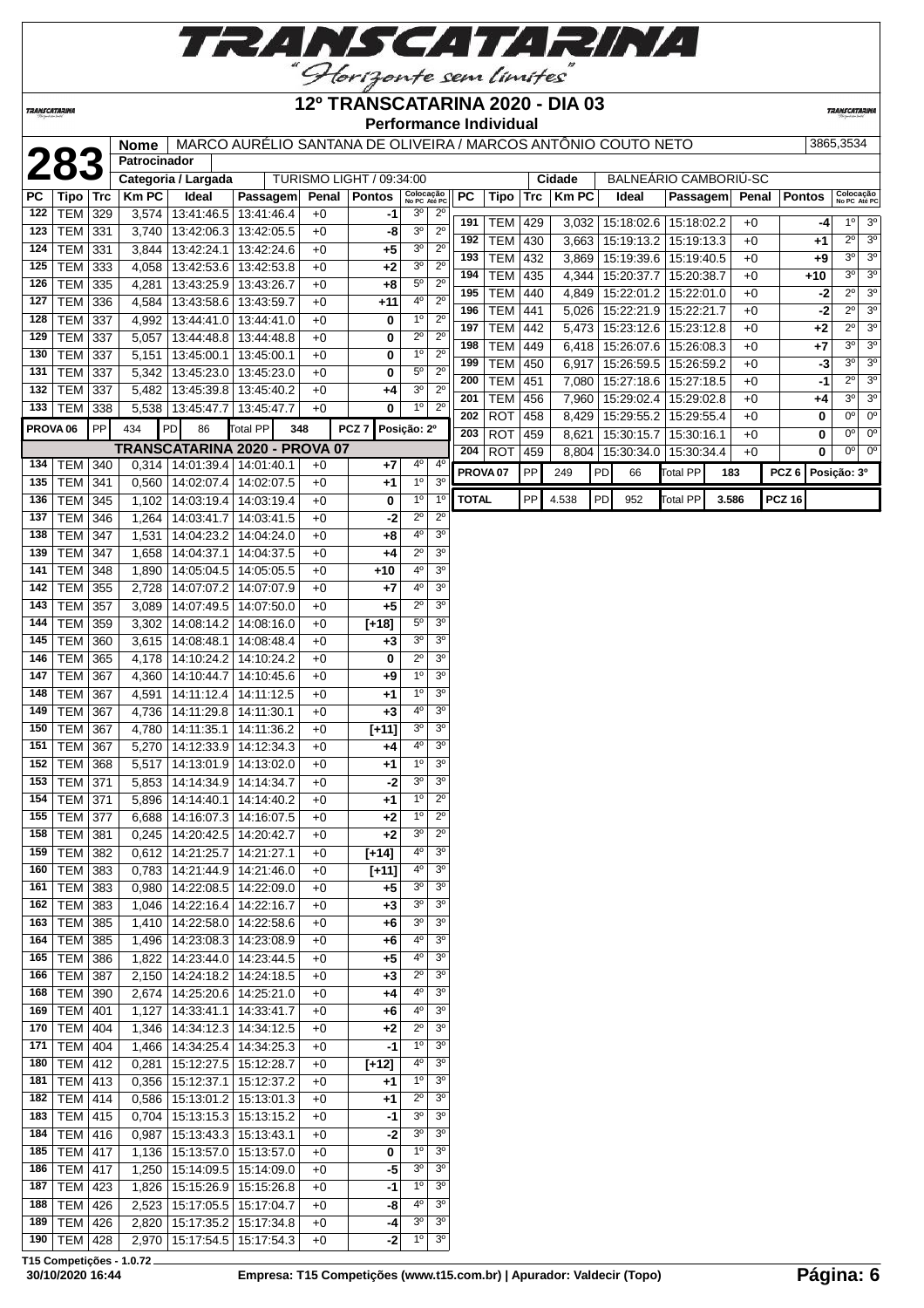

### **12º TRANSCATARINA 2020 - DIA 03**

**Performance Individual**

**TRANSCATARIN** 

**TRANSCATARINA** 

|            |                                                                                                                                                                                                                                                                                                                                                                                                                                                              | Nome                                                                                                                                                                                                                                                                                                                                                                                                                                                                                                                                                                                                                   |                                                                                                                                                                                                                                                                         |                                                                                                                                                                                                                                                                                                                                                                                                                                                                                      |                                                                                                                                                                                                                                                                                                                                                                                                                                                                                                                                                                                                                                                                                                                                                                                                                                                                                                                                                                                                                                                                                                                                                                                                                                 |                                                                                                                                                                                                                                                                                                 |                                                                                                                                                                                                                                                                                                                  |                                                                                                                                                                                                                                                                                                                                                                                                                                                                                                                                                                                                                                                                                                                                                                         |                                                                                                                                                                                                                                                                                                                                                                                                                                                                                                                                                                                                                                                                                |                                                                                                                                                                                                                       |                                                                                                                                                                                                                                                                                                                    |                                                                                                                                                                                                                                                                                                                                                                                                                                                                                             |                                                                                                                                                                                                          |                                                                                                                                                                                                      |                                                                                                                                                                                                                                                                                                                                                                                                                                                                                                                                                                                                                                                                                                                                                                                                                                               |                                                                                                                                                                                                                                                                                                                                                                                                                                                                                                                                                                                                                                                                                                                                                                                                                                                                                                                                                                                                                                                                                     | 3753,3856                                                                                                                                                                                                                                                                                                                     |                                                                                                                                                                                                                                                                                                                                                                                                                                                                                                                                                                                                                                                                                              |
|------------|--------------------------------------------------------------------------------------------------------------------------------------------------------------------------------------------------------------------------------------------------------------------------------------------------------------------------------------------------------------------------------------------------------------------------------------------------------------|------------------------------------------------------------------------------------------------------------------------------------------------------------------------------------------------------------------------------------------------------------------------------------------------------------------------------------------------------------------------------------------------------------------------------------------------------------------------------------------------------------------------------------------------------------------------------------------------------------------------|-------------------------------------------------------------------------------------------------------------------------------------------------------------------------------------------------------------------------------------------------------------------------|--------------------------------------------------------------------------------------------------------------------------------------------------------------------------------------------------------------------------------------------------------------------------------------------------------------------------------------------------------------------------------------------------------------------------------------------------------------------------------------|---------------------------------------------------------------------------------------------------------------------------------------------------------------------------------------------------------------------------------------------------------------------------------------------------------------------------------------------------------------------------------------------------------------------------------------------------------------------------------------------------------------------------------------------------------------------------------------------------------------------------------------------------------------------------------------------------------------------------------------------------------------------------------------------------------------------------------------------------------------------------------------------------------------------------------------------------------------------------------------------------------------------------------------------------------------------------------------------------------------------------------------------------------------------------------------------------------------------------------|-------------------------------------------------------------------------------------------------------------------------------------------------------------------------------------------------------------------------------------------------------------------------------------------------|------------------------------------------------------------------------------------------------------------------------------------------------------------------------------------------------------------------------------------------------------------------------------------------------------------------|-------------------------------------------------------------------------------------------------------------------------------------------------------------------------------------------------------------------------------------------------------------------------------------------------------------------------------------------------------------------------------------------------------------------------------------------------------------------------------------------------------------------------------------------------------------------------------------------------------------------------------------------------------------------------------------------------------------------------------------------------------------------------|--------------------------------------------------------------------------------------------------------------------------------------------------------------------------------------------------------------------------------------------------------------------------------------------------------------------------------------------------------------------------------------------------------------------------------------------------------------------------------------------------------------------------------------------------------------------------------------------------------------------------------------------------------------------------------|-----------------------------------------------------------------------------------------------------------------------------------------------------------------------------------------------------------------------|--------------------------------------------------------------------------------------------------------------------------------------------------------------------------------------------------------------------------------------------------------------------------------------------------------------------|---------------------------------------------------------------------------------------------------------------------------------------------------------------------------------------------------------------------------------------------------------------------------------------------------------------------------------------------------------------------------------------------------------------------------------------------------------------------------------------------|----------------------------------------------------------------------------------------------------------------------------------------------------------------------------------------------------------|------------------------------------------------------------------------------------------------------------------------------------------------------------------------------------------------------|-----------------------------------------------------------------------------------------------------------------------------------------------------------------------------------------------------------------------------------------------------------------------------------------------------------------------------------------------------------------------------------------------------------------------------------------------------------------------------------------------------------------------------------------------------------------------------------------------------------------------------------------------------------------------------------------------------------------------------------------------------------------------------------------------------------------------------------------------|-------------------------------------------------------------------------------------------------------------------------------------------------------------------------------------------------------------------------------------------------------------------------------------------------------------------------------------------------------------------------------------------------------------------------------------------------------------------------------------------------------------------------------------------------------------------------------------------------------------------------------------------------------------------------------------------------------------------------------------------------------------------------------------------------------------------------------------------------------------------------------------------------------------------------------------------------------------------------------------------------------------------------------------------------------------------------------------|-------------------------------------------------------------------------------------------------------------------------------------------------------------------------------------------------------------------------------------------------------------------------------------------------------------------------------|----------------------------------------------------------------------------------------------------------------------------------------------------------------------------------------------------------------------------------------------------------------------------------------------------------------------------------------------------------------------------------------------------------------------------------------------------------------------------------------------------------------------------------------------------------------------------------------------------------------------------------------------------------------------------------------------|
|            |                                                                                                                                                                                                                                                                                                                                                                                                                                                              |                                                                                                                                                                                                                                                                                                                                                                                                                                                                                                                                                                                                                        |                                                                                                                                                                                                                                                                         |                                                                                                                                                                                                                                                                                                                                                                                                                                                                                      |                                                                                                                                                                                                                                                                                                                                                                                                                                                                                                                                                                                                                                                                                                                                                                                                                                                                                                                                                                                                                                                                                                                                                                                                                                 |                                                                                                                                                                                                                                                                                                 |                                                                                                                                                                                                                                                                                                                  |                                                                                                                                                                                                                                                                                                                                                                                                                                                                                                                                                                                                                                                                                                                                                                         |                                                                                                                                                                                                                                                                                                                                                                                                                                                                                                                                                                                                                                                                                |                                                                                                                                                                                                                       |                                                                                                                                                                                                                                                                                                                    |                                                                                                                                                                                                                                                                                                                                                                                                                                                                                             |                                                                                                                                                                                                          |                                                                                                                                                                                                      |                                                                                                                                                                                                                                                                                                                                                                                                                                                                                                                                                                                                                                                                                                                                                                                                                                               |                                                                                                                                                                                                                                                                                                                                                                                                                                                                                                                                                                                                                                                                                                                                                                                                                                                                                                                                                                                                                                                                                     |                                                                                                                                                                                                                                                                                                                               |                                                                                                                                                                                                                                                                                                                                                                                                                                                                                                                                                                                                                                                                                              |
|            |                                                                                                                                                                                                                                                                                                                                                                                                                                                              |                                                                                                                                                                                                                                                                                                                                                                                                                                                                                                                                                                                                                        |                                                                                                                                                                                                                                                                         |                                                                                                                                                                                                                                                                                                                                                                                                                                                                                      |                                                                                                                                                                                                                                                                                                                                                                                                                                                                                                                                                                                                                                                                                                                                                                                                                                                                                                                                                                                                                                                                                                                                                                                                                                 |                                                                                                                                                                                                                                                                                                 |                                                                                                                                                                                                                                                                                                                  |                                                                                                                                                                                                                                                                                                                                                                                                                                                                                                                                                                                                                                                                                                                                                                         |                                                                                                                                                                                                                                                                                                                                                                                                                                                                                                                                                                                                                                                                                |                                                                                                                                                                                                                       |                                                                                                                                                                                                                                                                                                                    |                                                                                                                                                                                                                                                                                                                                                                                                                                                                                             |                                                                                                                                                                                                          |                                                                                                                                                                                                      |                                                                                                                                                                                                                                                                                                                                                                                                                                                                                                                                                                                                                                                                                                                                                                                                                                               |                                                                                                                                                                                                                                                                                                                                                                                                                                                                                                                                                                                                                                                                                                                                                                                                                                                                                                                                                                                                                                                                                     |                                                                                                                                                                                                                                                                                                                               |                                                                                                                                                                                                                                                                                                                                                                                                                                                                                                                                                                                                                                                                                              |
|            | Trc                                                                                                                                                                                                                                                                                                                                                                                                                                                          |                                                                                                                                                                                                                                                                                                                                                                                                                                                                                                                                                                                                                        | Ideal                                                                                                                                                                                                                                                                   |                                                                                                                                                                                                                                                                                                                                                                                                                                                                                      |                                                                                                                                                                                                                                                                                                                                                                                                                                                                                                                                                                                                                                                                                                                                                                                                                                                                                                                                                                                                                                                                                                                                                                                                                                 | <b>Pontos</b>                                                                                                                                                                                                                                                                                   |                                                                                                                                                                                                                                                                                                                  |                                                                                                                                                                                                                                                                                                                                                                                                                                                                                                                                                                                                                                                                                                                                                                         |                                                                                                                                                                                                                                                                                                                                                                                                                                                                                                                                                                                                                                                                                | Tipo                                                                                                                                                                                                                  | Trc                                                                                                                                                                                                                                                                                                                |                                                                                                                                                                                                                                                                                                                                                                                                                                                                                             | Ideal                                                                                                                                                                                                    |                                                                                                                                                                                                      |                                                                                                                                                                                                                                                                                                                                                                                                                                                                                                                                                                                                                                                                                                                                                                                                                                               |                                                                                                                                                                                                                                                                                                                                                                                                                                                                                                                                                                                                                                                                                                                                                                                                                                                                                                                                                                                                                                                                                     |                                                                                                                                                                                                                                                                                                                               |                                                                                                                                                                                                                                                                                                                                                                                                                                                                                                                                                                                                                                                                                              |
|            |                                                                                                                                                                                                                                                                                                                                                                                                                                                              |                                                                                                                                                                                                                                                                                                                                                                                                                                                                                                                                                                                                                        |                                                                                                                                                                                                                                                                         |                                                                                                                                                                                                                                                                                                                                                                                                                                                                                      |                                                                                                                                                                                                                                                                                                                                                                                                                                                                                                                                                                                                                                                                                                                                                                                                                                                                                                                                                                                                                                                                                                                                                                                                                                 |                                                                                                                                                                                                                                                                                                 |                                                                                                                                                                                                                                                                                                                  |                                                                                                                                                                                                                                                                                                                                                                                                                                                                                                                                                                                                                                                                                                                                                                         |                                                                                                                                                                                                                                                                                                                                                                                                                                                                                                                                                                                                                                                                                |                                                                                                                                                                                                                       |                                                                                                                                                                                                                                                                                                                    |                                                                                                                                                                                                                                                                                                                                                                                                                                                                                             |                                                                                                                                                                                                          |                                                                                                                                                                                                      |                                                                                                                                                                                                                                                                                                                                                                                                                                                                                                                                                                                                                                                                                                                                                                                                                                               |                                                                                                                                                                                                                                                                                                                                                                                                                                                                                                                                                                                                                                                                                                                                                                                                                                                                                                                                                                                                                                                                                     |                                                                                                                                                                                                                                                                                                                               | $2^{\circ}$                                                                                                                                                                                                                                                                                                                                                                                                                                                                                                                                                                                                                                                                                  |
|            | 4                                                                                                                                                                                                                                                                                                                                                                                                                                                            |                                                                                                                                                                                                                                                                                                                                                                                                                                                                                                                                                                                                                        |                                                                                                                                                                                                                                                                         |                                                                                                                                                                                                                                                                                                                                                                                                                                                                                      | $+0$                                                                                                                                                                                                                                                                                                                                                                                                                                                                                                                                                                                                                                                                                                                                                                                                                                                                                                                                                                                                                                                                                                                                                                                                                            | $+3$                                                                                                                                                                                                                                                                                            |                                                                                                                                                                                                                                                                                                                  |                                                                                                                                                                                                                                                                                                                                                                                                                                                                                                                                                                                                                                                                                                                                                                         | 62                                                                                                                                                                                                                                                                                                                                                                                                                                                                                                                                                                                                                                                                             |                                                                                                                                                                                                                       |                                                                                                                                                                                                                                                                                                                    |                                                                                                                                                                                                                                                                                                                                                                                                                                                                                             |                                                                                                                                                                                                          |                                                                                                                                                                                                      |                                                                                                                                                                                                                                                                                                                                                                                                                                                                                                                                                                                                                                                                                                                                                                                                                                               |                                                                                                                                                                                                                                                                                                                                                                                                                                                                                                                                                                                                                                                                                                                                                                                                                                                                                                                                                                                                                                                                                     | $2^{\circ}$                                                                                                                                                                                                                                                                                                                   | $\overline{2^0}$                                                                                                                                                                                                                                                                                                                                                                                                                                                                                                                                                                                                                                                                             |
|            |                                                                                                                                                                                                                                                                                                                                                                                                                                                              |                                                                                                                                                                                                                                                                                                                                                                                                                                                                                                                                                                                                                        |                                                                                                                                                                                                                                                                         |                                                                                                                                                                                                                                                                                                                                                                                                                                                                                      |                                                                                                                                                                                                                                                                                                                                                                                                                                                                                                                                                                                                                                                                                                                                                                                                                                                                                                                                                                                                                                                                                                                                                                                                                                 |                                                                                                                                                                                                                                                                                                 |                                                                                                                                                                                                                                                                                                                  |                                                                                                                                                                                                                                                                                                                                                                                                                                                                                                                                                                                                                                                                                                                                                                         |                                                                                                                                                                                                                                                                                                                                                                                                                                                                                                                                                                                                                                                                                |                                                                                                                                                                                                                       |                                                                                                                                                                                                                                                                                                                    |                                                                                                                                                                                                                                                                                                                                                                                                                                                                                             |                                                                                                                                                                                                          |                                                                                                                                                                                                      |                                                                                                                                                                                                                                                                                                                                                                                                                                                                                                                                                                                                                                                                                                                                                                                                                                               |                                                                                                                                                                                                                                                                                                                                                                                                                                                                                                                                                                                                                                                                                                                                                                                                                                                                                                                                                                                                                                                                                     |                                                                                                                                                                                                                                                                                                                               |                                                                                                                                                                                                                                                                                                                                                                                                                                                                                                                                                                                                                                                                                              |
|            |                                                                                                                                                                                                                                                                                                                                                                                                                                                              | 0,802                                                                                                                                                                                                                                                                                                                                                                                                                                                                                                                                                                                                                  |                                                                                                                                                                                                                                                                         |                                                                                                                                                                                                                                                                                                                                                                                                                                                                                      |                                                                                                                                                                                                                                                                                                                                                                                                                                                                                                                                                                                                                                                                                                                                                                                                                                                                                                                                                                                                                                                                                                                                                                                                                                 |                                                                                                                                                                                                                                                                                                 |                                                                                                                                                                                                                                                                                                                  |                                                                                                                                                                                                                                                                                                                                                                                                                                                                                                                                                                                                                                                                                                                                                                         |                                                                                                                                                                                                                                                                                                                                                                                                                                                                                                                                                                                                                                                                                |                                                                                                                                                                                                                       |                                                                                                                                                                                                                                                                                                                    |                                                                                                                                                                                                                                                                                                                                                                                                                                                                                             |                                                                                                                                                                                                          |                                                                                                                                                                                                      |                                                                                                                                                                                                                                                                                                                                                                                                                                                                                                                                                                                                                                                                                                                                                                                                                                               |                                                                                                                                                                                                                                                                                                                                                                                                                                                                                                                                                                                                                                                                                                                                                                                                                                                                                                                                                                                                                                                                                     |                                                                                                                                                                                                                                                                                                                               |                                                                                                                                                                                                                                                                                                                                                                                                                                                                                                                                                                                                                                                                                              |
|            |                                                                                                                                                                                                                                                                                                                                                                                                                                                              |                                                                                                                                                                                                                                                                                                                                                                                                                                                                                                                                                                                                                        |                                                                                                                                                                                                                                                                         |                                                                                                                                                                                                                                                                                                                                                                                                                                                                                      |                                                                                                                                                                                                                                                                                                                                                                                                                                                                                                                                                                                                                                                                                                                                                                                                                                                                                                                                                                                                                                                                                                                                                                                                                                 |                                                                                                                                                                                                                                                                                                 |                                                                                                                                                                                                                                                                                                                  |                                                                                                                                                                                                                                                                                                                                                                                                                                                                                                                                                                                                                                                                                                                                                                         |                                                                                                                                                                                                                                                                                                                                                                                                                                                                                                                                                                                                                                                                                |                                                                                                                                                                                                                       |                                                                                                                                                                                                                                                                                                                    |                                                                                                                                                                                                                                                                                                                                                                                                                                                                                             |                                                                                                                                                                                                          |                                                                                                                                                                                                      |                                                                                                                                                                                                                                                                                                                                                                                                                                                                                                                                                                                                                                                                                                                                                                                                                                               |                                                                                                                                                                                                                                                                                                                                                                                                                                                                                                                                                                                                                                                                                                                                                                                                                                                                                                                                                                                                                                                                                     |                                                                                                                                                                                                                                                                                                                               | $1^{\circ}$                                                                                                                                                                                                                                                                                                                                                                                                                                                                                                                                                                                                                                                                                  |
|            |                                                                                                                                                                                                                                                                                                                                                                                                                                                              |                                                                                                                                                                                                                                                                                                                                                                                                                                                                                                                                                                                                                        |                                                                                                                                                                                                                                                                         |                                                                                                                                                                                                                                                                                                                                                                                                                                                                                      |                                                                                                                                                                                                                                                                                                                                                                                                                                                                                                                                                                                                                                                                                                                                                                                                                                                                                                                                                                                                                                                                                                                                                                                                                                 |                                                                                                                                                                                                                                                                                                 |                                                                                                                                                                                                                                                                                                                  |                                                                                                                                                                                                                                                                                                                                                                                                                                                                                                                                                                                                                                                                                                                                                                         |                                                                                                                                                                                                                                                                                                                                                                                                                                                                                                                                                                                                                                                                                |                                                                                                                                                                                                                       |                                                                                                                                                                                                                                                                                                                    |                                                                                                                                                                                                                                                                                                                                                                                                                                                                                             |                                                                                                                                                                                                          |                                                                                                                                                                                                      |                                                                                                                                                                                                                                                                                                                                                                                                                                                                                                                                                                                                                                                                                                                                                                                                                                               |                                                                                                                                                                                                                                                                                                                                                                                                                                                                                                                                                                                                                                                                                                                                                                                                                                                                                                                                                                                                                                                                                     |                                                                                                                                                                                                                                                                                                                               | 1 <sup>0</sup>                                                                                                                                                                                                                                                                                                                                                                                                                                                                                                                                                                                                                                                                               |
|            |                                                                                                                                                                                                                                                                                                                                                                                                                                                              |                                                                                                                                                                                                                                                                                                                                                                                                                                                                                                                                                                                                                        |                                                                                                                                                                                                                                                                         |                                                                                                                                                                                                                                                                                                                                                                                                                                                                                      |                                                                                                                                                                                                                                                                                                                                                                                                                                                                                                                                                                                                                                                                                                                                                                                                                                                                                                                                                                                                                                                                                                                                                                                                                                 |                                                                                                                                                                                                                                                                                                 |                                                                                                                                                                                                                                                                                                                  |                                                                                                                                                                                                                                                                                                                                                                                                                                                                                                                                                                                                                                                                                                                                                                         |                                                                                                                                                                                                                                                                                                                                                                                                                                                                                                                                                                                                                                                                                |                                                                                                                                                                                                                       |                                                                                                                                                                                                                                                                                                                    |                                                                                                                                                                                                                                                                                                                                                                                                                                                                                             |                                                                                                                                                                                                          |                                                                                                                                                                                                      |                                                                                                                                                                                                                                                                                                                                                                                                                                                                                                                                                                                                                                                                                                                                                                                                                                               |                                                                                                                                                                                                                                                                                                                                                                                                                                                                                                                                                                                                                                                                                                                                                                                                                                                                                                                                                                                                                                                                                     |                                                                                                                                                                                                                                                                                                                               | 5 <sup>o</sup>                                                                                                                                                                                                                                                                                                                                                                                                                                                                                                                                                                                                                                                                               |
|            |                                                                                                                                                                                                                                                                                                                                                                                                                                                              |                                                                                                                                                                                                                                                                                                                                                                                                                                                                                                                                                                                                                        |                                                                                                                                                                                                                                                                         |                                                                                                                                                                                                                                                                                                                                                                                                                                                                                      |                                                                                                                                                                                                                                                                                                                                                                                                                                                                                                                                                                                                                                                                                                                                                                                                                                                                                                                                                                                                                                                                                                                                                                                                                                 |                                                                                                                                                                                                                                                                                                 |                                                                                                                                                                                                                                                                                                                  |                                                                                                                                                                                                                                                                                                                                                                                                                                                                                                                                                                                                                                                                                                                                                                         |                                                                                                                                                                                                                                                                                                                                                                                                                                                                                                                                                                                                                                                                                |                                                                                                                                                                                                                       |                                                                                                                                                                                                                                                                                                                    |                                                                                                                                                                                                                                                                                                                                                                                                                                                                                             |                                                                                                                                                                                                          |                                                                                                                                                                                                      |                                                                                                                                                                                                                                                                                                                                                                                                                                                                                                                                                                                                                                                                                                                                                                                                                                               |                                                                                                                                                                                                                                                                                                                                                                                                                                                                                                                                                                                                                                                                                                                                                                                                                                                                                                                                                                                                                                                                                     |                                                                                                                                                                                                                                                                                                                               | $5^{\circ}$                                                                                                                                                                                                                                                                                                                                                                                                                                                                                                                                                                                                                                                                                  |
|            |                                                                                                                                                                                                                                                                                                                                                                                                                                                              |                                                                                                                                                                                                                                                                                                                                                                                                                                                                                                                                                                                                                        |                                                                                                                                                                                                                                                                         |                                                                                                                                                                                                                                                                                                                                                                                                                                                                                      |                                                                                                                                                                                                                                                                                                                                                                                                                                                                                                                                                                                                                                                                                                                                                                                                                                                                                                                                                                                                                                                                                                                                                                                                                                 |                                                                                                                                                                                                                                                                                                 |                                                                                                                                                                                                                                                                                                                  |                                                                                                                                                                                                                                                                                                                                                                                                                                                                                                                                                                                                                                                                                                                                                                         |                                                                                                                                                                                                                                                                                                                                                                                                                                                                                                                                                                                                                                                                                |                                                                                                                                                                                                                       |                                                                                                                                                                                                                                                                                                                    |                                                                                                                                                                                                                                                                                                                                                                                                                                                                                             |                                                                                                                                                                                                          |                                                                                                                                                                                                      |                                                                                                                                                                                                                                                                                                                                                                                                                                                                                                                                                                                                                                                                                                                                                                                                                                               |                                                                                                                                                                                                                                                                                                                                                                                                                                                                                                                                                                                                                                                                                                                                                                                                                                                                                                                                                                                                                                                                                     |                                                                                                                                                                                                                                                                                                                               | 5 <sup>o</sup>                                                                                                                                                                                                                                                                                                                                                                                                                                                                                                                                                                                                                                                                               |
|            |                                                                                                                                                                                                                                                                                                                                                                                                                                                              |                                                                                                                                                                                                                                                                                                                                                                                                                                                                                                                                                                                                                        |                                                                                                                                                                                                                                                                         |                                                                                                                                                                                                                                                                                                                                                                                                                                                                                      |                                                                                                                                                                                                                                                                                                                                                                                                                                                                                                                                                                                                                                                                                                                                                                                                                                                                                                                                                                                                                                                                                                                                                                                                                                 |                                                                                                                                                                                                                                                                                                 |                                                                                                                                                                                                                                                                                                                  |                                                                                                                                                                                                                                                                                                                                                                                                                                                                                                                                                                                                                                                                                                                                                                         |                                                                                                                                                                                                                                                                                                                                                                                                                                                                                                                                                                                                                                                                                |                                                                                                                                                                                                                       |                                                                                                                                                                                                                                                                                                                    |                                                                                                                                                                                                                                                                                                                                                                                                                                                                                             |                                                                                                                                                                                                          |                                                                                                                                                                                                      |                                                                                                                                                                                                                                                                                                                                                                                                                                                                                                                                                                                                                                                                                                                                                                                                                                               |                                                                                                                                                                                                                                                                                                                                                                                                                                                                                                                                                                                                                                                                                                                                                                                                                                                                                                                                                                                                                                                                                     |                                                                                                                                                                                                                                                                                                                               | 5 <sup>o</sup>                                                                                                                                                                                                                                                                                                                                                                                                                                                                                                                                                                                                                                                                               |
|            |                                                                                                                                                                                                                                                                                                                                                                                                                                                              |                                                                                                                                                                                                                                                                                                                                                                                                                                                                                                                                                                                                                        |                                                                                                                                                                                                                                                                         |                                                                                                                                                                                                                                                                                                                                                                                                                                                                                      |                                                                                                                                                                                                                                                                                                                                                                                                                                                                                                                                                                                                                                                                                                                                                                                                                                                                                                                                                                                                                                                                                                                                                                                                                                 |                                                                                                                                                                                                                                                                                                 |                                                                                                                                                                                                                                                                                                                  |                                                                                                                                                                                                                                                                                                                                                                                                                                                                                                                                                                                                                                                                                                                                                                         |                                                                                                                                                                                                                                                                                                                                                                                                                                                                                                                                                                                                                                                                                |                                                                                                                                                                                                                       |                                                                                                                                                                                                                                                                                                                    |                                                                                                                                                                                                                                                                                                                                                                                                                                                                                             |                                                                                                                                                                                                          |                                                                                                                                                                                                      |                                                                                                                                                                                                                                                                                                                                                                                                                                                                                                                                                                                                                                                                                                                                                                                                                                               |                                                                                                                                                                                                                                                                                                                                                                                                                                                                                                                                                                                                                                                                                                                                                                                                                                                                                                                                                                                                                                                                                     |                                                                                                                                                                                                                                                                                                                               | 5 <sup>o</sup>                                                                                                                                                                                                                                                                                                                                                                                                                                                                                                                                                                                                                                                                               |
|            |                                                                                                                                                                                                                                                                                                                                                                                                                                                              |                                                                                                                                                                                                                                                                                                                                                                                                                                                                                                                                                                                                                        |                                                                                                                                                                                                                                                                         |                                                                                                                                                                                                                                                                                                                                                                                                                                                                                      |                                                                                                                                                                                                                                                                                                                                                                                                                                                                                                                                                                                                                                                                                                                                                                                                                                                                                                                                                                                                                                                                                                                                                                                                                                 |                                                                                                                                                                                                                                                                                                 |                                                                                                                                                                                                                                                                                                                  |                                                                                                                                                                                                                                                                                                                                                                                                                                                                                                                                                                                                                                                                                                                                                                         |                                                                                                                                                                                                                                                                                                                                                                                                                                                                                                                                                                                                                                                                                |                                                                                                                                                                                                                       |                                                                                                                                                                                                                                                                                                                    |                                                                                                                                                                                                                                                                                                                                                                                                                                                                                             |                                                                                                                                                                                                          |                                                                                                                                                                                                      |                                                                                                                                                                                                                                                                                                                                                                                                                                                                                                                                                                                                                                                                                                                                                                                                                                               |                                                                                                                                                                                                                                                                                                                                                                                                                                                                                                                                                                                                                                                                                                                                                                                                                                                                                                                                                                                                                                                                                     |                                                                                                                                                                                                                                                                                                                               | $\overline{5^0}$                                                                                                                                                                                                                                                                                                                                                                                                                                                                                                                                                                                                                                                                             |
|            |                                                                                                                                                                                                                                                                                                                                                                                                                                                              |                                                                                                                                                                                                                                                                                                                                                                                                                                                                                                                                                                                                                        |                                                                                                                                                                                                                                                                         |                                                                                                                                                                                                                                                                                                                                                                                                                                                                                      |                                                                                                                                                                                                                                                                                                                                                                                                                                                                                                                                                                                                                                                                                                                                                                                                                                                                                                                                                                                                                                                                                                                                                                                                                                 |                                                                                                                                                                                                                                                                                                 |                                                                                                                                                                                                                                                                                                                  |                                                                                                                                                                                                                                                                                                                                                                                                                                                                                                                                                                                                                                                                                                                                                                         |                                                                                                                                                                                                                                                                                                                                                                                                                                                                                                                                                                                                                                                                                |                                                                                                                                                                                                                       |                                                                                                                                                                                                                                                                                                                    |                                                                                                                                                                                                                                                                                                                                                                                                                                                                                             |                                                                                                                                                                                                          |                                                                                                                                                                                                      |                                                                                                                                                                                                                                                                                                                                                                                                                                                                                                                                                                                                                                                                                                                                                                                                                                               |                                                                                                                                                                                                                                                                                                                                                                                                                                                                                                                                                                                                                                                                                                                                                                                                                                                                                                                                                                                                                                                                                     |                                                                                                                                                                                                                                                                                                                               | 5 <sup>0</sup>                                                                                                                                                                                                                                                                                                                                                                                                                                                                                                                                                                                                                                                                               |
|            |                                                                                                                                                                                                                                                                                                                                                                                                                                                              |                                                                                                                                                                                                                                                                                                                                                                                                                                                                                                                                                                                                                        |                                                                                                                                                                                                                                                                         |                                                                                                                                                                                                                                                                                                                                                                                                                                                                                      |                                                                                                                                                                                                                                                                                                                                                                                                                                                                                                                                                                                                                                                                                                                                                                                                                                                                                                                                                                                                                                                                                                                                                                                                                                 |                                                                                                                                                                                                                                                                                                 |                                                                                                                                                                                                                                                                                                                  |                                                                                                                                                                                                                                                                                                                                                                                                                                                                                                                                                                                                                                                                                                                                                                         |                                                                                                                                                                                                                                                                                                                                                                                                                                                                                                                                                                                                                                                                                |                                                                                                                                                                                                                       |                                                                                                                                                                                                                                                                                                                    |                                                                                                                                                                                                                                                                                                                                                                                                                                                                                             |                                                                                                                                                                                                          |                                                                                                                                                                                                      |                                                                                                                                                                                                                                                                                                                                                                                                                                                                                                                                                                                                                                                                                                                                                                                                                                               |                                                                                                                                                                                                                                                                                                                                                                                                                                                                                                                                                                                                                                                                                                                                                                                                                                                                                                                                                                                                                                                                                     |                                                                                                                                                                                                                                                                                                                               | $5^{\circ}$                                                                                                                                                                                                                                                                                                                                                                                                                                                                                                                                                                                                                                                                                  |
|            |                                                                                                                                                                                                                                                                                                                                                                                                                                                              |                                                                                                                                                                                                                                                                                                                                                                                                                                                                                                                                                                                                                        |                                                                                                                                                                                                                                                                         |                                                                                                                                                                                                                                                                                                                                                                                                                                                                                      |                                                                                                                                                                                                                                                                                                                                                                                                                                                                                                                                                                                                                                                                                                                                                                                                                                                                                                                                                                                                                                                                                                                                                                                                                                 |                                                                                                                                                                                                                                                                                                 |                                                                                                                                                                                                                                                                                                                  |                                                                                                                                                                                                                                                                                                                                                                                                                                                                                                                                                                                                                                                                                                                                                                         |                                                                                                                                                                                                                                                                                                                                                                                                                                                                                                                                                                                                                                                                                |                                                                                                                                                                                                                       |                                                                                                                                                                                                                                                                                                                    |                                                                                                                                                                                                                                                                                                                                                                                                                                                                                             |                                                                                                                                                                                                          |                                                                                                                                                                                                      |                                                                                                                                                                                                                                                                                                                                                                                                                                                                                                                                                                                                                                                                                                                                                                                                                                               |                                                                                                                                                                                                                                                                                                                                                                                                                                                                                                                                                                                                                                                                                                                                                                                                                                                                                                                                                                                                                                                                                     |                                                                                                                                                                                                                                                                                                                               | 5 <sup>o</sup>                                                                                                                                                                                                                                                                                                                                                                                                                                                                                                                                                                                                                                                                               |
|            |                                                                                                                                                                                                                                                                                                                                                                                                                                                              |                                                                                                                                                                                                                                                                                                                                                                                                                                                                                                                                                                                                                        |                                                                                                                                                                                                                                                                         |                                                                                                                                                                                                                                                                                                                                                                                                                                                                                      |                                                                                                                                                                                                                                                                                                                                                                                                                                                                                                                                                                                                                                                                                                                                                                                                                                                                                                                                                                                                                                                                                                                                                                                                                                 |                                                                                                                                                                                                                                                                                                 |                                                                                                                                                                                                                                                                                                                  |                                                                                                                                                                                                                                                                                                                                                                                                                                                                                                                                                                                                                                                                                                                                                                         |                                                                                                                                                                                                                                                                                                                                                                                                                                                                                                                                                                                                                                                                                |                                                                                                                                                                                                                       |                                                                                                                                                                                                                                                                                                                    |                                                                                                                                                                                                                                                                                                                                                                                                                                                                                             |                                                                                                                                                                                                          |                                                                                                                                                                                                      |                                                                                                                                                                                                                                                                                                                                                                                                                                                                                                                                                                                                                                                                                                                                                                                                                                               |                                                                                                                                                                                                                                                                                                                                                                                                                                                                                                                                                                                                                                                                                                                                                                                                                                                                                                                                                                                                                                                                                     | 1 <sup>0</sup>                                                                                                                                                                                                                                                                                                                | $5^{\circ}$                                                                                                                                                                                                                                                                                                                                                                                                                                                                                                                                                                                                                                                                                  |
|            |                                                                                                                                                                                                                                                                                                                                                                                                                                                              |                                                                                                                                                                                                                                                                                                                                                                                                                                                                                                                                                                                                                        |                                                                                                                                                                                                                                                                         |                                                                                                                                                                                                                                                                                                                                                                                                                                                                                      |                                                                                                                                                                                                                                                                                                                                                                                                                                                                                                                                                                                                                                                                                                                                                                                                                                                                                                                                                                                                                                                                                                                                                                                                                                 |                                                                                                                                                                                                                                                                                                 |                                                                                                                                                                                                                                                                                                                  |                                                                                                                                                                                                                                                                                                                                                                                                                                                                                                                                                                                                                                                                                                                                                                         | 77                                                                                                                                                                                                                                                                                                                                                                                                                                                                                                                                                                                                                                                                             |                                                                                                                                                                                                                       |                                                                                                                                                                                                                                                                                                                    |                                                                                                                                                                                                                                                                                                                                                                                                                                                                                             |                                                                                                                                                                                                          |                                                                                                                                                                                                      |                                                                                                                                                                                                                                                                                                                                                                                                                                                                                                                                                                                                                                                                                                                                                                                                                                               |                                                                                                                                                                                                                                                                                                                                                                                                                                                                                                                                                                                                                                                                                                                                                                                                                                                                                                                                                                                                                                                                                     | 1 <sup>0</sup>                                                                                                                                                                                                                                                                                                                | $5^{\circ}$                                                                                                                                                                                                                                                                                                                                                                                                                                                                                                                                                                                                                                                                                  |
|            |                                                                                                                                                                                                                                                                                                                                                                                                                                                              |                                                                                                                                                                                                                                                                                                                                                                                                                                                                                                                                                                                                                        |                                                                                                                                                                                                                                                                         |                                                                                                                                                                                                                                                                                                                                                                                                                                                                                      |                                                                                                                                                                                                                                                                                                                                                                                                                                                                                                                                                                                                                                                                                                                                                                                                                                                                                                                                                                                                                                                                                                                                                                                                                                 |                                                                                                                                                                                                                                                                                                 |                                                                                                                                                                                                                                                                                                                  |                                                                                                                                                                                                                                                                                                                                                                                                                                                                                                                                                                                                                                                                                                                                                                         | 78                                                                                                                                                                                                                                                                                                                                                                                                                                                                                                                                                                                                                                                                             |                                                                                                                                                                                                                       |                                                                                                                                                                                                                                                                                                                    |                                                                                                                                                                                                                                                                                                                                                                                                                                                                                             |                                                                                                                                                                                                          |                                                                                                                                                                                                      |                                                                                                                                                                                                                                                                                                                                                                                                                                                                                                                                                                                                                                                                                                                                                                                                                                               |                                                                                                                                                                                                                                                                                                                                                                                                                                                                                                                                                                                                                                                                                                                                                                                                                                                                                                                                                                                                                                                                                     | 3 <sup>0</sup>                                                                                                                                                                                                                                                                                                                | $5^{\circ}$                                                                                                                                                                                                                                                                                                                                                                                                                                                                                                                                                                                                                                                                                  |
|            |                                                                                                                                                                                                                                                                                                                                                                                                                                                              |                                                                                                                                                                                                                                                                                                                                                                                                                                                                                                                                                                                                                        |                                                                                                                                                                                                                                                                         |                                                                                                                                                                                                                                                                                                                                                                                                                                                                                      |                                                                                                                                                                                                                                                                                                                                                                                                                                                                                                                                                                                                                                                                                                                                                                                                                                                                                                                                                                                                                                                                                                                                                                                                                                 |                                                                                                                                                                                                                                                                                                 |                                                                                                                                                                                                                                                                                                                  |                                                                                                                                                                                                                                                                                                                                                                                                                                                                                                                                                                                                                                                                                                                                                                         | 79                                                                                                                                                                                                                                                                                                                                                                                                                                                                                                                                                                                                                                                                             |                                                                                                                                                                                                                       |                                                                                                                                                                                                                                                                                                                    |                                                                                                                                                                                                                                                                                                                                                                                                                                                                                             |                                                                                                                                                                                                          |                                                                                                                                                                                                      |                                                                                                                                                                                                                                                                                                                                                                                                                                                                                                                                                                                                                                                                                                                                                                                                                                               |                                                                                                                                                                                                                                                                                                                                                                                                                                                                                                                                                                                                                                                                                                                                                                                                                                                                                                                                                                                                                                                                                     | 4 <sup>0</sup>                                                                                                                                                                                                                                                                                                                | 5 <sup>o</sup>                                                                                                                                                                                                                                                                                                                                                                                                                                                                                                                                                                                                                                                                               |
|            |                                                                                                                                                                                                                                                                                                                                                                                                                                                              |                                                                                                                                                                                                                                                                                                                                                                                                                                                                                                                                                                                                                        |                                                                                                                                                                                                                                                                         |                                                                                                                                                                                                                                                                                                                                                                                                                                                                                      |                                                                                                                                                                                                                                                                                                                                                                                                                                                                                                                                                                                                                                                                                                                                                                                                                                                                                                                                                                                                                                                                                                                                                                                                                                 |                                                                                                                                                                                                                                                                                                 |                                                                                                                                                                                                                                                                                                                  |                                                                                                                                                                                                                                                                                                                                                                                                                                                                                                                                                                                                                                                                                                                                                                         | 80                                                                                                                                                                                                                                                                                                                                                                                                                                                                                                                                                                                                                                                                             |                                                                                                                                                                                                                       |                                                                                                                                                                                                                                                                                                                    |                                                                                                                                                                                                                                                                                                                                                                                                                                                                                             |                                                                                                                                                                                                          |                                                                                                                                                                                                      |                                                                                                                                                                                                                                                                                                                                                                                                                                                                                                                                                                                                                                                                                                                                                                                                                                               |                                                                                                                                                                                                                                                                                                                                                                                                                                                                                                                                                                                                                                                                                                                                                                                                                                                                                                                                                                                                                                                                                     | 4 <sup>0</sup>                                                                                                                                                                                                                                                                                                                | 5 <sup>o</sup>                                                                                                                                                                                                                                                                                                                                                                                                                                                                                                                                                                                                                                                                               |
|            |                                                                                                                                                                                                                                                                                                                                                                                                                                                              |                                                                                                                                                                                                                                                                                                                                                                                                                                                                                                                                                                                                                        |                                                                                                                                                                                                                                                                         |                                                                                                                                                                                                                                                                                                                                                                                                                                                                                      |                                                                                                                                                                                                                                                                                                                                                                                                                                                                                                                                                                                                                                                                                                                                                                                                                                                                                                                                                                                                                                                                                                                                                                                                                                 |                                                                                                                                                                                                                                                                                                 |                                                                                                                                                                                                                                                                                                                  |                                                                                                                                                                                                                                                                                                                                                                                                                                                                                                                                                                                                                                                                                                                                                                         | 81                                                                                                                                                                                                                                                                                                                                                                                                                                                                                                                                                                                                                                                                             | <b>TEM</b>                                                                                                                                                                                                            | 253                                                                                                                                                                                                                                                                                                                | 7,688                                                                                                                                                                                                                                                                                                                                                                                                                                                                                       |                                                                                                                                                                                                          |                                                                                                                                                                                                      | $+0$                                                                                                                                                                                                                                                                                                                                                                                                                                                                                                                                                                                                                                                                                                                                                                                                                                          |                                                                                                                                                                                                                                                                                                                                                                                                                                                                                                                                                                                                                                                                                                                                                                                                                                                                                                                                                                                                                                                                                     | 4 <sup>0</sup>                                                                                                                                                                                                                                                                                                                | $\overline{5^0}$                                                                                                                                                                                                                                                                                                                                                                                                                                                                                                                                                                                                                                                                             |
|            |                                                                                                                                                                                                                                                                                                                                                                                                                                                              |                                                                                                                                                                                                                                                                                                                                                                                                                                                                                                                                                                                                                        |                                                                                                                                                                                                                                                                         |                                                                                                                                                                                                                                                                                                                                                                                                                                                                                      |                                                                                                                                                                                                                                                                                                                                                                                                                                                                                                                                                                                                                                                                                                                                                                                                                                                                                                                                                                                                                                                                                                                                                                                                                                 |                                                                                                                                                                                                                                                                                                 |                                                                                                                                                                                                                                                                                                                  |                                                                                                                                                                                                                                                                                                                                                                                                                                                                                                                                                                                                                                                                                                                                                                         | 82                                                                                                                                                                                                                                                                                                                                                                                                                                                                                                                                                                                                                                                                             | <b>TEM</b>                                                                                                                                                                                                            | 254                                                                                                                                                                                                                                                                                                                | 7,864                                                                                                                                                                                                                                                                                                                                                                                                                                                                                       |                                                                                                                                                                                                          | 12:49:24.4                                                                                                                                                                                           | $+0$                                                                                                                                                                                                                                                                                                                                                                                                                                                                                                                                                                                                                                                                                                                                                                                                                                          |                                                                                                                                                                                                                                                                                                                                                                                                                                                                                                                                                                                                                                                                                                                                                                                                                                                                                                                                                                                                                                                                                     | 40                                                                                                                                                                                                                                                                                                                            | 4 <sup>0</sup>                                                                                                                                                                                                                                                                                                                                                                                                                                                                                                                                                                                                                                                                               |
|            |                                                                                                                                                                                                                                                                                                                                                                                                                                                              |                                                                                                                                                                                                                                                                                                                                                                                                                                                                                                                                                                                                                        |                                                                                                                                                                                                                                                                         |                                                                                                                                                                                                                                                                                                                                                                                                                                                                                      |                                                                                                                                                                                                                                                                                                                                                                                                                                                                                                                                                                                                                                                                                                                                                                                                                                                                                                                                                                                                                                                                                                                                                                                                                                 |                                                                                                                                                                                                                                                                                                 |                                                                                                                                                                                                                                                                                                                  |                                                                                                                                                                                                                                                                                                                                                                                                                                                                                                                                                                                                                                                                                                                                                                         | 84                                                                                                                                                                                                                                                                                                                                                                                                                                                                                                                                                                                                                                                                             | <b>TEM</b>                                                                                                                                                                                                            | 257                                                                                                                                                                                                                                                                                                                | 9,671                                                                                                                                                                                                                                                                                                                                                                                                                                                                                       |                                                                                                                                                                                                          |                                                                                                                                                                                                      | $+0$                                                                                                                                                                                                                                                                                                                                                                                                                                                                                                                                                                                                                                                                                                                                                                                                                                          |                                                                                                                                                                                                                                                                                                                                                                                                                                                                                                                                                                                                                                                                                                                                                                                                                                                                                                                                                                                                                                                                                     | 1 <sup>0</sup>                                                                                                                                                                                                                                                                                                                | 4 <sup>0</sup>                                                                                                                                                                                                                                                                                                                                                                                                                                                                                                                                                                                                                                                                               |
|            |                                                                                                                                                                                                                                                                                                                                                                                                                                                              |                                                                                                                                                                                                                                                                                                                                                                                                                                                                                                                                                                                                                        |                                                                                                                                                                                                                                                                         |                                                                                                                                                                                                                                                                                                                                                                                                                                                                                      |                                                                                                                                                                                                                                                                                                                                                                                                                                                                                                                                                                                                                                                                                                                                                                                                                                                                                                                                                                                                                                                                                                                                                                                                                                 |                                                                                                                                                                                                                                                                                                 |                                                                                                                                                                                                                                                                                                                  |                                                                                                                                                                                                                                                                                                                                                                                                                                                                                                                                                                                                                                                                                                                                                                         | 85                                                                                                                                                                                                                                                                                                                                                                                                                                                                                                                                                                                                                                                                             | <b>TEM</b>                                                                                                                                                                                                            | 258                                                                                                                                                                                                                                                                                                                | 9,967                                                                                                                                                                                                                                                                                                                                                                                                                                                                                       |                                                                                                                                                                                                          |                                                                                                                                                                                                      | $+0$                                                                                                                                                                                                                                                                                                                                                                                                                                                                                                                                                                                                                                                                                                                                                                                                                                          | +8                                                                                                                                                                                                                                                                                                                                                                                                                                                                                                                                                                                                                                                                                                                                                                                                                                                                                                                                                                                                                                                                                  | $2^{\circ}$                                                                                                                                                                                                                                                                                                                   | 4 <sup>0</sup>                                                                                                                                                                                                                                                                                                                                                                                                                                                                                                                                                                                                                                                                               |
|            |                                                                                                                                                                                                                                                                                                                                                                                                                                                              |                                                                                                                                                                                                                                                                                                                                                                                                                                                                                                                                                                                                                        |                                                                                                                                                                                                                                                                         |                                                                                                                                                                                                                                                                                                                                                                                                                                                                                      |                                                                                                                                                                                                                                                                                                                                                                                                                                                                                                                                                                                                                                                                                                                                                                                                                                                                                                                                                                                                                                                                                                                                                                                                                                 |                                                                                                                                                                                                                                                                                                 |                                                                                                                                                                                                                                                                                                                  |                                                                                                                                                                                                                                                                                                                                                                                                                                                                                                                                                                                                                                                                                                                                                                         | 86                                                                                                                                                                                                                                                                                                                                                                                                                                                                                                                                                                                                                                                                             | <b>TEM</b>                                                                                                                                                                                                            | 258                                                                                                                                                                                                                                                                                                                |                                                                                                                                                                                                                                                                                                                                                                                                                                                                                             |                                                                                                                                                                                                          |                                                                                                                                                                                                      | $+0$                                                                                                                                                                                                                                                                                                                                                                                                                                                                                                                                                                                                                                                                                                                                                                                                                                          | $+2$                                                                                                                                                                                                                                                                                                                                                                                                                                                                                                                                                                                                                                                                                                                                                                                                                                                                                                                                                                                                                                                                                | $2^{\circ}$                                                                                                                                                                                                                                                                                                                   | 4 <sup>0</sup>                                                                                                                                                                                                                                                                                                                                                                                                                                                                                                                                                                                                                                                                               |
|            |                                                                                                                                                                                                                                                                                                                                                                                                                                                              |                                                                                                                                                                                                                                                                                                                                                                                                                                                                                                                                                                                                                        |                                                                                                                                                                                                                                                                         |                                                                                                                                                                                                                                                                                                                                                                                                                                                                                      |                                                                                                                                                                                                                                                                                                                                                                                                                                                                                                                                                                                                                                                                                                                                                                                                                                                                                                                                                                                                                                                                                                                                                                                                                                 |                                                                                                                                                                                                                                                                                                 |                                                                                                                                                                                                                                                                                                                  |                                                                                                                                                                                                                                                                                                                                                                                                                                                                                                                                                                                                                                                                                                                                                                         | 87                                                                                                                                                                                                                                                                                                                                                                                                                                                                                                                                                                                                                                                                             | <b>TEM</b>                                                                                                                                                                                                            | 260                                                                                                                                                                                                                                                                                                                |                                                                                                                                                                                                                                                                                                                                                                                                                                                                                             |                                                                                                                                                                                                          | 12:54:32.4                                                                                                                                                                                           | $+0$                                                                                                                                                                                                                                                                                                                                                                                                                                                                                                                                                                                                                                                                                                                                                                                                                                          | $+9$                                                                                                                                                                                                                                                                                                                                                                                                                                                                                                                                                                                                                                                                                                                                                                                                                                                                                                                                                                                                                                                                                | $2^{\circ}$                                                                                                                                                                                                                                                                                                                   | 4 <sup>0</sup>                                                                                                                                                                                                                                                                                                                                                                                                                                                                                                                                                                                                                                                                               |
|            |                                                                                                                                                                                                                                                                                                                                                                                                                                                              |                                                                                                                                                                                                                                                                                                                                                                                                                                                                                                                                                                                                                        |                                                                                                                                                                                                                                                                         |                                                                                                                                                                                                                                                                                                                                                                                                                                                                                      |                                                                                                                                                                                                                                                                                                                                                                                                                                                                                                                                                                                                                                                                                                                                                                                                                                                                                                                                                                                                                                                                                                                                                                                                                                 |                                                                                                                                                                                                                                                                                                 |                                                                                                                                                                                                                                                                                                                  |                                                                                                                                                                                                                                                                                                                                                                                                                                                                                                                                                                                                                                                                                                                                                                         | 88                                                                                                                                                                                                                                                                                                                                                                                                                                                                                                                                                                                                                                                                             | <b>TEM</b>                                                                                                                                                                                                            | 263                                                                                                                                                                                                                                                                                                                | 11,137                                                                                                                                                                                                                                                                                                                                                                                                                                                                                      |                                                                                                                                                                                                          | 12:55:50.0                                                                                                                                                                                           | $+0$                                                                                                                                                                                                                                                                                                                                                                                                                                                                                                                                                                                                                                                                                                                                                                                                                                          | $+8$                                                                                                                                                                                                                                                                                                                                                                                                                                                                                                                                                                                                                                                                                                                                                                                                                                                                                                                                                                                                                                                                                | $2^{\circ}$                                                                                                                                                                                                                                                                                                                   | 4 <sup>0</sup>                                                                                                                                                                                                                                                                                                                                                                                                                                                                                                                                                                                                                                                                               |
|            |                                                                                                                                                                                                                                                                                                                                                                                                                                                              |                                                                                                                                                                                                                                                                                                                                                                                                                                                                                                                                                                                                                        |                                                                                                                                                                                                                                                                         |                                                                                                                                                                                                                                                                                                                                                                                                                                                                                      |                                                                                                                                                                                                                                                                                                                                                                                                                                                                                                                                                                                                                                                                                                                                                                                                                                                                                                                                                                                                                                                                                                                                                                                                                                 |                                                                                                                                                                                                                                                                                                 | 2 <sup>0</sup>                                                                                                                                                                                                                                                                                                   | 3 <sup>0</sup>                                                                                                                                                                                                                                                                                                                                                                                                                                                                                                                                                                                                                                                                                                                                                          | 89                                                                                                                                                                                                                                                                                                                                                                                                                                                                                                                                                                                                                                                                             | <b>TEM</b>                                                                                                                                                                                                            | 264                                                                                                                                                                                                                                                                                                                | 11,542                                                                                                                                                                                                                                                                                                                                                                                                                                                                                      |                                                                                                                                                                                                          |                                                                                                                                                                                                      | $+0$                                                                                                                                                                                                                                                                                                                                                                                                                                                                                                                                                                                                                                                                                                                                                                                                                                          | $+5$                                                                                                                                                                                                                                                                                                                                                                                                                                                                                                                                                                                                                                                                                                                                                                                                                                                                                                                                                                                                                                                                                | $\overline{2^0}$                                                                                                                                                                                                                                                                                                              | 4 <sup>0</sup>                                                                                                                                                                                                                                                                                                                                                                                                                                                                                                                                                                                                                                                                               |
|            |                                                                                                                                                                                                                                                                                                                                                                                                                                                              |                                                                                                                                                                                                                                                                                                                                                                                                                                                                                                                                                                                                                        |                                                                                                                                                                                                                                                                         |                                                                                                                                                                                                                                                                                                                                                                                                                                                                                      |                                                                                                                                                                                                                                                                                                                                                                                                                                                                                                                                                                                                                                                                                                                                                                                                                                                                                                                                                                                                                                                                                                                                                                                                                                 |                                                                                                                                                                                                                                                                                                 | 3 <sup>o</sup>                                                                                                                                                                                                                                                                                                   | 3 <sup>o</sup>                                                                                                                                                                                                                                                                                                                                                                                                                                                                                                                                                                                                                                                                                                                                                          | 90                                                                                                                                                                                                                                                                                                                                                                                                                                                                                                                                                                                                                                                                             | <b>TEM</b>                                                                                                                                                                                                            | 266                                                                                                                                                                                                                                                                                                                |                                                                                                                                                                                                                                                                                                                                                                                                                                                                                             |                                                                                                                                                                                                          | 12:57:17.1                                                                                                                                                                                           | $+0$                                                                                                                                                                                                                                                                                                                                                                                                                                                                                                                                                                                                                                                                                                                                                                                                                                          | $+5$                                                                                                                                                                                                                                                                                                                                                                                                                                                                                                                                                                                                                                                                                                                                                                                                                                                                                                                                                                                                                                                                                | $2^{\circ}$                                                                                                                                                                                                                                                                                                                   | 3 <sup>0</sup>                                                                                                                                                                                                                                                                                                                                                                                                                                                                                                                                                                                                                                                                               |
|            |                                                                                                                                                                                                                                                                                                                                                                                                                                                              |                                                                                                                                                                                                                                                                                                                                                                                                                                                                                                                                                                                                                        |                                                                                                                                                                                                                                                                         |                                                                                                                                                                                                                                                                                                                                                                                                                                                                                      |                                                                                                                                                                                                                                                                                                                                                                                                                                                                                                                                                                                                                                                                                                                                                                                                                                                                                                                                                                                                                                                                                                                                                                                                                                 |                                                                                                                                                                                                                                                                                                 | $2^{\circ}$                                                                                                                                                                                                                                                                                                      | 3 <sup>o</sup>                                                                                                                                                                                                                                                                                                                                                                                                                                                                                                                                                                                                                                                                                                                                                          | 91                                                                                                                                                                                                                                                                                                                                                                                                                                                                                                                                                                                                                                                                             | <b>TEM</b>                                                                                                                                                                                                            | 268                                                                                                                                                                                                                                                                                                                |                                                                                                                                                                                                                                                                                                                                                                                                                                                                                             |                                                                                                                                                                                                          | 12:57:55.6                                                                                                                                                                                           | $+0$                                                                                                                                                                                                                                                                                                                                                                                                                                                                                                                                                                                                                                                                                                                                                                                                                                          | +4                                                                                                                                                                                                                                                                                                                                                                                                                                                                                                                                                                                                                                                                                                                                                                                                                                                                                                                                                                                                                                                                                  | $2^{\circ}$                                                                                                                                                                                                                                                                                                                   | 3 <sup>o</sup>                                                                                                                                                                                                                                                                                                                                                                                                                                                                                                                                                                                                                                                                               |
|            |                                                                                                                                                                                                                                                                                                                                                                                                                                                              |                                                                                                                                                                                                                                                                                                                                                                                                                                                                                                                                                                                                                        |                                                                                                                                                                                                                                                                         |                                                                                                                                                                                                                                                                                                                                                                                                                                                                                      |                                                                                                                                                                                                                                                                                                                                                                                                                                                                                                                                                                                                                                                                                                                                                                                                                                                                                                                                                                                                                                                                                                                                                                                                                                 | -5                                                                                                                                                                                                                                                                                              | 3 <sup>0</sup>                                                                                                                                                                                                                                                                                                   | 3 <sup>0</sup>                                                                                                                                                                                                                                                                                                                                                                                                                                                                                                                                                                                                                                                                                                                                                          | 92                                                                                                                                                                                                                                                                                                                                                                                                                                                                                                                                                                                                                                                                             | <b>TEM</b>                                                                                                                                                                                                            | 272                                                                                                                                                                                                                                                                                                                |                                                                                                                                                                                                                                                                                                                                                                                                                                                                                             |                                                                                                                                                                                                          | 12:58:58.2                                                                                                                                                                                           | $+0$                                                                                                                                                                                                                                                                                                                                                                                                                                                                                                                                                                                                                                                                                                                                                                                                                                          |                                                                                                                                                                                                                                                                                                                                                                                                                                                                                                                                                                                                                                                                                                                                                                                                                                                                                                                                                                                                                                                                                     | 40                                                                                                                                                                                                                                                                                                                            | 3 <sup>o</sup>                                                                                                                                                                                                                                                                                                                                                                                                                                                                                                                                                                                                                                                                               |
|            |                                                                                                                                                                                                                                                                                                                                                                                                                                                              |                                                                                                                                                                                                                                                                                                                                                                                                                                                                                                                                                                                                                        |                                                                                                                                                                                                                                                                         |                                                                                                                                                                                                                                                                                                                                                                                                                                                                                      |                                                                                                                                                                                                                                                                                                                                                                                                                                                                                                                                                                                                                                                                                                                                                                                                                                                                                                                                                                                                                                                                                                                                                                                                                                 |                                                                                                                                                                                                                                                                                                 | 4 <sup>0</sup>                                                                                                                                                                                                                                                                                                   | 3 <sup>o</sup>                                                                                                                                                                                                                                                                                                                                                                                                                                                                                                                                                                                                                                                                                                                                                          | 93                                                                                                                                                                                                                                                                                                                                                                                                                                                                                                                                                                                                                                                                             | <b>TEM</b>                                                                                                                                                                                                            | 272                                                                                                                                                                                                                                                                                                                |                                                                                                                                                                                                                                                                                                                                                                                                                                                                                             |                                                                                                                                                                                                          |                                                                                                                                                                                                      | $+0$                                                                                                                                                                                                                                                                                                                                                                                                                                                                                                                                                                                                                                                                                                                                                                                                                                          | $+2$                                                                                                                                                                                                                                                                                                                                                                                                                                                                                                                                                                                                                                                                                                                                                                                                                                                                                                                                                                                                                                                                                | $\overline{2^0}$                                                                                                                                                                                                                                                                                                              | $\overline{3^0}$                                                                                                                                                                                                                                                                                                                                                                                                                                                                                                                                                                                                                                                                             |
| <b>TEM</b> | 110                                                                                                                                                                                                                                                                                                                                                                                                                                                          | 0,849                                                                                                                                                                                                                                                                                                                                                                                                                                                                                                                                                                                                                  | 11:36:45.0                                                                                                                                                                                                                                                              |                                                                                                                                                                                                                                                                                                                                                                                                                                                                                      | $+0$                                                                                                                                                                                                                                                                                                                                                                                                                                                                                                                                                                                                                                                                                                                                                                                                                                                                                                                                                                                                                                                                                                                                                                                                                            | +7                                                                                                                                                                                                                                                                                              | $2^{\circ}$                                                                                                                                                                                                                                                                                                      | 3 <sup>0</sup>                                                                                                                                                                                                                                                                                                                                                                                                                                                                                                                                                                                                                                                                                                                                                          | 94                                                                                                                                                                                                                                                                                                                                                                                                                                                                                                                                                                                                                                                                             | TEM                                                                                                                                                                                                                   | 273                                                                                                                                                                                                                                                                                                                |                                                                                                                                                                                                                                                                                                                                                                                                                                                                                             |                                                                                                                                                                                                          |                                                                                                                                                                                                      | $+0$                                                                                                                                                                                                                                                                                                                                                                                                                                                                                                                                                                                                                                                                                                                                                                                                                                          | $[+15]$                                                                                                                                                                                                                                                                                                                                                                                                                                                                                                                                                                                                                                                                                                                                                                                                                                                                                                                                                                                                                                                                             | 40                                                                                                                                                                                                                                                                                                                            | 3 <sup>o</sup>                                                                                                                                                                                                                                                                                                                                                                                                                                                                                                                                                                                                                                                                               |
| <b>TEM</b> | 113                                                                                                                                                                                                                                                                                                                                                                                                                                                          | 1,336                                                                                                                                                                                                                                                                                                                                                                                                                                                                                                                                                                                                                  |                                                                                                                                                                                                                                                                         | 11:37:48.8                                                                                                                                                                                                                                                                                                                                                                                                                                                                           | $+0$                                                                                                                                                                                                                                                                                                                                                                                                                                                                                                                                                                                                                                                                                                                                                                                                                                                                                                                                                                                                                                                                                                                                                                                                                            | +5                                                                                                                                                                                                                                                                                              | 3 <sup>o</sup>                                                                                                                                                                                                                                                                                                   | 3 <sup>o</sup>                                                                                                                                                                                                                                                                                                                                                                                                                                                                                                                                                                                                                                                                                                                                                          | 96                                                                                                                                                                                                                                                                                                                                                                                                                                                                                                                                                                                                                                                                             | <b>TEM</b>                                                                                                                                                                                                            | 275                                                                                                                                                                                                                                                                                                                |                                                                                                                                                                                                                                                                                                                                                                                                                                                                                             |                                                                                                                                                                                                          |                                                                                                                                                                                                      | $+0$                                                                                                                                                                                                                                                                                                                                                                                                                                                                                                                                                                                                                                                                                                                                                                                                                                          | $+3$                                                                                                                                                                                                                                                                                                                                                                                                                                                                                                                                                                                                                                                                                                                                                                                                                                                                                                                                                                                                                                                                                | $2^{\circ}$                                                                                                                                                                                                                                                                                                                   | 3 <sup>o</sup>                                                                                                                                                                                                                                                                                                                                                                                                                                                                                                                                                                                                                                                                               |
|            |                                                                                                                                                                                                                                                                                                                                                                                                                                                              |                                                                                                                                                                                                                                                                                                                                                                                                                                                                                                                                                                                                                        |                                                                                                                                                                                                                                                                         |                                                                                                                                                                                                                                                                                                                                                                                                                                                                                      | $+0$                                                                                                                                                                                                                                                                                                                                                                                                                                                                                                                                                                                                                                                                                                                                                                                                                                                                                                                                                                                                                                                                                                                                                                                                                            | $+8$                                                                                                                                                                                                                                                                                            | 2 <sup>0</sup>                                                                                                                                                                                                                                                                                                   | 3 <sup>0</sup>                                                                                                                                                                                                                                                                                                                                                                                                                                                                                                                                                                                                                                                                                                                                                          | 97                                                                                                                                                                                                                                                                                                                                                                                                                                                                                                                                                                                                                                                                             |                                                                                                                                                                                                                       | 278                                                                                                                                                                                                                                                                                                                |                                                                                                                                                                                                                                                                                                                                                                                                                                                                                             |                                                                                                                                                                                                          |                                                                                                                                                                                                      | $+0$                                                                                                                                                                                                                                                                                                                                                                                                                                                                                                                                                                                                                                                                                                                                                                                                                                          | $+2$                                                                                                                                                                                                                                                                                                                                                                                                                                                                                                                                                                                                                                                                                                                                                                                                                                                                                                                                                                                                                                                                                | $2^{\circ}$                                                                                                                                                                                                                                                                                                                   | 3 <sup>o</sup>                                                                                                                                                                                                                                                                                                                                                                                                                                                                                                                                                                                                                                                                               |
|            |                                                                                                                                                                                                                                                                                                                                                                                                                                                              |                                                                                                                                                                                                                                                                                                                                                                                                                                                                                                                                                                                                                        |                                                                                                                                                                                                                                                                         |                                                                                                                                                                                                                                                                                                                                                                                                                                                                                      | $+0$                                                                                                                                                                                                                                                                                                                                                                                                                                                                                                                                                                                                                                                                                                                                                                                                                                                                                                                                                                                                                                                                                                                                                                                                                            |                                                                                                                                                                                                                                                                                                 | 1 <sup>o</sup>                                                                                                                                                                                                                                                                                                   | $2^{\circ}$                                                                                                                                                                                                                                                                                                                                                                                                                                                                                                                                                                                                                                                                                                                                                             | 98                                                                                                                                                                                                                                                                                                                                                                                                                                                                                                                                                                                                                                                                             |                                                                                                                                                                                                                       |                                                                                                                                                                                                                                                                                                                    |                                                                                                                                                                                                                                                                                                                                                                                                                                                                                             |                                                                                                                                                                                                          |                                                                                                                                                                                                      | $+0$                                                                                                                                                                                                                                                                                                                                                                                                                                                                                                                                                                                                                                                                                                                                                                                                                                          |                                                                                                                                                                                                                                                                                                                                                                                                                                                                                                                                                                                                                                                                                                                                                                                                                                                                                                                                                                                                                                                                                     | $1^{\circ}$                                                                                                                                                                                                                                                                                                                   | 3 <sup>o</sup>                                                                                                                                                                                                                                                                                                                                                                                                                                                                                                                                                                                                                                                                               |
|            |                                                                                                                                                                                                                                                                                                                                                                                                                                                              |                                                                                                                                                                                                                                                                                                                                                                                                                                                                                                                                                                                                                        |                                                                                                                                                                                                                                                                         |                                                                                                                                                                                                                                                                                                                                                                                                                                                                                      | $+0$                                                                                                                                                                                                                                                                                                                                                                                                                                                                                                                                                                                                                                                                                                                                                                                                                                                                                                                                                                                                                                                                                                                                                                                                                            |                                                                                                                                                                                                                                                                                                 | $2^{\circ}$                                                                                                                                                                                                                                                                                                      | $2^{\circ}$                                                                                                                                                                                                                                                                                                                                                                                                                                                                                                                                                                                                                                                                                                                                                             | 99                                                                                                                                                                                                                                                                                                                                                                                                                                                                                                                                                                                                                                                                             | TEM                                                                                                                                                                                                                   | 281                                                                                                                                                                                                                                                                                                                |                                                                                                                                                                                                                                                                                                                                                                                                                                                                                             |                                                                                                                                                                                                          |                                                                                                                                                                                                      | $+0$                                                                                                                                                                                                                                                                                                                                                                                                                                                                                                                                                                                                                                                                                                                                                                                                                                          |                                                                                                                                                                                                                                                                                                                                                                                                                                                                                                                                                                                                                                                                                                                                                                                                                                                                                                                                                                                                                                                                                     |                                                                                                                                                                                                                                                                                                                               | 3 <sup>o</sup>                                                                                                                                                                                                                                                                                                                                                                                                                                                                                                                                                                                                                                                                               |
|            |                                                                                                                                                                                                                                                                                                                                                                                                                                                              |                                                                                                                                                                                                                                                                                                                                                                                                                                                                                                                                                                                                                        |                                                                                                                                                                                                                                                                         |                                                                                                                                                                                                                                                                                                                                                                                                                                                                                      | $+0$                                                                                                                                                                                                                                                                                                                                                                                                                                                                                                                                                                                                                                                                                                                                                                                                                                                                                                                                                                                                                                                                                                                                                                                                                            | $+1$                                                                                                                                                                                                                                                                                            | 1 <sup>o</sup>                                                                                                                                                                                                                                                                                                   | $2^{\circ}$                                                                                                                                                                                                                                                                                                                                                                                                                                                                                                                                                                                                                                                                                                                                                             | 100                                                                                                                                                                                                                                                                                                                                                                                                                                                                                                                                                                                                                                                                            |                                                                                                                                                                                                                       |                                                                                                                                                                                                                                                                                                                    |                                                                                                                                                                                                                                                                                                                                                                                                                                                                                             |                                                                                                                                                                                                          |                                                                                                                                                                                                      | $+0$                                                                                                                                                                                                                                                                                                                                                                                                                                                                                                                                                                                                                                                                                                                                                                                                                                          | 0                                                                                                                                                                                                                                                                                                                                                                                                                                                                                                                                                                                                                                                                                                                                                                                                                                                                                                                                                                                                                                                                                   |                                                                                                                                                                                                                                                                                                                               | 3 <sup>o</sup>                                                                                                                                                                                                                                                                                                                                                                                                                                                                                                                                                                                                                                                                               |
|            |                                                                                                                                                                                                                                                                                                                                                                                                                                                              |                                                                                                                                                                                                                                                                                                                                                                                                                                                                                                                                                                                                                        |                                                                                                                                                                                                                                                                         | 11:47:10.7                                                                                                                                                                                                                                                                                                                                                                                                                                                                           | $+0$                                                                                                                                                                                                                                                                                                                                                                                                                                                                                                                                                                                                                                                                                                                                                                                                                                                                                                                                                                                                                                                                                                                                                                                                                            |                                                                                                                                                                                                                                                                                                 | 3 <sup>o</sup>                                                                                                                                                                                                                                                                                                   | $2^{\circ}$                                                                                                                                                                                                                                                                                                                                                                                                                                                                                                                                                                                                                                                                                                                                                             | 101                                                                                                                                                                                                                                                                                                                                                                                                                                                                                                                                                                                                                                                                            | TEM                                                                                                                                                                                                                   | 284                                                                                                                                                                                                                                                                                                                |                                                                                                                                                                                                                                                                                                                                                                                                                                                                                             |                                                                                                                                                                                                          |                                                                                                                                                                                                      | $+0$                                                                                                                                                                                                                                                                                                                                                                                                                                                                                                                                                                                                                                                                                                                                                                                                                                          | $+2$                                                                                                                                                                                                                                                                                                                                                                                                                                                                                                                                                                                                                                                                                                                                                                                                                                                                                                                                                                                                                                                                                |                                                                                                                                                                                                                                                                                                                               | 3 <sup>o</sup>                                                                                                                                                                                                                                                                                                                                                                                                                                                                                                                                                                                                                                                                               |
|            |                                                                                                                                                                                                                                                                                                                                                                                                                                                              |                                                                                                                                                                                                                                                                                                                                                                                                                                                                                                                                                                                                                        |                                                                                                                                                                                                                                                                         | 11:47:31.8                                                                                                                                                                                                                                                                                                                                                                                                                                                                           | $+0$                                                                                                                                                                                                                                                                                                                                                                                                                                                                                                                                                                                                                                                                                                                                                                                                                                                                                                                                                                                                                                                                                                                                                                                                                            | $+2$                                                                                                                                                                                                                                                                                            | 3 <sup>o</sup>                                                                                                                                                                                                                                                                                                   | $2^{\circ}$                                                                                                                                                                                                                                                                                                                                                                                                                                                                                                                                                                                                                                                                                                                                                             | 102                                                                                                                                                                                                                                                                                                                                                                                                                                                                                                                                                                                                                                                                            | <b>TEM</b>                                                                                                                                                                                                            | 287                                                                                                                                                                                                                                                                                                                |                                                                                                                                                                                                                                                                                                                                                                                                                                                                                             |                                                                                                                                                                                                          |                                                                                                                                                                                                      | $+0$                                                                                                                                                                                                                                                                                                                                                                                                                                                                                                                                                                                                                                                                                                                                                                                                                                          | 0                                                                                                                                                                                                                                                                                                                                                                                                                                                                                                                                                                                                                                                                                                                                                                                                                                                                                                                                                                                                                                                                                   |                                                                                                                                                                                                                                                                                                                               | 3 <sup>0</sup>                                                                                                                                                                                                                                                                                                                                                                                                                                                                                                                                                                                                                                                                               |
|            |                                                                                                                                                                                                                                                                                                                                                                                                                                                              | 6,664                                                                                                                                                                                                                                                                                                                                                                                                                                                                                                                                                                                                                  |                                                                                                                                                                                                                                                                         | 11:51:16.3                                                                                                                                                                                                                                                                                                                                                                                                                                                                           | $+0$                                                                                                                                                                                                                                                                                                                                                                                                                                                                                                                                                                                                                                                                                                                                                                                                                                                                                                                                                                                                                                                                                                                                                                                                                            | $+10$                                                                                                                                                                                                                                                                                           | 3 <sup>o</sup>                                                                                                                                                                                                                                                                                                   | $2^{\circ}$                                                                                                                                                                                                                                                                                                                                                                                                                                                                                                                                                                                                                                                                                                                                                             |                                                                                                                                                                                                                                                                                                                                                                                                                                                                                                                                                                                                                                                                                |                                                                                                                                                                                                                       |                                                                                                                                                                                                                                                                                                                    |                                                                                                                                                                                                                                                                                                                                                                                                                                                                                             |                                                                                                                                                                                                          |                                                                                                                                                                                                      |                                                                                                                                                                                                                                                                                                                                                                                                                                                                                                                                                                                                                                                                                                                                                                                                                                               |                                                                                                                                                                                                                                                                                                                                                                                                                                                                                                                                                                                                                                                                                                                                                                                                                                                                                                                                                                                                                                                                                     |                                                                                                                                                                                                                                                                                                                               | 3 <sup>o</sup>                                                                                                                                                                                                                                                                                                                                                                                                                                                                                                                                                                                                                                                                               |
|            |                                                                                                                                                                                                                                                                                                                                                                                                                                                              | 7,162                                                                                                                                                                                                                                                                                                                                                                                                                                                                                                                                                                                                                  |                                                                                                                                                                                                                                                                         | 11:53:04.8                                                                                                                                                                                                                                                                                                                                                                                                                                                                           | $+0$                                                                                                                                                                                                                                                                                                                                                                                                                                                                                                                                                                                                                                                                                                                                                                                                                                                                                                                                                                                                                                                                                                                                                                                                                            | $+5$                                                                                                                                                                                                                                                                                            | $2^{\circ}$                                                                                                                                                                                                                                                                                                      | $2^{\circ}$                                                                                                                                                                                                                                                                                                                                                                                                                                                                                                                                                                                                                                                                                                                                                             |                                                                                                                                                                                                                                                                                                                                                                                                                                                                                                                                                                                                                                                                                |                                                                                                                                                                                                                       |                                                                                                                                                                                                                                                                                                                    |                                                                                                                                                                                                                                                                                                                                                                                                                                                                                             |                                                                                                                                                                                                          |                                                                                                                                                                                                      |                                                                                                                                                                                                                                                                                                                                                                                                                                                                                                                                                                                                                                                                                                                                                                                                                                               |                                                                                                                                                                                                                                                                                                                                                                                                                                                                                                                                                                                                                                                                                                                                                                                                                                                                                                                                                                                                                                                                                     |                                                                                                                                                                                                                                                                                                                               | 3 <sup>o</sup>                                                                                                                                                                                                                                                                                                                                                                                                                                                                                                                                                                                                                                                                               |
|            |                                                                                                                                                                                                                                                                                                                                                                                                                                                              |                                                                                                                                                                                                                                                                                                                                                                                                                                                                                                                                                                                                                        |                                                                                                                                                                                                                                                                         |                                                                                                                                                                                                                                                                                                                                                                                                                                                                                      | $+0$                                                                                                                                                                                                                                                                                                                                                                                                                                                                                                                                                                                                                                                                                                                                                                                                                                                                                                                                                                                                                                                                                                                                                                                                                            | $+8$                                                                                                                                                                                                                                                                                            | 3 <sup>o</sup>                                                                                                                                                                                                                                                                                                   | $2^{\circ}$                                                                                                                                                                                                                                                                                                                                                                                                                                                                                                                                                                                                                                                                                                                                                             |                                                                                                                                                                                                                                                                                                                                                                                                                                                                                                                                                                                                                                                                                |                                                                                                                                                                                                                       |                                                                                                                                                                                                                                                                                                                    |                                                                                                                                                                                                                                                                                                                                                                                                                                                                                             |                                                                                                                                                                                                          |                                                                                                                                                                                                      |                                                                                                                                                                                                                                                                                                                                                                                                                                                                                                                                                                                                                                                                                                                                                                                                                                               |                                                                                                                                                                                                                                                                                                                                                                                                                                                                                                                                                                                                                                                                                                                                                                                                                                                                                                                                                                                                                                                                                     |                                                                                                                                                                                                                                                                                                                               | 3 <sup>o</sup>                                                                                                                                                                                                                                                                                                                                                                                                                                                                                                                                                                                                                                                                               |
|            |                                                                                                                                                                                                                                                                                                                                                                                                                                                              | 8,868                                                                                                                                                                                                                                                                                                                                                                                                                                                                                                                                                                                                                  |                                                                                                                                                                                                                                                                         | 11:57:22.2                                                                                                                                                                                                                                                                                                                                                                                                                                                                           | +0                                                                                                                                                                                                                                                                                                                                                                                                                                                                                                                                                                                                                                                                                                                                                                                                                                                                                                                                                                                                                                                                                                                                                                                                                              |                                                                                                                                                                                                                                                                                                 | $1^{\circ}$                                                                                                                                                                                                                                                                                                      | $2^{\circ}$                                                                                                                                                                                                                                                                                                                                                                                                                                                                                                                                                                                                                                                                                                                                                             |                                                                                                                                                                                                                                                                                                                                                                                                                                                                                                                                                                                                                                                                                |                                                                                                                                                                                                                       |                                                                                                                                                                                                                                                                                                                    |                                                                                                                                                                                                                                                                                                                                                                                                                                                                                             |                                                                                                                                                                                                          |                                                                                                                                                                                                      |                                                                                                                                                                                                                                                                                                                                                                                                                                                                                                                                                                                                                                                                                                                                                                                                                                               |                                                                                                                                                                                                                                                                                                                                                                                                                                                                                                                                                                                                                                                                                                                                                                                                                                                                                                                                                                                                                                                                                     |                                                                                                                                                                                                                                                                                                                               | 3 <sup>o</sup>                                                                                                                                                                                                                                                                                                                                                                                                                                                                                                                                                                                                                                                                               |
|            |                                                                                                                                                                                                                                                                                                                                                                                                                                                              |                                                                                                                                                                                                                                                                                                                                                                                                                                                                                                                                                                                                                        |                                                                                                                                                                                                                                                                         | 11:58:54.5                                                                                                                                                                                                                                                                                                                                                                                                                                                                           | $+0$                                                                                                                                                                                                                                                                                                                                                                                                                                                                                                                                                                                                                                                                                                                                                                                                                                                                                                                                                                                                                                                                                                                                                                                                                            | $+9$                                                                                                                                                                                                                                                                                            |                                                                                                                                                                                                                                                                                                                  |                                                                                                                                                                                                                                                                                                                                                                                                                                                                                                                                                                                                                                                                                                                                                                         |                                                                                                                                                                                                                                                                                                                                                                                                                                                                                                                                                                                                                                                                                |                                                                                                                                                                                                                       |                                                                                                                                                                                                                                                                                                                    |                                                                                                                                                                                                                                                                                                                                                                                                                                                                                             |                                                                                                                                                                                                          |                                                                                                                                                                                                      |                                                                                                                                                                                                                                                                                                                                                                                                                                                                                                                                                                                                                                                                                                                                                                                                                                               |                                                                                                                                                                                                                                                                                                                                                                                                                                                                                                                                                                                                                                                                                                                                                                                                                                                                                                                                                                                                                                                                                     |                                                                                                                                                                                                                                                                                                                               | 3 <sup>o</sup><br>3 <sup>o</sup>                                                                                                                                                                                                                                                                                                                                                                                                                                                                                                                                                                                                                                                             |
|            |                                                                                                                                                                                                                                                                                                                                                                                                                                                              |                                                                                                                                                                                                                                                                                                                                                                                                                                                                                                                                                                                                                        |                                                                                                                                                                                                                                                                         |                                                                                                                                                                                                                                                                                                                                                                                                                                                                                      | $+0$                                                                                                                                                                                                                                                                                                                                                                                                                                                                                                                                                                                                                                                                                                                                                                                                                                                                                                                                                                                                                                                                                                                                                                                                                            | $+1$                                                                                                                                                                                                                                                                                            |                                                                                                                                                                                                                                                                                                                  |                                                                                                                                                                                                                                                                                                                                                                                                                                                                                                                                                                                                                                                                                                                                                                         |                                                                                                                                                                                                                                                                                                                                                                                                                                                                                                                                                                                                                                                                                |                                                                                                                                                                                                                       |                                                                                                                                                                                                                                                                                                                    |                                                                                                                                                                                                                                                                                                                                                                                                                                                                                             |                                                                                                                                                                                                          |                                                                                                                                                                                                      |                                                                                                                                                                                                                                                                                                                                                                                                                                                                                                                                                                                                                                                                                                                                                                                                                                               |                                                                                                                                                                                                                                                                                                                                                                                                                                                                                                                                                                                                                                                                                                                                                                                                                                                                                                                                                                                                                                                                                     |                                                                                                                                                                                                                                                                                                                               |                                                                                                                                                                                                                                                                                                                                                                                                                                                                                                                                                                                                                                                                                              |
|            |                                                                                                                                                                                                                                                                                                                                                                                                                                                              |                                                                                                                                                                                                                                                                                                                                                                                                                                                                                                                                                                                                                        |                                                                                                                                                                                                                                                                         |                                                                                                                                                                                                                                                                                                                                                                                                                                                                                      | $+0$                                                                                                                                                                                                                                                                                                                                                                                                                                                                                                                                                                                                                                                                                                                                                                                                                                                                                                                                                                                                                                                                                                                                                                                                                            | $+4$                                                                                                                                                                                                                                                                                            | $1^{\circ}$                                                                                                                                                                                                                                                                                                      |                                                                                                                                                                                                                                                                                                                                                                                                                                                                                                                                                                                                                                                                                                                                                                         |                                                                                                                                                                                                                                                                                                                                                                                                                                                                                                                                                                                                                                                                                |                                                                                                                                                                                                                       |                                                                                                                                                                                                                                                                                                                    |                                                                                                                                                                                                                                                                                                                                                                                                                                                                                             |                                                                                                                                                                                                          |                                                                                                                                                                                                      |                                                                                                                                                                                                                                                                                                                                                                                                                                                                                                                                                                                                                                                                                                                                                                                                                                               |                                                                                                                                                                                                                                                                                                                                                                                                                                                                                                                                                                                                                                                                                                                                                                                                                                                                                                                                                                                                                                                                                     |                                                                                                                                                                                                                                                                                                                               | 3 <sup>o</sup><br>3 <sup>o</sup>                                                                                                                                                                                                                                                                                                                                                                                                                                                                                                                                                                                                                                                             |
|            |                                                                                                                                                                                                                                                                                                                                                                                                                                                              |                                                                                                                                                                                                                                                                                                                                                                                                                                                                                                                                                                                                                        |                                                                                                                                                                                                                                                                         |                                                                                                                                                                                                                                                                                                                                                                                                                                                                                      | $+0$                                                                                                                                                                                                                                                                                                                                                                                                                                                                                                                                                                                                                                                                                                                                                                                                                                                                                                                                                                                                                                                                                                                                                                                                                            | 0                                                                                                                                                                                                                                                                                               | $0^{\circ}$                                                                                                                                                                                                                                                                                                      | $0^{\circ}$                                                                                                                                                                                                                                                                                                                                                                                                                                                                                                                                                                                                                                                                                                                                                             |                                                                                                                                                                                                                                                                                                                                                                                                                                                                                                                                                                                                                                                                                |                                                                                                                                                                                                                       |                                                                                                                                                                                                                                                                                                                    |                                                                                                                                                                                                                                                                                                                                                                                                                                                                                             |                                                                                                                                                                                                          |                                                                                                                                                                                                      |                                                                                                                                                                                                                                                                                                                                                                                                                                                                                                                                                                                                                                                                                                                                                                                                                                               |                                                                                                                                                                                                                                                                                                                                                                                                                                                                                                                                                                                                                                                                                                                                                                                                                                                                                                                                                                                                                                                                                     |                                                                                                                                                                                                                                                                                                                               | $2^{\circ}$                                                                                                                                                                                                                                                                                                                                                                                                                                                                                                                                                                                                                                                                                  |
|            |                                                                                                                                                                                                                                                                                                                                                                                                                                                              |                                                                                                                                                                                                                                                                                                                                                                                                                                                                                                                                                                                                                        |                                                                                                                                                                                                                                                                         | 12:01:51.2                                                                                                                                                                                                                                                                                                                                                                                                                                                                           | +0                                                                                                                                                                                                                                                                                                                                                                                                                                                                                                                                                                                                                                                                                                                                                                                                                                                                                                                                                                                                                                                                                                                                                                                                                              | 0                                                                                                                                                                                                                                                                                               |                                                                                                                                                                                                                                                                                                                  |                                                                                                                                                                                                                                                                                                                                                                                                                                                                                                                                                                                                                                                                                                                                                                         |                                                                                                                                                                                                                                                                                                                                                                                                                                                                                                                                                                                                                                                                                |                                                                                                                                                                                                                       |                                                                                                                                                                                                                                                                                                                    |                                                                                                                                                                                                                                                                                                                                                                                                                                                                                             |                                                                                                                                                                                                          |                                                                                                                                                                                                      |                                                                                                                                                                                                                                                                                                                                                                                                                                                                                                                                                                                                                                                                                                                                                                                                                                               |                                                                                                                                                                                                                                                                                                                                                                                                                                                                                                                                                                                                                                                                                                                                                                                                                                                                                                                                                                                                                                                                                     |                                                                                                                                                                                                                                                                                                                               | $\overline{2^0}$                                                                                                                                                                                                                                                                                                                                                                                                                                                                                                                                                                                                                                                                             |
|            |                                                                                                                                                                                                                                                                                                                                                                                                                                                              |                                                                                                                                                                                                                                                                                                                                                                                                                                                                                                                                                                                                                        |                                                                                                                                                                                                                                                                         |                                                                                                                                                                                                                                                                                                                                                                                                                                                                                      | $+0$                                                                                                                                                                                                                                                                                                                                                                                                                                                                                                                                                                                                                                                                                                                                                                                                                                                                                                                                                                                                                                                                                                                                                                                                                            | 0                                                                                                                                                                                                                                                                                               |                                                                                                                                                                                                                                                                                                                  |                                                                                                                                                                                                                                                                                                                                                                                                                                                                                                                                                                                                                                                                                                                                                                         |                                                                                                                                                                                                                                                                                                                                                                                                                                                                                                                                                                                                                                                                                |                                                                                                                                                                                                                       |                                                                                                                                                                                                                                                                                                                    |                                                                                                                                                                                                                                                                                                                                                                                                                                                                                             |                                                                                                                                                                                                          |                                                                                                                                                                                                      |                                                                                                                                                                                                                                                                                                                                                                                                                                                                                                                                                                                                                                                                                                                                                                                                                                               |                                                                                                                                                                                                                                                                                                                                                                                                                                                                                                                                                                                                                                                                                                                                                                                                                                                                                                                                                                                                                                                                                     |                                                                                                                                                                                                                                                                                                                               | $2^{\circ}$                                                                                                                                                                                                                                                                                                                                                                                                                                                                                                                                                                                                                                                                                  |
|            |                                                                                                                                                                                                                                                                                                                                                                                                                                                              |                                                                                                                                                                                                                                                                                                                                                                                                                                                                                                                                                                                                                        |                                                                                                                                                                                                                                                                         |                                                                                                                                                                                                                                                                                                                                                                                                                                                                                      | $+0$                                                                                                                                                                                                                                                                                                                                                                                                                                                                                                                                                                                                                                                                                                                                                                                                                                                                                                                                                                                                                                                                                                                                                                                                                            | $+2$                                                                                                                                                                                                                                                                                            |                                                                                                                                                                                                                                                                                                                  |                                                                                                                                                                                                                                                                                                                                                                                                                                                                                                                                                                                                                                                                                                                                                                         |                                                                                                                                                                                                                                                                                                                                                                                                                                                                                                                                                                                                                                                                                |                                                                                                                                                                                                                       |                                                                                                                                                                                                                                                                                                                    |                                                                                                                                                                                                                                                                                                                                                                                                                                                                                             |                                                                                                                                                                                                          |                                                                                                                                                                                                      |                                                                                                                                                                                                                                                                                                                                                                                                                                                                                                                                                                                                                                                                                                                                                                                                                                               |                                                                                                                                                                                                                                                                                                                                                                                                                                                                                                                                                                                                                                                                                                                                                                                                                                                                                                                                                                                                                                                                                     |                                                                                                                                                                                                                                                                                                                               | 1 <sup>0</sup>                                                                                                                                                                                                                                                                                                                                                                                                                                                                                                                                                                                                                                                                               |
|            |                                                                                                                                                                                                                                                                                                                                                                                                                                                              |                                                                                                                                                                                                                                                                                                                                                                                                                                                                                                                                                                                                                        |                                                                                                                                                                                                                                                                         |                                                                                                                                                                                                                                                                                                                                                                                                                                                                                      | $+0$                                                                                                                                                                                                                                                                                                                                                                                                                                                                                                                                                                                                                                                                                                                                                                                                                                                                                                                                                                                                                                                                                                                                                                                                                            |                                                                                                                                                                                                                                                                                                 |                                                                                                                                                                                                                                                                                                                  | $2^{\circ}$                                                                                                                                                                                                                                                                                                                                                                                                                                                                                                                                                                                                                                                                                                                                                             |                                                                                                                                                                                                                                                                                                                                                                                                                                                                                                                                                                                                                                                                                |                                                                                                                                                                                                                       |                                                                                                                                                                                                                                                                                                                    |                                                                                                                                                                                                                                                                                                                                                                                                                                                                                             |                                                                                                                                                                                                          |                                                                                                                                                                                                      |                                                                                                                                                                                                                                                                                                                                                                                                                                                                                                                                                                                                                                                                                                                                                                                                                                               |                                                                                                                                                                                                                                                                                                                                                                                                                                                                                                                                                                                                                                                                                                                                                                                                                                                                                                                                                                                                                                                                                     |                                                                                                                                                                                                                                                                                                                               | 1 <sup>0</sup>                                                                                                                                                                                                                                                                                                                                                                                                                                                                                                                                                                                                                                                                               |
|            |                                                                                                                                                                                                                                                                                                                                                                                                                                                              |                                                                                                                                                                                                                                                                                                                                                                                                                                                                                                                                                                                                                        |                                                                                                                                                                                                                                                                         | 12:07:37.2                                                                                                                                                                                                                                                                                                                                                                                                                                                                           | +0                                                                                                                                                                                                                                                                                                                                                                                                                                                                                                                                                                                                                                                                                                                                                                                                                                                                                                                                                                                                                                                                                                                                                                                                                              | 0                                                                                                                                                                                                                                                                                               |                                                                                                                                                                                                                                                                                                                  |                                                                                                                                                                                                                                                                                                                                                                                                                                                                                                                                                                                                                                                                                                                                                                         |                                                                                                                                                                                                                                                                                                                                                                                                                                                                                                                                                                                                                                                                                |                                                                                                                                                                                                                       |                                                                                                                                                                                                                                                                                                                    |                                                                                                                                                                                                                                                                                                                                                                                                                                                                                             |                                                                                                                                                                                                          |                                                                                                                                                                                                      |                                                                                                                                                                                                                                                                                                                                                                                                                                                                                                                                                                                                                                                                                                                                                                                                                                               |                                                                                                                                                                                                                                                                                                                                                                                                                                                                                                                                                                                                                                                                                                                                                                                                                                                                                                                                                                                                                                                                                     |                                                                                                                                                                                                                                                                                                                               | 1 <sup>0</sup>                                                                                                                                                                                                                                                                                                                                                                                                                                                                                                                                                                                                                                                                               |
|            |                                                                                                                                                                                                                                                                                                                                                                                                                                                              |                                                                                                                                                                                                                                                                                                                                                                                                                                                                                                                                                                                                                        |                                                                                                                                                                                                                                                                         |                                                                                                                                                                                                                                                                                                                                                                                                                                                                                      | +0                                                                                                                                                                                                                                                                                                                                                                                                                                                                                                                                                                                                                                                                                                                                                                                                                                                                                                                                                                                                                                                                                                                                                                                                                              |                                                                                                                                                                                                                                                                                                 |                                                                                                                                                                                                                                                                                                                  |                                                                                                                                                                                                                                                                                                                                                                                                                                                                                                                                                                                                                                                                                                                                                                         |                                                                                                                                                                                                                                                                                                                                                                                                                                                                                                                                                                                                                                                                                |                                                                                                                                                                                                                       |                                                                                                                                                                                                                                                                                                                    |                                                                                                                                                                                                                                                                                                                                                                                                                                                                                             |                                                                                                                                                                                                          |                                                                                                                                                                                                      |                                                                                                                                                                                                                                                                                                                                                                                                                                                                                                                                                                                                                                                                                                                                                                                                                                               |                                                                                                                                                                                                                                                                                                                                                                                                                                                                                                                                                                                                                                                                                                                                                                                                                                                                                                                                                                                                                                                                                     |                                                                                                                                                                                                                                                                                                                               | 1 <sup>0</sup>                                                                                                                                                                                                                                                                                                                                                                                                                                                                                                                                                                                                                                                                               |
|            |                                                                                                                                                                                                                                                                                                                                                                                                                                                              |                                                                                                                                                                                                                                                                                                                                                                                                                                                                                                                                                                                                                        |                                                                                                                                                                                                                                                                         |                                                                                                                                                                                                                                                                                                                                                                                                                                                                                      | +0                                                                                                                                                                                                                                                                                                                                                                                                                                                                                                                                                                                                                                                                                                                                                                                                                                                                                                                                                                                                                                                                                                                                                                                                                              |                                                                                                                                                                                                                                                                                                 |                                                                                                                                                                                                                                                                                                                  |                                                                                                                                                                                                                                                                                                                                                                                                                                                                                                                                                                                                                                                                                                                                                                         |                                                                                                                                                                                                                                                                                                                                                                                                                                                                                                                                                                                                                                                                                |                                                                                                                                                                                                                       |                                                                                                                                                                                                                                                                                                                    |                                                                                                                                                                                                                                                                                                                                                                                                                                                                                             |                                                                                                                                                                                                          |                                                                                                                                                                                                      |                                                                                                                                                                                                                                                                                                                                                                                                                                                                                                                                                                                                                                                                                                                                                                                                                                               |                                                                                                                                                                                                                                                                                                                                                                                                                                                                                                                                                                                                                                                                                                                                                                                                                                                                                                                                                                                                                                                                                     |                                                                                                                                                                                                                                                                                                                               | 1 <sup>0</sup>                                                                                                                                                                                                                                                                                                                                                                                                                                                                                                                                                                                                                                                                               |
|            |                                                                                                                                                                                                                                                                                                                                                                                                                                                              |                                                                                                                                                                                                                                                                                                                                                                                                                                                                                                                                                                                                                        |                                                                                                                                                                                                                                                                         |                                                                                                                                                                                                                                                                                                                                                                                                                                                                                      |                                                                                                                                                                                                                                                                                                                                                                                                                                                                                                                                                                                                                                                                                                                                                                                                                                                                                                                                                                                                                                                                                                                                                                                                                                 |                                                                                                                                                                                                                                                                                                 |                                                                                                                                                                                                                                                                                                                  |                                                                                                                                                                                                                                                                                                                                                                                                                                                                                                                                                                                                                                                                                                                                                                         |                                                                                                                                                                                                                                                                                                                                                                                                                                                                                                                                                                                                                                                                                |                                                                                                                                                                                                                       |                                                                                                                                                                                                                                                                                                                    |                                                                                                                                                                                                                                                                                                                                                                                                                                                                                             |                                                                                                                                                                                                          |                                                                                                                                                                                                      |                                                                                                                                                                                                                                                                                                                                                                                                                                                                                                                                                                                                                                                                                                                                                                                                                                               |                                                                                                                                                                                                                                                                                                                                                                                                                                                                                                                                                                                                                                                                                                                                                                                                                                                                                                                                                                                                                                                                                     |                                                                                                                                                                                                                                                                                                                               | 1 <sup>0</sup>                                                                                                                                                                                                                                                                                                                                                                                                                                                                                                                                                                                                                                                                               |
|            |                                                                                                                                                                                                                                                                                                                                                                                                                                                              |                                                                                                                                                                                                                                                                                                                                                                                                                                                                                                                                                                                                                        |                                                                                                                                                                                                                                                                         |                                                                                                                                                                                                                                                                                                                                                                                                                                                                                      |                                                                                                                                                                                                                                                                                                                                                                                                                                                                                                                                                                                                                                                                                                                                                                                                                                                                                                                                                                                                                                                                                                                                                                                                                                 |                                                                                                                                                                                                                                                                                                 |                                                                                                                                                                                                                                                                                                                  |                                                                                                                                                                                                                                                                                                                                                                                                                                                                                                                                                                                                                                                                                                                                                                         |                                                                                                                                                                                                                                                                                                                                                                                                                                                                                                                                                                                                                                                                                |                                                                                                                                                                                                                       |                                                                                                                                                                                                                                                                                                                    |                                                                                                                                                                                                                                                                                                                                                                                                                                                                                             |                                                                                                                                                                                                          |                                                                                                                                                                                                      |                                                                                                                                                                                                                                                                                                                                                                                                                                                                                                                                                                                                                                                                                                                                                                                                                                               |                                                                                                                                                                                                                                                                                                                                                                                                                                                                                                                                                                                                                                                                                                                                                                                                                                                                                                                                                                                                                                                                                     |                                                                                                                                                                                                                                                                                                                               | 1 <sup>0</sup>                                                                                                                                                                                                                                                                                                                                                                                                                                                                                                                                                                                                                                                                               |
|            |                                                                                                                                                                                                                                                                                                                                                                                                                                                              |                                                                                                                                                                                                                                                                                                                                                                                                                                                                                                                                                                                                                        |                                                                                                                                                                                                                                                                         |                                                                                                                                                                                                                                                                                                                                                                                                                                                                                      |                                                                                                                                                                                                                                                                                                                                                                                                                                                                                                                                                                                                                                                                                                                                                                                                                                                                                                                                                                                                                                                                                                                                                                                                                                 |                                                                                                                                                                                                                                                                                                 |                                                                                                                                                                                                                                                                                                                  |                                                                                                                                                                                                                                                                                                                                                                                                                                                                                                                                                                                                                                                                                                                                                                         |                                                                                                                                                                                                                                                                                                                                                                                                                                                                                                                                                                                                                                                                                |                                                                                                                                                                                                                       |                                                                                                                                                                                                                                                                                                                    |                                                                                                                                                                                                                                                                                                                                                                                                                                                                                             |                                                                                                                                                                                                          |                                                                                                                                                                                                      |                                                                                                                                                                                                                                                                                                                                                                                                                                                                                                                                                                                                                                                                                                                                                                                                                                               |                                                                                                                                                                                                                                                                                                                                                                                                                                                                                                                                                                                                                                                                                                                                                                                                                                                                                                                                                                                                                                                                                     |                                                                                                                                                                                                                                                                                                                               |                                                                                                                                                                                                                                                                                                                                                                                                                                                                                                                                                                                                                                                                                              |
|            | <b>TEM</b><br><b>TEM</b><br><b>TEM</b><br><b>TEM</b><br><b>TEM</b><br><b>TEM</b><br><b>TEM</b><br><b>TEM</b><br><b>TEM</b><br><b>TEM</b><br><b>TEM</b><br><b>TEM</b><br><b>TEM</b><br><b>TEM</b><br><b>TEM</b><br><b>TEM</b><br><b>TEM</b><br><b>TEM</b><br><b>TEM</b><br><b>TEM</b><br><b>TEM</b><br><b>TEM</b><br><b>TEM</b><br><b>TEM</b><br><b>TEM</b><br><b>TEM</b><br><b>TEM</b><br><b>TEM</b><br><b>TEM</b><br><b>TEM</b><br><b>TEM</b><br><b>TEM</b> | 284<br>Tipo  <br>6<br>7<br>10<br>12<br>13<br>15<br>17<br>25<br>27<br>28<br>29<br>34<br>35<br>37<br>39<br>39<br>41<br>43<br>45<br>47<br>48<br>51<br>57<br>60<br>61<br>64<br>76<br>81<br>84<br>87<br>105<br><b>TEM 115</b><br><b>TEM   117</b><br><b>TEM 119</b><br><b>TEM 137</b><br>TEM   139<br>TEM   139<br><b>TEM 143</b><br><b>TEM 145</b><br><b>TEM 148</b><br><b>TEM 156</b><br><b>TEM 161</b><br><b>TEM 161</b><br><b>TEM 162</b><br>$ROT$ 166<br>ROT 169<br>ROT 170<br><b>TEM 171</b><br><b>TEM 173</b><br><b>TEM 182</b><br><b>TEM</b> 185<br><b>TEM 187</b><br><b>TEM 188</b><br><b>TEM 192</b><br>TEM   193 | <b>KmPC</b><br>0,700<br>1,838<br>2,635<br>3,120<br>3,275<br>3,847<br>4,173<br>4,249<br>4,376<br>4,807<br>4,884<br>5,039<br>5,344<br>5,660<br>5,802<br>5,873<br>6,080<br>6,266<br>6,345<br>6,693<br>7,292<br>7,920<br>8,038<br>8,543<br>0,285<br>0,701<br>1,394<br>0,283 | Patrocinador<br>10:46:17.5<br>10:46:28.2<br>10:48:16.3<br>10:49:42.6<br>3,010<br>10:50:38.1<br>10:50:59.7<br>10:52:27.9<br>10:53:12.8<br>10:53:28.1<br>10:54:29.0<br>10:54:38.7<br>10:54:59.5<br>10:55:39.4<br>10:56:17.3<br>10:56:35.2<br>10:56:45.2<br>10:57:12.5<br>10:57:35.3<br>10:57:46.4<br>10:58:58.0<br>11:00:37.9<br>11:02:03.2<br>11:02:23.4<br>11:03:36.2<br>10,644 11:08:23.5<br>11:10:57.2<br>11:11:50.2<br>11:13:32.0<br>11:35:33.2<br>11:37:48.3<br>6,339 11:47:31.6 | Categoria / Largada<br>$0,535$   10:45:58.4   10:45:58.7<br>10:46:17.8<br>10:46:28.3<br>10:48:16.0<br>10:49:42.8<br>10:50:22.9<br>10:50:23.2<br>10:50:39.2<br>10:51:02.6<br>10:52:28.2<br>10:53:04.4<br>10:53:06.5<br>10:53:14.5<br>10:53:29.8<br>10:54:30.2<br>10:54:41.9<br>10:55:00.7<br>10:55:40.7<br>10:56:16.6<br>10:56:35.2<br>10:56:44.8<br>10:57:13.8<br>10:57:35.5<br>10:57:48.7<br>10:58:59.2<br>11:00:39.7<br>11:02:05.0<br>11:02:20.5<br>11:03:37.5<br>11:08:24.6<br>11:10:59.2<br>11:11:51.2<br>11:13:31.5<br>11:35:35.6<br>11:36:45.7<br>1,720 11:38:31.9 11:38:32.7<br>2,143   11:39:23.3   11:39:23.2<br>2,507 11:40:03.0 11:40:02.8<br>5,741 11:46:25.3 11:46:25.4<br>$6,167$ 11:47:11.0<br>11:51:15.3<br>11:53:04.3<br>7,433   11:53:41.5   11:53:42.3<br>11:57:22.3<br>$9,334$   11:58:53.6<br>9,620   11:59:42.7   11:59:42.8<br>9,830   12:00:15.4   12:00:15.8<br>10,266 12:01:21.5 12:01:22.0<br>10,466 12:01:50.1<br>10,644 12:02:13.4 12:02:13.2<br>10,847 12:02:44.3 12:02:44.5<br>11,036 12:03:15.4 12:03:14.8<br>12,575 12:07:37.2<br>12,810 12:08:07.0 12:08:07.2<br>13,600 12:09:44.4 12:09:44.7<br>13,699 12:10:00.0 12:10:01.9<br>14,278 12:11:24.7 12:11:28.0<br>14,601 12:12:06.1 12:12:06.7 | Penal<br>Passagem<br>$+0$<br>$+0$<br>$+0$<br>$+0$<br>$+0$<br>$+0$<br>$+0$<br>$+0$<br>$+0$<br>$+0$<br>$+0$<br>$+0$<br>$+0$<br>$+0$<br>$+0$<br>$+0$<br>$+0$<br>$+0$<br>$+0$<br>$+0$<br>$+0$<br>$+0$<br>$+0$<br>$+0$<br>$+0$<br>$+0$<br>$+0$<br>$+0$<br>$+0$<br>$+0$<br>$+0$<br>$+0$<br>+0<br>$+0$ | <b>TRANSCATARINA 2020 - PROVA 05</b><br>$+3$<br>+1<br>-3<br>$+2$<br>$+3$<br>$+11$<br>$[+29]$<br>$+3$<br>$+21$<br>$+17$<br>$+17$<br>$+12$<br>$+32$<br>$+12$<br>$+13$<br>-7<br>0<br>$-4$<br>$+13$<br>$+2$<br>$[+23]$<br>$+12$<br>$+18$<br>$+18$<br>$[-29]$<br>+13<br>$+20$<br>$+10$<br>$[+24]$<br>$+19$<br>$[+33]$ | TURISMO LIGHT / 09:32:00<br>$2^{\circ}$<br>3 <sup>o</sup><br>1 <sup>0</sup><br>$2^{\circ}$<br>2 <sup>0</sup><br>3 <sup>o</sup><br>$2^{\circ}$<br>3 <sup>o</sup><br>$2^{\circ}$<br>3 <sup>o</sup><br>4 <sup>0</sup><br>3 <sup>o</sup><br>4 <sup>0</sup><br>4 <sup>0</sup><br>5 <sup>0</sup><br>$4^{\circ}$<br>1 <sup>0</sup><br>1 <sup>0</sup><br>$2^{\circ}$<br>3 <sup>o</sup><br>1 <sup>0</sup><br>3 <sup>o</sup><br>4 <sup>0</sup><br>4 <sup>0</sup><br>4 <sup>0</sup><br>$4^{\circ}$<br>3 <sup>0</sup><br>$+11$<br>$-1$<br>$-2$<br>$-3$<br>$-1$<br>$2^{\circ}$<br>10<br>$0^{\circ}$<br>0 <sup>o</sup><br>1 <sup>o</sup><br>$2^{\circ}$<br>-6<br>1 <sup>0</sup><br>$2^{\circ}$<br>$+2$<br>$2^{\circ}$<br>$+3$<br>3 <sup>o</sup><br>$2^{\circ}$<br>$2^{\circ}$<br>$+6$ | Colocação<br>No PC Até PC<br>$2^{\circ}$<br>$2^{\circ}$<br>$2^{\circ}$<br>$2^{\circ}$<br>$2^{\circ}$<br>$2^{\circ}$<br>$2^{\circ}$<br>$2^{\circ}$<br>2 <sup>0</sup><br>$\overline{2^0}$<br>$2^{\circ}$<br>$2^{\circ}$<br>$2^{\circ}$<br>3 <sup>o</sup><br>3 <sup>0</sup><br>3 <sup>o</sup><br>3 <sup>0</sup><br>3 <sup>o</sup><br>$2^{\circ}$<br>$2^{\circ}$<br>$2^{\circ}$<br>$2^{\circ}$<br>3 <sup>o</sup><br>3 <sup>o</sup><br>3 <sup>o</sup><br>3 <sup>o</sup><br>3 <sup>0</sup><br>$2^{\circ}$<br>$2^{\circ}$<br>$2^{\circ}$<br>0 <sup>o</sup><br>0 <sup>o</sup><br>$2^{\circ}$<br>$2^{\circ}$<br>$2^{\circ}$<br>$2^{\circ}$<br>$2^{\circ}$<br>$2^{\circ}$<br>$2^{\circ}$ | <b>PC</b><br>61<br>64<br>65<br>66<br>67<br>68<br>69<br>71<br>72<br>73<br>74<br>75<br>76<br>103<br>104<br>105<br>106<br>108<br>109<br>110<br>111<br>112<br>113<br>114<br>115<br>116<br>117<br>118<br>119<br>120<br>121 | TEM<br>TEM<br>PROVA <sub>05</sub><br>TEM<br><b>TEM</b><br><b>TEM</b><br><b>TEM</b><br><b>TEM</b><br><b>TEM</b><br><b>TEM</b><br><b>TEM</b><br><b>TEM</b><br><b>TEM</b><br>TEM<br><b>TEM</b><br><b>TEM</b><br><b>TEM</b><br><b>TEM</b><br><b>TEM</b><br><b>TEM</b><br>TEM<br>TEM<br><b>TEM</b><br><b>TEM</b><br>TEM | VINICIUS PARIZOTTO GUSTAMAN / FELIPE TAVARES<br>194<br>199<br>PP<br>203<br>205<br>206<br>210<br>211<br>218<br>231<br>233<br>239<br>240<br>243<br>245<br>245<br>246<br>248<br>249<br><b>TEM</b><br>TEM   279<br><b>TEM 283</b><br>288<br><b>TEM</b><br>290<br>TEM 293<br><b>TEM</b><br>294<br><b>TEM</b><br>305<br>306<br>306<br><b>TEM 310</b><br>314<br><b>TEM 315</b><br><b>TEM 318</b><br>TEM 319<br><b>TEM 320</b><br><b>TEM 326</b><br>326<br>327<br>TEM  <br>327<br><b>TEM</b><br>329 | Cidade<br><b>Km PC</b><br>541<br>0,457<br>1,110<br>1,348<br>2,315<br>3,391<br>4,615<br>4,794<br>5,515<br>5,864<br>6,177<br>6,445<br>6,659<br>6,916<br>7,108<br>7,208<br>0,196<br>1,379<br>3,037<br>3,222 | PD<br>138<br>1,199<br>10,313<br>10,558<br>11,989<br>12,264<br>12.782<br>12,832<br>13,521<br>1,511<br>2,042<br>0,133<br>0,444<br>0,888<br>1,498<br>1,783<br>1,903<br>2,052<br>2,940<br>3,095<br>3,473 | CASTRO-PR<br>Total PP<br>12:33:29.2<br>12:33:29.2<br>12:34:38.4<br>12:34:38.4<br>12:35:10.8<br>12:35:19.0<br>12:37:17.2<br>12:37:17.6<br>12:39:30.7<br>12:39:30.2<br>12:42:32.6<br>12:42:32.6<br>12:42:52.0<br>12:42:51.3<br>12:44:16.2<br>12:44:15.8<br>12:44:53.2<br>12:44:53.5<br>12:45:26.1<br>12:45:26.2<br>12:45:58.4<br>12:45:59.0<br>12:46:24.0<br>12:46:23.9<br>12:46:56.4<br>12:46:57.1<br>12:47:18.3   12:47:18.9<br>12:47:29.2<br>12:47:28.8<br>12:49:03.0<br>12:49:02.2<br>12:49:21.7<br>12:52:57.5<br>12:52:57.3<br>12:53:27.6<br>12:53:28.4<br>12:54:02.2   12:54:02.4<br>12:54:31.5<br>12:55:49.2<br>12:56:31.3<br>12:56:31.8<br>12:57:16.6<br>12:57:55.2<br>12:58:58.4<br>12:59:05.1<br>12:59:05.3<br>13,143 12:59:52.1<br>12:59:53.6<br>13:00:49.3<br>13:00:49.6<br>13,957 13:01:36.0 13:01:36.2<br>13:34:32.9   13:34:33.1 | Penal<br>Passagem<br>14,711 12:12:24.3 12:12:24.8<br>$+0$<br>15,315 12:13:47.6 12:13:48.3<br>$+0$<br>403<br>$+0$<br>$+0$<br>12:34:48.8   12:34:57.5<br>$+0$<br>$+0$<br>$+0$<br>$+0$<br>$+0$<br>$+0$<br>$+0$<br>$+0$<br>$+0$<br>$+0$<br>$+0$<br>$+0$<br>$+0$<br>$+0$<br>14,143 13:01:54.6 13:01:54.5<br>14,599 13:03:02.0 13:03:01.8<br>15,109 13:04:09.4 13:04:09.4<br>15,182 13:04:17.2 13:04:17.4<br>$0,213$   13:18:06.3   13:18:06.3<br>$0,573$   13:18:51.2   13:18:51.4<br>$+0$<br>$0,916$   13:19:33.3   13:19:34.5<br>$+0$<br>13:20:38.2   13:20:38.8<br>$+0$<br>13:21:41.2   13:21:40.9<br>$+0$<br>13:31:33.7   13:31:33.7<br>$+0$<br>13:31:44.4   13:31:44.5<br>$+0$<br>13:32:21.5   13:32:21.9<br>$+0$<br>13:33:21.8   13:33:21.5<br>$+0$<br>$+0$<br>13:34:49.2 13:34:49.4<br>$+0$<br>13:36:01.8   13:36:01.2<br>$+0$<br>13:36:14.6   13:36:14.2<br>$+0$<br>13:36:31.3   13:36:31.6<br>$+0$<br>13:38:29.9   13:38:29.2<br>$+0$<br>13:38:41.6 13:38:41.2<br>$+0$<br>13:38:48.4   13:38:48.2<br>$+0$<br>13:39:02.2   13:39:02.3<br>$+0$<br>13:39:34.4   13:39:34.5<br>$+0$ | <b>Pontos</b><br>$+5$<br>$+7$<br>PCZ <sub>5</sub><br><b>TRANSCATARINA 2020 - PROVA 06</b><br>0<br>0<br>$[+87]$<br>+82<br>$+4$<br>$-5$<br>0<br>-7<br>-4<br>$+3$<br>$+1$<br>+6<br>-1<br>$+7$<br>$+6$<br>-4<br>-8<br>$\overline{[+27]}$<br>-2<br>-2<br>$+2$<br>$\overline{[+12]}$<br>$+6$<br>0<br>+1<br>$+4$<br>+2<br>$+2$<br>+1 | Colocação<br>No PC Até PC<br>$2^{\circ}$<br>Posição: 2º<br>1 <sup>0</sup><br>1 <sup>0</sup><br>$5^{\circ}$<br>$5^{\circ}$<br>$2^{\circ}$<br>3 <sup>0</sup><br>1 <sup>0</sup><br>$5^{\circ}$<br>$2^{\circ}$<br>$2^{\circ}$<br>1 <sup>0</sup><br>-1 <br>$\overline{2^0}$<br>$-2$<br>$1^{\circ}$<br>3 <sup>o</sup><br>$1^{\circ}$<br>$2^{\circ}$<br>3 <sup>0</sup><br>$2^{\circ}$<br>$2^{\circ}$<br>$-3$<br>$1^{\circ}$<br>$\overline{2^0}$<br>10<br>$2^{\circ}$<br>$-3$<br>$2^{\circ}$<br>$3^\circ$<br>3 <sup>o</sup><br>-6<br>$2^{\circ}$<br>$-4$<br>$3^{\circ}$<br>$+3$<br>$-7$<br>3 <sup>o</sup><br>3 <sup>0</sup><br>$-4$<br>3 <sup>o</sup><br>$-2$<br>3 <sup>o</sup><br>$2^{\circ}$<br>+1 |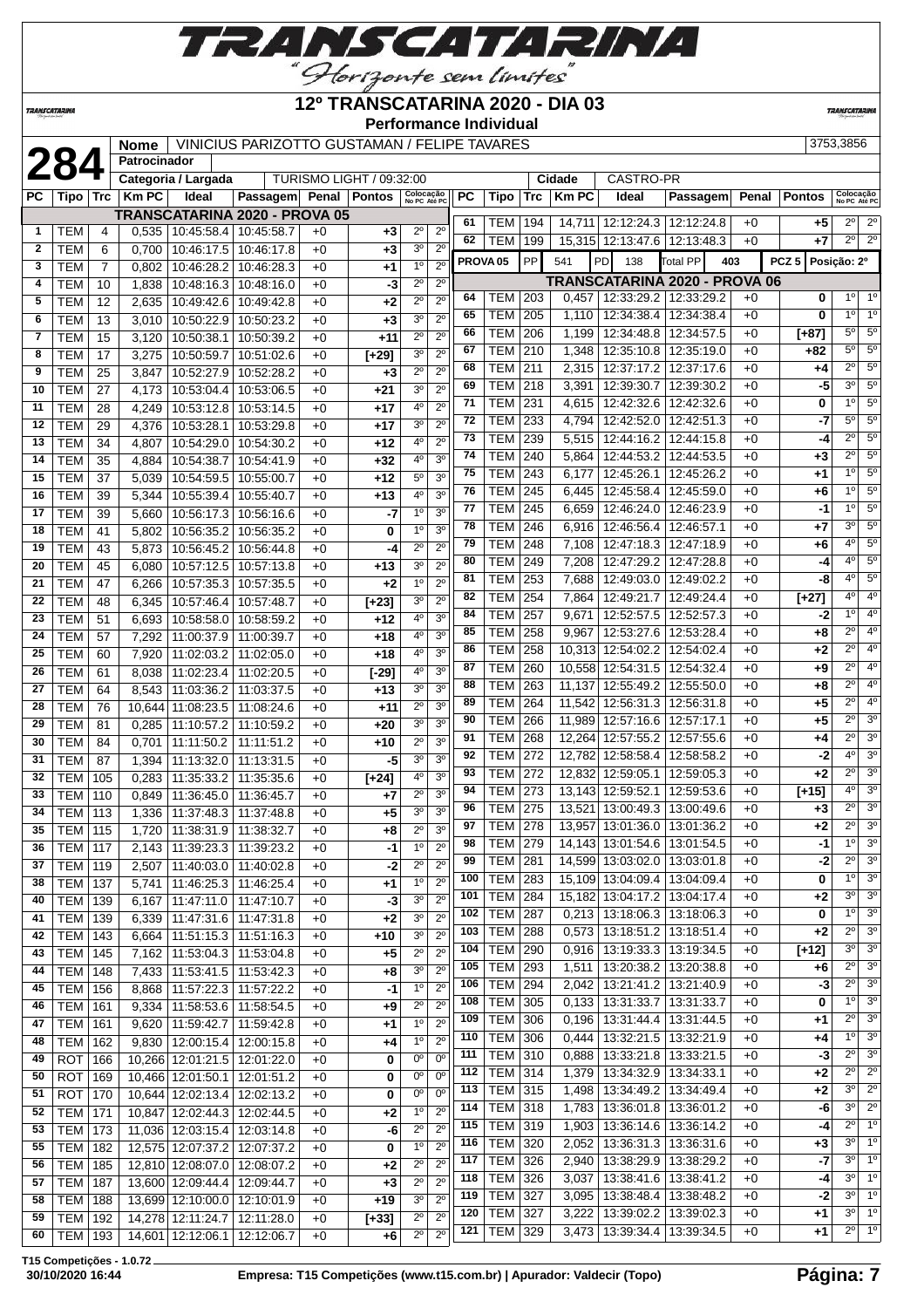

### **12º TRANSCATARINA 2020 - DIA 03**

**Performance Individual**

**TRANSCATARIN** 

TRANSCATARINA

## **23753,3856 Nome** VINICIUS PARIZOTTO GUSTAMAN / FELIPE TAVARES

|                     | Z84             |            | Patrocinador        |                      |                                 |       |                          |                  |                           |              |                     |     |              |    |                         |                 |     |       |               |                                       |
|---------------------|-----------------|------------|---------------------|----------------------|---------------------------------|-------|--------------------------|------------------|---------------------------|--------------|---------------------|-----|--------------|----|-------------------------|-----------------|-----|-------|---------------|---------------------------------------|
|                     |                 |            | Categoria / Largada |                      |                                 |       | TURISMO LIGHT / 09:32:00 |                  |                           |              |                     |     | Cidade       |    | CASTRO-PR               |                 |     |       |               |                                       |
| PC                  | Tipo            | <b>Trc</b> | <b>KmPC</b>         | Ideal                | Passagem                        | Penal | <b>Pontos</b>            |                  | Colocação<br>No PC Até PC | <b>PC</b>    | Tipo                | Trc | <b>Km PC</b> |    | Ideal                   | Passagem        |     | Penal | <b>Pontos</b> | Colocação<br>No PC Até PC             |
| 122                 | <b>TEM 329</b>  |            |                     | 3,574 13:39:46.5     | 13:39:46.4                      | $+0$  | -1                       | $2^{\circ}$      | $1^{\circ}$               | 191          | TEM                 | 429 | 3,032        |    | 15:16:02.6   15:16:01.9 |                 |     | $+0$  |               | $2^{\circ}$<br>2º                     |
| 123                 | <b>TEM 331</b>  |            |                     | 3,740 13:40:06.3     | 13:40:05.3                      | $+0$  | $[-10]$                  | 4°               | 1 <sup>0</sup>            | 192          | TEM                 | 430 | 3.663        |    | 15:17:13.2              | 15:17:12.9      |     | $+0$  | -7<br>-3      | $\overline{2^0}$<br>$4^{\circ}$       |
| 124                 | TEM             | 331        | 3,844               | 13:40:24.1           | 13:40:23.5                      | $+0$  | -6                       | $4^{\rm o}$      | 1 <sup>0</sup>            | 193          | <b>TEM</b>          | 432 |              |    |                         |                 |     | $+0$  |               | $\overline{2^0}$<br>$1^{\circ}$       |
| 125                 | TEM             | 333        | 4,058               | 13:40:53.6           | 13:40:53.7                      | $+0$  | +1                       | $1^{\circ}$      | 1 <sup>0</sup>            |              |                     |     | 3,869        |    | 15:17:39.6   15:17:39.6 |                 |     |       | 0             | $2^{\circ}$<br>$2^{\circ}$            |
| 126                 | TEM             | 335        | 4,281               | 13:41:25.9           | 13:41:25.9                      | $+0$  | 0                        | 1 <sup>0</sup>   | 1 <sup>0</sup>            | 194          | <b>TEM</b>          | 435 | 4,344        |    | 15:18:37.7              | 15:18:38.1      |     | $+0$  | +4            |                                       |
| 127                 | <b>TEM 336</b>  |            | 4,584               | 13:41:58.6           | 13:41:58.7                      | $+0$  | $^{+1}$                  | 1 <sup>0</sup>   | 1 <sup>0</sup>            | 195          | <b>TEM</b>          | 440 | 4,849        |    | 15:20:01.2              | 15:20:01.2      |     | $+0$  | 0             | $2^{\circ}$<br>1 <sup>0</sup>         |
| 128                 | TEM             | 337        | 4,992               | 13:42:41.0           | 13:42:41.2                      | $+0$  | $+2$                     | $2^{\circ}$      | 1 <sup>0</sup>            | 196          | <b>TEM</b>          | 441 | 5,026        |    | 15:20:21.9              | 15:20:21.8      |     | $+0$  | -1            | 1°<br>$\overline{2^0}$                |
| 129                 | TEM             | 337        | 5,057               |                      | 13:42:48.8 13:42:48.8           | $+0$  | 0                        | 1 <sup>o</sup>   | $1^{\circ}$               | 197          | <b>TEM</b>          | 442 | 5,473        |    | 15:21:12.6              | 15:21:12.8      |     | $+0$  | +2            | 1 <sup>0</sup><br>$1^{\circ}$         |
| 130                 | TEM             | 337        | 5,151               | 13:43:00.1           | 13:43:00.0                      | $+0$  | -1                       | 4 <sup>0</sup>   | 1 <sup>0</sup>            | 198          | <b>TEM</b>          | 449 | 6,418        |    | 15:24:07.6              | 15:24:08.9      |     | $+0$  | $[+13]$       | $2^{\circ}$<br>$4^{\circ}$            |
| 131                 | <b>TEM</b>      | 337        |                     | 5,342 13:43:23.0     | 13:43:23.0                      | $+0$  | 0                        | 1 <sup>0</sup>   | 1 <sup>0</sup>            | 199          | <b>TEM</b>          | 450 | 6,917        |    | 15:24:59.5              | 15:24:59.5      |     | $+0$  | 0             | $2^{\circ}$<br>$1^{\circ}$            |
| 132                 | TEM             | 337        | 5,482               | 13:43:39.8           | 13:43:40.0                      | $+0$  | $+2$                     | $1^{\circ}$      | 1 <sup>0</sup>            | 200          | <b>TEM</b>          | 451 | 7,080        |    | 15:25:18.6   15:25:18.8 |                 |     | $+0$  | $+2$          | $\overline{2^0}$<br>3 <sup>0</sup>    |
| 133                 | TEM 338         |            |                     | 5,538 13:43:47.7     | 13:43:48.1                      | $+0$  | +4                       | 40               | $1^{\circ}$               | 201          | <b>TEM</b>          | 456 | 7,960        |    | 15:27:02.4   15:27:02.7 |                 |     | $+0$  | $+3$          | $2^{\circ}$<br>$2^{\circ}$            |
|                     |                 |            |                     |                      |                                 |       |                          |                  |                           | 202          | <b>ROT</b>          | 458 | 8,429        |    | 15:27:55.2   15:27:54.9 |                 |     | $+0$  | 0             | $0^{\circ}$<br>$0^{\circ}$            |
| PROVA <sub>06</sub> |                 | PP         | 415                 | PD<br>151            | <b>Total PP</b>                 | 264   | PCZ9                     | Posição: 1º      |                           | 203          | <b>ROT</b>          | 459 | 8,621        |    | 15:28:15.7              | 15:28:16.5      |     | $+0$  | 0             | $\overline{0^{\circ}}$<br>$0^{\circ}$ |
|                     |                 |            |                     |                      | TRANSCATARINA 2020 - PROVA 07   |       |                          |                  |                           | 204          | <b>ROT</b>          | 459 | 8,804        |    | 15:28:34.0              | 15:28:34.2      |     | $+0$  | 0             | 0 <sup>0</sup><br>0°                  |
| 134                 | <b>TEM 340</b>  |            |                     | 0,314 13:59:39.4     | 13:59:39.8                      | $+0$  | $+4$                     | 3 <sup>o</sup>   | 3 <sup>0</sup>            |              | PROVA <sub>07</sub> | PP  | 224          | PD | 62                      | <b>Total PP</b> | 162 |       | <b>PCZ 12</b> | Posição: 2º                           |
| 135                 | <b>TEM 341</b>  |            |                     | 0,560 14:00:07.4     | 14:00:07.3                      | $+0$  | $-1$                     | $\overline{2^0}$ | 1 <sup>0</sup>            |              |                     |     |              |    |                         |                 |     |       |               |                                       |
| 136                 | TEM             | 345        |                     |                      | 1,102   14:01:19.4   14:01:19.7 | $+0$  | $+3$                     | $2^{\circ}$      | $\overline{2^0}$          | <b>TOTAL</b> |                     | PP  | 1.180        | PD | 351                     | <b>Total PP</b> | 829 |       | <b>PCZ 26</b> |                                       |
| 137                 | TEM             | 346        |                     | 1,264 14:01:41.7     | 14:01:41.7                      | $+0$  | 0                        | 10               | 1 <sup>0</sup>            |              |                     |     |              |    |                         |                 |     |       |               |                                       |
| 138                 | TEM             | 347        | 1,531               | 14:02:23.2           | 14:02:23.7                      | $+0$  | $+5$                     | $2^{\circ}$      | $2^{\circ}$               |              |                     |     |              |    |                         |                 |     |       |               |                                       |
| 139                 | TEM             | 347        | 1,658               | 14:02:37.1           | 14:02:37.8                      | $+0$  | +7                       | 4 <sup>0</sup>   | $\overline{2^0}$          |              |                     |     |              |    |                         |                 |     |       |               |                                       |
| 141                 | TEM             | 348        | 1,890               | 14:03:04.5           | 14:03:05.2                      | $+0$  | +7                       | 30               | $2^{\circ}$               |              |                     |     |              |    |                         |                 |     |       |               |                                       |
| 142                 | TEM             | 355        | 2,728               | 14:05:07.2           | 14:05:07.5                      | $+0$  | $+3$                     | 1 <sup>0</sup>   | $2^{\circ}$               |              |                     |     |              |    |                         |                 |     |       |               |                                       |
| 143                 | <b>TEM</b>      | 357        | 3,089               | 14:05:49.5           | 14:05:49.9                      | $+0$  | +4                       | 1 <sup>0</sup>   | $2^{\circ}$               |              |                     |     |              |    |                         |                 |     |       |               |                                       |
| 144                 | TEM             | 359        | 3,302               | 14:06:14.2           | 14:06:15.1                      | $+0$  | +9                       | $\overline{1^0}$ | $\overline{2^0}$          |              |                     |     |              |    |                         |                 |     |       |               |                                       |
| 145                 | TEM             | 360        |                     | 3,615 14:06:48.1     | 14:06:47.8                      | $+0$  | -3                       | $2^{\circ}$      | $\overline{2^0}$          |              |                     |     |              |    |                         |                 |     |       |               |                                       |
| 146                 | TEM             | 365        |                     |                      | 4,178   14:08:24.2   14:08:24.2 | $+0$  | 0                        | 1 <sup>0</sup>   | $2^{\circ}$               |              |                     |     |              |    |                         |                 |     |       |               |                                       |
| 147                 | TEM             | 367        |                     | 4,360 14:08:44.7     | 14:08:46.0                      | $+0$  | $[+13]$                  | $2^{\circ}$      | $2^{\circ}$               |              |                     |     |              |    |                         |                 |     |       |               |                                       |
| 148                 | TEM             |            |                     |                      |                                 |       |                          | $5^{\circ}$      | $2^{\circ}$               |              |                     |     |              |    |                         |                 |     |       |               |                                       |
|                     |                 | 367        | 4,591               | 14:09:12.4           | 14:09:12.9                      | $+0$  | +5                       | $\overline{2^0}$ | $\overline{2^0}$          |              |                     |     |              |    |                         |                 |     |       |               |                                       |
| 149                 | TEM             | 367        | 4,736               | 14:09:29.8           | 14:09:30.0                      | $+0$  | $+2$                     |                  |                           |              |                     |     |              |    |                         |                 |     |       |               |                                       |
| 150                 | TEM             | 367        |                     | 4,780 14:09:35.1     | 14:09:35.4                      | $+0$  | $+3$                     | 1 <sup>0</sup>   | $2^{\circ}$               |              |                     |     |              |    |                         |                 |     |       |               |                                       |
| 151                 | TEM             | 367        | 5,270               | 14:10:33.9           | 14:10:34.7                      | $+0$  | +8                       | $5^{\rm o}$      | $2^{\circ}$               |              |                     |     |              |    |                         |                 |     |       |               |                                       |
| 152                 | TEM             | 368        | 5,517               | 14:11:01.9           | 14:11:02.0                      | $+0$  | +1                       | $2^{\circ}$      | $2^{\circ}$               |              |                     |     |              |    |                         |                 |     |       |               |                                       |
| 153                 | TEM             | 371        | 5,853               | 14:12:34.9           | 14:12:36.3                      | $+0$  | $[+14]$                  | $\overline{5^0}$ | $\overline{2^{\circ}}$    |              |                     |     |              |    |                         |                 |     |       |               |                                       |
| 154                 | <b>TEM 371</b>  |            |                     | 5,896 14:12:40.1     | 14:12:40.8                      | $+0$  | +7                       | $\overline{5^0}$ | 3 <sup>0</sup>            |              |                     |     |              |    |                         |                 |     |       |               |                                       |
| 155                 | TEM             | 377        |                     | 6,688 14:14:07.3     | 14:14:08.0                      | $+0$  | +7                       | 40               | 3 <sup>0</sup>            |              |                     |     |              |    |                         |                 |     |       |               |                                       |
| 158                 | <b>TEM 381</b>  |            |                     |                      | 0,245   14:18:42.5   14:18:42.5 | $+0$  | 0                        | 1 <sup>0</sup>   | 3 <sup>0</sup>            |              |                     |     |              |    |                         |                 |     |       |               |                                       |
|                     | 159 TEM 382     |            |                     |                      | 0,612 14:19:25.7 14:19:25.7     | $+0$  | 0                        | $1^{\circ}$      | $\overline{2^0}$          |              |                     |     |              |    |                         |                 |     |       |               |                                       |
|                     | 160   TEM   383 |            |                     |                      | 0,783   14:19:44.9   14:19:44.9 | $+0$  | 0                        | $1^{\circ}$      | $2^{\circ}$               |              |                     |     |              |    |                         |                 |     |       |               |                                       |
|                     | 161   TEM   383 |            |                     |                      | 0,980   14:20:08.5   14:20:07.7 | $+0$  | -8                       | 4 <sup>0</sup>   | $2^{\circ}$               |              |                     |     |              |    |                         |                 |     |       |               |                                       |
|                     | 162   TEM   383 |            |                     | 1,046 14:20:16.4     | 14:20:16.5                      | +0    | +1                       | $1^{\rm o}$      | $2^{\circ}$               |              |                     |     |              |    |                         |                 |     |       |               |                                       |
| 163                 | TEM 385         |            |                     | 1,410 14:20:58.0     | 14:20:58.1                      | +0    | +1                       | 1 <sup>0</sup>   | $2^{\circ}$               |              |                     |     |              |    |                         |                 |     |       |               |                                       |
|                     | 164   TEM   385 |            |                     |                      | 1,496 14:21:08.3 14:21:07.7     | $+0$  | -6                       | $5^{\circ}$      | $2^{\circ}$               |              |                     |     |              |    |                         |                 |     |       |               |                                       |
|                     | 165   TEM   386 |            |                     |                      | 1,822   14:21:44.0   14:21:43.9 | $+0$  | -1                       | $2^{\circ}$      | $2^{\circ}$               |              |                     |     |              |    |                         |                 |     |       |               |                                       |
|                     | 166   TEM   387 |            |                     |                      | 2,150   14:22:18.2   14:22:17.1 | $+0$  | $[-11]$                  | $5^{\circ}$      | $2^{\circ}$               |              |                     |     |              |    |                         |                 |     |       |               |                                       |
|                     | 168   TEM   390 |            |                     |                      | 2,674   14:23:20.6   14:23:21.1 | $+0$  | +5                       | $\overline{5^0}$ | $2^{\circ}$               |              |                     |     |              |    |                         |                 |     |       |               |                                       |
|                     | 169   TEM   401 |            |                     | $1,127$ 14:31:41.1   | 14:31:41.1                      | +0    | 0                        | $1^{\rm o}$      | $2^{\circ}$               |              |                     |     |              |    |                         |                 |     |       |               |                                       |
| 170                 | TEM   404       |            |                     |                      | 1,346   14:32:12.3   14:32:13.0 | $+0$  | +7                       | $3^{\rm o}$      | $2^{\circ}$               |              |                     |     |              |    |                         |                 |     |       |               |                                       |
| 171                 | $TEM$ 404       |            |                     | 1,466 14:32:25.4     | 14:32:25.9                      | $+0$  | $+5$                     | 3 <sup>o</sup>   | $2^{\circ}$               |              |                     |     |              |    |                         |                 |     |       |               |                                       |
| 180                 | <b>TEM 412</b>  |            |                     |                      | 0,281   15:10:27.5   15:10:27.3 | $+0$  | -2                       | $2^{\circ}$      | $2^{\circ}$               |              |                     |     |              |    |                         |                 |     |       |               |                                       |
| 181                 | $TEM$ 413       |            |                     | $0,356$   15:10:37.1 | 15:10:37.3                      | +0    | +2                       | $2^{\circ}$      | $2^{\circ}$               |              |                     |     |              |    |                         |                 |     |       |               |                                       |
| 182                 | TEM 414         |            |                     | 0,586   15:11:01.2   | 15:11:01.3                      | $+0$  | +1                       | $1^{\circ}$      | $2^{\circ}$               |              |                     |     |              |    |                         |                 |     |       |               |                                       |
|                     | 183   TEM   415 |            |                     | $0,704$ 15:11:15.3   | 15:11:14.3                      | $+0$  | -10                      | 4 <sup>0</sup>   | $2^{\circ}$               |              |                     |     |              |    |                         |                 |     |       |               |                                       |
|                     |                 |            |                     |                      |                                 |       |                          | $4^{\circ}$      | $2^{\circ}$               |              |                     |     |              |    |                         |                 |     |       |               |                                       |
|                     | 184   TEM   416 |            |                     | 0,987 15:11:43.3     | 15:11:42.9                      | $+0$  | -4                       | 3 <sup>o</sup>   | $2^{\circ}$               |              |                     |     |              |    |                         |                 |     |       |               |                                       |
|                     | 185   TEM   417 |            |                     | 1,136   15:11:57.0   | 15:11:56.9                      | $+0$  | $-1$                     |                  |                           |              |                     |     |              |    |                         |                 |     |       |               |                                       |
|                     | 186   TEM   417 |            |                     | 1,250   15:12:09.5   | 15:12:08.4                      | +0    | $[-11]$                  | 4 <sup>0</sup>   | $2^{\circ}$               |              |                     |     |              |    |                         |                 |     |       |               |                                       |
| 187                 | $TEM$ 423       |            |                     |                      | 1,826   15:13:26.9   15:13:26.7 | $+0$  | -2                       | $3^{\rm o}$      | $2^{\circ}$               |              |                     |     |              |    |                         |                 |     |       |               |                                       |
| 188                 | $TEM$ 426       |            |                     | 2,523 15:15:05.5     | 15:15:05.3                      | $+0$  | -2                       | 3 <sup>o</sup>   | $2^{\circ}$               |              |                     |     |              |    |                         |                 |     |       |               |                                       |
| 189                 | $TEM$ 426       |            |                     | 2,820 15:15:35.2     | 15:15:35.1                      | $+0$  | -1                       | $1^{\rm o}$      | $2^{\circ}$               |              |                     |     |              |    |                         |                 |     |       |               |                                       |
|                     | 190   TEM   428 |            |                     | 2,970 15:15:54.5     | 15:15:54.3                      | $+0$  | -2                       | $2^{\circ}$      | $2^{\circ}$               |              |                     |     |              |    |                         |                 |     |       |               |                                       |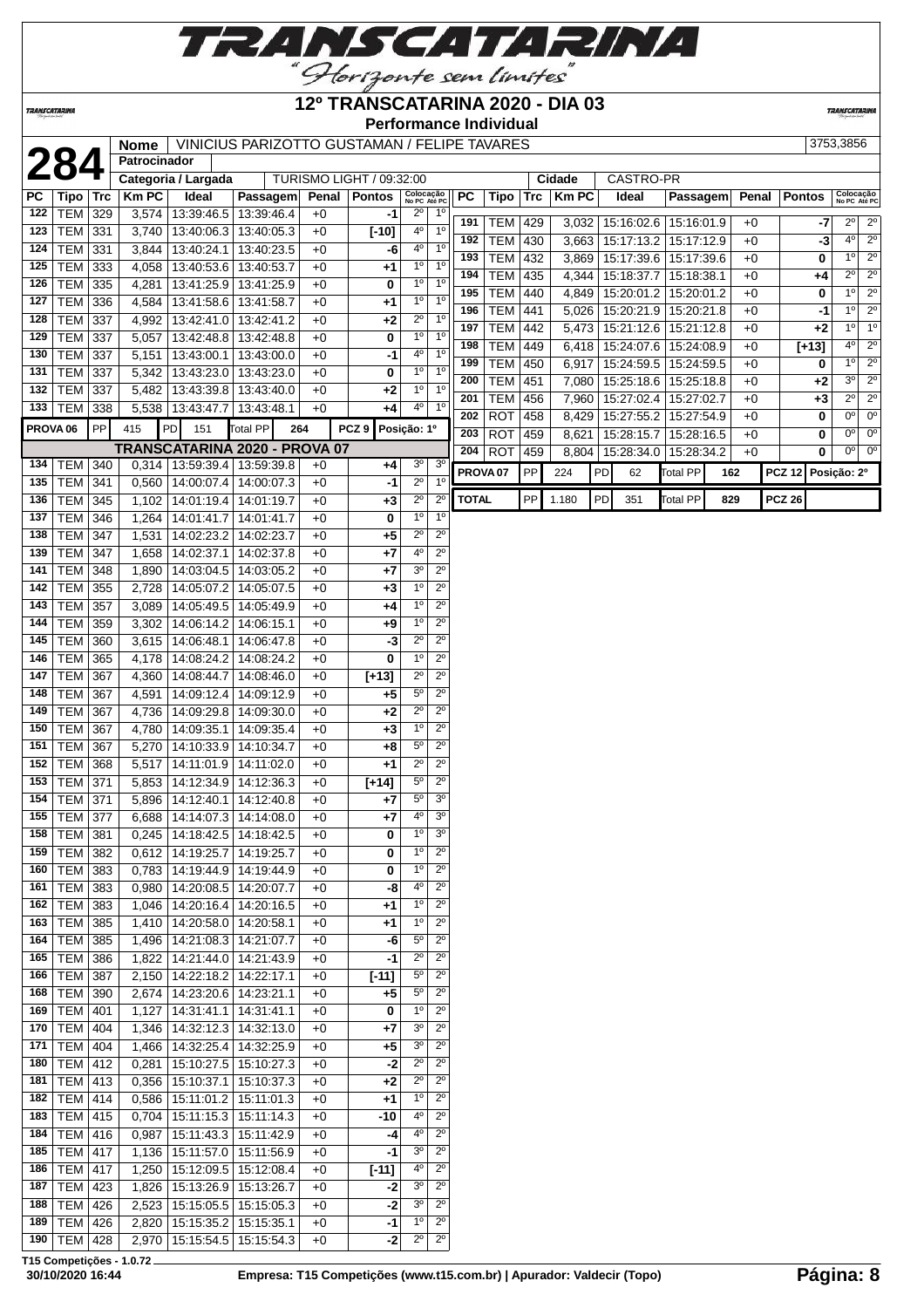

#### **12º TRANSCATARINA 2020 - DIA 03**

**Performance Individual**

**TRANSCATARIN** 

|                |            |                | <b>Nome</b>         |                     | ANTONIO C. BECCHI / CEZAR MARIANI CERON |      |                          |                           |                  |           |                     |            |              |                   |                               |       |               | 3808.3768                 |                  |
|----------------|------------|----------------|---------------------|---------------------|-----------------------------------------|------|--------------------------|---------------------------|------------------|-----------|---------------------|------------|--------------|-------------------|-------------------------------|-------|---------------|---------------------------|------------------|
|                | 285        |                | <b>Patrocinador</b> |                     |                                         |      |                          |                           |                  |           |                     |            |              |                   |                               |       |               |                           |                  |
|                |            |                |                     | Categoria / Largada |                                         |      | TURISMO LIGHT / 09:35:00 |                           |                  |           |                     |            | Cidade       | CASCAVEL-PR       |                               |       |               |                           |                  |
| <b>PC</b>      | Tipo       | <b>Trc</b>     | <b>KmPC</b>         | Ideal               | <b>Passagem</b>                         |      | Penal   Pontos           | Colocação<br>No PC Até PC |                  | <b>PC</b> | <b>Tipo</b>         | <b>Trc</b> | <b>Km PC</b> | Ideal             | Passagem                      | Penal | <b>Pontos</b> | Colocação<br>No PC Até PC |                  |
|                |            |                |                     |                     | TRANSCATARINA 2020 - PROVA 05           |      |                          |                           |                  | 61        | <b>TEM</b>          | 194        | 14.711       | 12:15:24.3        | 12:15:25.0                    | $+0$  | $+7$          | $4^{\circ}$               | $\overline{3^0}$ |
| -1             | <b>TEM</b> | 4              | 0.535               | 10:48:58.4          | 10:48:59.5                              | $+0$ | $+11$                    | $4^{\circ}$               | 4 <sup>o</sup>   | 62        | TEM                 | 199        |              | 15,315 12:16:47.6 | 12:16:49.0                    | $+0$  | $+14$         | 3 <sup>o</sup>            | 3 <sup>o</sup>   |
| $\mathbf{2}$   | <b>TEM</b> | 6              | 0.700               | 10:49:17.5          | 10:49:17.8                              | $+0$ | $+3$                     | $2^{\circ}$               | 3 <sup>o</sup>   |           |                     |            |              |                   |                               |       |               |                           |                  |
| 3              | <b>TEM</b> | $\overline{7}$ | 0.802               | 10:49:28.2          | 10:49:28.7                              | $+0$ | $+5$                     | 3 <sup>o</sup>            | 3 <sup>0</sup>   |           | PROVA <sub>05</sub> | PP         | 805          | <b>PD</b><br>244  | Total PP                      | 561   | PCZ 4         | Posição: 3º               |                  |
| 4              | <b>TEM</b> | 10             | 1.838               | 10:51:16.3          | 10:51:16.8                              | $+0$ | $+5$                     | 3 <sup>o</sup>            | 3 <sup>o</sup>   |           |                     |            |              |                   | TRANSCATARINA 2020 - PROVA 06 |       |               |                           |                  |
| 5              | <b>TEM</b> | 12             | 2,635               | 10:52:42.6          | 10:52:43.4                              | $+0$ | $+8$                     | 4 <sup>0</sup>            | 3 <sup>o</sup>   | 64        | TEM                 | 203        | 0,457        | 12:36:29.2        | 12:36:29.3                    | $+0$  | $+1$          | $3^{\circ}$               | 3 <sup>o</sup>   |
| 6              | <b>TEM</b> | 13             | 3.010               | 10:53:22.9          | 10:53:23.4                              | $+0$ | $+5$                     | 4 <sup>0</sup>            | 3 <sup>0</sup>   | 65        | <b>TEM</b>          | 205        | 1.110        | 12:37:38.4        | 12:37:38.6                    | $+0$  | $+2$          | 4 <sup>0</sup>            | 3 <sup>o</sup>   |
| $\overline{7}$ | <b>TEM</b> | 15             | 3.120               | 10:53:38.1          | 10:53:39.6                              | $+0$ | $+15$                    | 3 <sup>0</sup>            | 3 <sup>o</sup>   | 66        | <b>TEM</b>          | 206        | 1,199        | 12:37:48.8        | 12:37:50.5                    | $+0$  | $+17$         | 3 <sup>o</sup>            | $\overline{3^0}$ |
| 8              | <b>TEM</b> | 17             | 3,275               | 10:53:59.7          | 10:54:01.6                              | $+0$ | $+19$                    | 1 <sup>0</sup>            | 3 <sup>o</sup>   | 67        | <b>TEM</b>          | 210        | 1.348        | 12:38:10.8        | 12:38:14.5                    | $+0$  | $[+37]$       | 3 <sup>o</sup>            | $\overline{3^0}$ |
| 9              | <b>TEM</b> | 25             | 3.847               | 10:55:27.9          | 10:55:28.5                              | $+0$ | $+6$                     | 3 <sup>0</sup>            | 3 <sup>o</sup>   | 68        | <b>TEM</b>          | 211        | 2,315        | 12:40:17.2        | 12:40:18.2                    | $+0$  | $+10$         | 3 <sup>o</sup>            | 3 <sup>o</sup>   |
| 10             | <b>TEM</b> | 27             | 4.173               | 10:56:04.4          | 10:56:06.0                              | $+0$ | $+16$                    | $2^{\circ}$               | 3 <sup>o</sup>   | 69        | <b>TEM</b>          | 218        | 3,391        | 12:42:30.7        | 12:42:30.8                    | $+0$  | $+1$          | 1 <sup>0</sup>            | $\overline{3^0}$ |
| 11             | <b>TEM</b> | 28             | 4,249               | 10:56:12.8          | 10:56:14.1                              | $+0$ | $+13$                    | $2^{\circ}$               | 3 <sup>o</sup>   | 71        | <b>TEM</b>          | 231        | 4,615        | 12:45:32.6        | 12:45:32.9                    | $+0$  | $+3$          | $2^{\circ}$               | $\overline{3^0}$ |
| 12             | <b>TEM</b> | 29             | 4.376               | 10:56:28.1          | 10:56:29.4                              | $+0$ | $+13$                    | $2^{\circ}$               | 3 <sup>o</sup>   | 72        | <b>TEM</b>          | 233        | 4.794        | 12:45:52.0        | 12:45:52.5                    | $+0$  | $+5$          | 3 <sup>o</sup>            | $\overline{3^0}$ |
| 13             | <b>TEM</b> | 34             | 4,807               | 10:57:29.0          | 10:57:30.1                              | $+0$ | $+11$                    | 3 <sup>0</sup>            | 3 <sup>0</sup>   | 73        | <b>TEM</b>          | 239        | 5,515        | 12:47:16.2        | 12:47:18.7                    | $+0$  | $[+25]$       | 5 <sup>o</sup>            | 3 <sup>o</sup>   |
| 14             | <b>TEM</b> | 35             | 4.884               | 10:57:38.7          | 10:57:40.6                              | $+0$ | $+19$                    | $\overline{2^0}$          | $\overline{2^0}$ | 74        | <b>TEM</b>          | 240        | 5.864        | 12:47:53.2        | 12:47:53.7                    | $+0$  | $+5$          | 3 <sup>o</sup>            | 3 <sup>o</sup>   |
| 15             | <b>TEM</b> | 37             | 5.039               | 10:57:59.5          | 10:57:59.6                              | $+0$ | $+1$                     | 1 <sup>0</sup>            | $2^{\circ}$      | 75        | <b>TEM</b>          | 243        | 6.177        | 12:48:26.1        | 12:48:27.1                    | $+0$  | $+10$         | 4 <sup>0</sup>            | $\overline{3^0}$ |
| 16             | <b>TEM</b> | 39             | 5.344               | 10:58:39.4          | 10:58:40.4                              | $+0$ | $+10$                    | $2^{\circ}$               | $2^{\circ}$      | 76        | <b>TEM</b>          | 245        | 6.445        | 12:48:58.4        | 12:49:01.9                    | $+0$  | $+35$         | $\overline{5^0}$          | $\overline{3^0}$ |
| 17             | <b>TEM</b> | 39             | 5.660               | 10:59:17.3          | 10:59:18.2                              | $+0$ | $+9$                     | $2^{\circ}$               | $2^{\circ}$      | 77        | <b>TEM</b>          | 245        | 6.659        | 12:49:24.0        | 12:49:25.5                    | $+0$  | $+15$         | 5 <sup>o</sup>            | 3 <sup>0</sup>   |
| 18             | <b>TEM</b> | 41             | 5.802               | 10:59:35.2          | 10:59:36.5                              | $+0$ | $+13$                    | 3 <sup>o</sup>            | $\overline{2^0}$ | 78        | <b>TEM</b>          | 246        | 6.916        | 12:49:56.4        | 12:49:57.3                    | $+0$  | $+9$          | 4 <sup>0</sup>            | 3 <sup>o</sup>   |
| 19             | <b>TEM</b> | 43             | 5.873               | 10:59:45.2          | 10:59:46.7                              | $+0$ | $+15$                    | 3 <sup>0</sup>            | 3 <sup>o</sup>   | 79        | <b>TEM</b>          | 248        | 7.108        | 12:50:18.3        | 12:50:18.7                    | $+0$  | $+4$          | $2^{\circ}$               | $\overline{3^0}$ |
| 20             | <b>TEM</b> | 45             | 6.080               | 11:00:12.5          | 11:00:13.6                              | $+0$ | $+11$                    | $2^{\circ}$               | 3 <sup>0</sup>   | 80        | <b>TEM</b>          | 249        | 7.208        | 12:50:29.2        | 12:50:29.2                    | $+0$  | 0             | 10                        | 3 <sup>o</sup>   |

*TRANSCATARINA* 

| TEM<br>47<br><b>TEM</b><br>48<br><b>TEM</b><br>51 | 6,266<br>6.345                                                                                                                                                                                                                                                                                                                                                                                                                                | 11:00:35.3        | 11:00:35.7                                                                       |                                                                                                                                                                                                          |                |                        |                                                                      |     |                                                                                                                                                                                                   |                                                                                                                                                                                                                                                                                                                                                             |                                                                                                                                                                                                                                                               |                                                                                                                                                                                                                                                                                                                                                                             |                                                                                                                                                                                                                                                                                                                                                                                                                                                                                                                                                                                                                                                                                                        |                                                                                                                                                                                              | $\overline{2^0}$                                                                                                                                                                         |                                                                                                                                                                                                                                                                                                                                                                                                                                                                                                                                        |
|---------------------------------------------------|-----------------------------------------------------------------------------------------------------------------------------------------------------------------------------------------------------------------------------------------------------------------------------------------------------------------------------------------------------------------------------------------------------------------------------------------------|-------------------|----------------------------------------------------------------------------------|----------------------------------------------------------------------------------------------------------------------------------------------------------------------------------------------------------|----------------|------------------------|----------------------------------------------------------------------|-----|---------------------------------------------------------------------------------------------------------------------------------------------------------------------------------------------------|-------------------------------------------------------------------------------------------------------------------------------------------------------------------------------------------------------------------------------------------------------------------------------------------------------------------------------------------------------------|---------------------------------------------------------------------------------------------------------------------------------------------------------------------------------------------------------------------------------------------------------------|-----------------------------------------------------------------------------------------------------------------------------------------------------------------------------------------------------------------------------------------------------------------------------------------------------------------------------------------------------------------------------|--------------------------------------------------------------------------------------------------------------------------------------------------------------------------------------------------------------------------------------------------------------------------------------------------------------------------------------------------------------------------------------------------------------------------------------------------------------------------------------------------------------------------------------------------------------------------------------------------------------------------------------------------------------------------------------------------------|----------------------------------------------------------------------------------------------------------------------------------------------------------------------------------------------|------------------------------------------------------------------------------------------------------------------------------------------------------------------------------------------|----------------------------------------------------------------------------------------------------------------------------------------------------------------------------------------------------------------------------------------------------------------------------------------------------------------------------------------------------------------------------------------------------------------------------------------------------------------------------------------------------------------------------------------|
|                                                   |                                                                                                                                                                                                                                                                                                                                                                                                                                               |                   |                                                                                  | $+0$                                                                                                                                                                                                     | $+4$           | 4°                     | 3 <sup>0</sup>                                                       | 81  | <b>TEM</b><br>253                                                                                                                                                                                 | 7,688                                                                                                                                                                                                                                                                                                                                                       | 12:52:03.0                                                                                                                                                                                                                                                    | 12:52:03.2                                                                                                                                                                                                                                                                                                                                                                  | $+0$                                                                                                                                                                                                                                                                                                                                                                                                                                                                                                                                                                                                                                                                                                   | $+2$                                                                                                                                                                                         |                                                                                                                                                                                          | 3 <sup>o</sup>                                                                                                                                                                                                                                                                                                                                                                                                                                                                                                                         |
|                                                   |                                                                                                                                                                                                                                                                                                                                                                                                                                               | 11:00:46.4        | 11:00:48.5                                                                       | $+0$                                                                                                                                                                                                     | $[t+21]$       | $2^{\circ}$            | 3 <sup>0</sup>                                                       | 82  | <b>TEM</b><br>254                                                                                                                                                                                 | 7,864                                                                                                                                                                                                                                                                                                                                                       | 12:52:21.7                                                                                                                                                                                                                                                    | 12:52:23.0                                                                                                                                                                                                                                                                                                                                                                  | $+0$                                                                                                                                                                                                                                                                                                                                                                                                                                                                                                                                                                                                                                                                                                   | $+13$                                                                                                                                                                                        | $\overline{2^0}$                                                                                                                                                                         | 3 <sup>o</sup>                                                                                                                                                                                                                                                                                                                                                                                                                                                                                                                         |
|                                                   | 6,693                                                                                                                                                                                                                                                                                                                                                                                                                                         | 11:01:58.0        | 11:01:58.0                                                                       | $+0$                                                                                                                                                                                                     | 0              | 1 <sup>0</sup>         | $2^{\circ}$                                                          | 84  | TEM<br>257                                                                                                                                                                                        | 9,671                                                                                                                                                                                                                                                                                                                                                       | 12:55:57.5                                                                                                                                                                                                                                                    | 12:55:59.8                                                                                                                                                                                                                                                                                                                                                                  | $+0$                                                                                                                                                                                                                                                                                                                                                                                                                                                                                                                                                                                                                                                                                                   | $[+23]$                                                                                                                                                                                      | $5^{\circ}$                                                                                                                                                                              | 3 <sup>o</sup>                                                                                                                                                                                                                                                                                                                                                                                                                                                                                                                         |
| <b>TEM</b><br>57                                  | 7,292                                                                                                                                                                                                                                                                                                                                                                                                                                         | 11:03:37.9        | 11:03:39.6                                                                       | $+0$                                                                                                                                                                                                     | $+17$          | 3 <sup>o</sup>         | $2^{\circ}$                                                          | 85  | <b>TEM</b><br>258                                                                                                                                                                                 | 9,967                                                                                                                                                                                                                                                                                                                                                       | 12:56:27.6                                                                                                                                                                                                                                                    | 12:56:29.3                                                                                                                                                                                                                                                                                                                                                                  | $+0$                                                                                                                                                                                                                                                                                                                                                                                                                                                                                                                                                                                                                                                                                                   | $+17$                                                                                                                                                                                        | $\overline{3^0}$                                                                                                                                                                         | $\overline{3^0}$                                                                                                                                                                                                                                                                                                                                                                                                                                                                                                                       |
| 60                                                | 7,920                                                                                                                                                                                                                                                                                                                                                                                                                                         | 11:05:03.2        | 11:05:04.1                                                                       | $+0$                                                                                                                                                                                                     | $+9$           | $2^{\circ}$            | $2^{\circ}$                                                          | 86  | TEM                                                                                                                                                                                               |                                                                                                                                                                                                                                                                                                                                                             |                                                                                                                                                                                                                                                               |                                                                                                                                                                                                                                                                                                                                                                             | $+0$                                                                                                                                                                                                                                                                                                                                                                                                                                                                                                                                                                                                                                                                                                   | $+9$                                                                                                                                                                                         | 4 <sup>o</sup>                                                                                                                                                                           | $\overline{3^0}$                                                                                                                                                                                                                                                                                                                                                                                                                                                                                                                       |
| 61                                                | 8,038                                                                                                                                                                                                                                                                                                                                                                                                                                         | 11:05:23.4        | 11:05:23.7                                                                       | $+0$                                                                                                                                                                                                     |                | $\overline{2^{\circ}}$ | $\overline{2^0}$                                                     |     |                                                                                                                                                                                                   |                                                                                                                                                                                                                                                                                                                                                             |                                                                                                                                                                                                                                                               |                                                                                                                                                                                                                                                                                                                                                                             |                                                                                                                                                                                                                                                                                                                                                                                                                                                                                                                                                                                                                                                                                                        |                                                                                                                                                                                              |                                                                                                                                                                                          | 3 <sup>o</sup>                                                                                                                                                                                                                                                                                                                                                                                                                                                                                                                         |
| 64                                                | 8,543                                                                                                                                                                                                                                                                                                                                                                                                                                         | 11:06:36.2        | 11:06:36.8                                                                       | $+0$                                                                                                                                                                                                     | $+6$           | $\overline{2^0}$       | $2^{\circ}$                                                          |     |                                                                                                                                                                                                   |                                                                                                                                                                                                                                                                                                                                                             |                                                                                                                                                                                                                                                               |                                                                                                                                                                                                                                                                                                                                                                             |                                                                                                                                                                                                                                                                                                                                                                                                                                                                                                                                                                                                                                                                                                        |                                                                                                                                                                                              |                                                                                                                                                                                          | 3 <sup>0</sup>                                                                                                                                                                                                                                                                                                                                                                                                                                                                                                                         |
| 76                                                |                                                                                                                                                                                                                                                                                                                                                                                                                                               |                   | 11:11:26.1                                                                       | $+0$                                                                                                                                                                                                     | $[+26]$        | 3 <sup>0</sup>         | 2 <sup>0</sup>                                                       |     |                                                                                                                                                                                                   |                                                                                                                                                                                                                                                                                                                                                             |                                                                                                                                                                                                                                                               |                                                                                                                                                                                                                                                                                                                                                                             |                                                                                                                                                                                                                                                                                                                                                                                                                                                                                                                                                                                                                                                                                                        |                                                                                                                                                                                              |                                                                                                                                                                                          | 3 <sup>o</sup>                                                                                                                                                                                                                                                                                                                                                                                                                                                                                                                         |
| 81                                                | 0,285                                                                                                                                                                                                                                                                                                                                                                                                                                         | 11:13:57.2        | 11:13:58.9                                                                       | $+0$                                                                                                                                                                                                     | $+17$          | $\overline{2^0}$       | $2^{\circ}$                                                          |     |                                                                                                                                                                                                   |                                                                                                                                                                                                                                                                                                                                                             |                                                                                                                                                                                                                                                               |                                                                                                                                                                                                                                                                                                                                                                             |                                                                                                                                                                                                                                                                                                                                                                                                                                                                                                                                                                                                                                                                                                        |                                                                                                                                                                                              |                                                                                                                                                                                          | 4 <sup>0</sup>                                                                                                                                                                                                                                                                                                                                                                                                                                                                                                                         |
| 84                                                | 0,701                                                                                                                                                                                                                                                                                                                                                                                                                                         | 11:14:50.2        | 11:14:52.6                                                                       | $+0$                                                                                                                                                                                                     | $\sqrt{[+24]}$ | $\overline{3^0}$       | $\overline{2^0}$                                                     |     |                                                                                                                                                                                                   |                                                                                                                                                                                                                                                                                                                                                             |                                                                                                                                                                                                                                                               |                                                                                                                                                                                                                                                                                                                                                                             |                                                                                                                                                                                                                                                                                                                                                                                                                                                                                                                                                                                                                                                                                                        |                                                                                                                                                                                              |                                                                                                                                                                                          | 4 <sup>0</sup>                                                                                                                                                                                                                                                                                                                                                                                                                                                                                                                         |
| 87                                                | 1,394                                                                                                                                                                                                                                                                                                                                                                                                                                         | 11:16:32.0        | 11:16:34.6                                                                       | $+0$                                                                                                                                                                                                     | $[+26]$        | 4 <sup>o</sup>         | $\overline{2^0}$                                                     |     |                                                                                                                                                                                                   |                                                                                                                                                                                                                                                                                                                                                             |                                                                                                                                                                                                                                                               |                                                                                                                                                                                                                                                                                                                                                                             |                                                                                                                                                                                                                                                                                                                                                                                                                                                                                                                                                                                                                                                                                                        |                                                                                                                                                                                              |                                                                                                                                                                                          | $\overline{4^0}$                                                                                                                                                                                                                                                                                                                                                                                                                                                                                                                       |
| 105                                               | 0,283                                                                                                                                                                                                                                                                                                                                                                                                                                         | 11:38:33.2        | 11:38:34.3                                                                       | $+0$                                                                                                                                                                                                     |                | 3 <sup>0</sup>         | 2 <sup>0</sup>                                                       |     |                                                                                                                                                                                                   |                                                                                                                                                                                                                                                                                                                                                             |                                                                                                                                                                                                                                                               |                                                                                                                                                                                                                                                                                                                                                                             |                                                                                                                                                                                                                                                                                                                                                                                                                                                                                                                                                                                                                                                                                                        |                                                                                                                                                                                              |                                                                                                                                                                                          | 4 <sup>0</sup>                                                                                                                                                                                                                                                                                                                                                                                                                                                                                                                         |
| 110                                               | 0,849                                                                                                                                                                                                                                                                                                                                                                                                                                         | 11:39:45.0        | 11:39:46.3                                                                       | $+0$                                                                                                                                                                                                     | $+13$          | 4°                     | $2^{\circ}$                                                          |     |                                                                                                                                                                                                   |                                                                                                                                                                                                                                                                                                                                                             |                                                                                                                                                                                                                                                               |                                                                                                                                                                                                                                                                                                                                                                             |                                                                                                                                                                                                                                                                                                                                                                                                                                                                                                                                                                                                                                                                                                        |                                                                                                                                                                                              |                                                                                                                                                                                          | $\overline{4^0}$                                                                                                                                                                                                                                                                                                                                                                                                                                                                                                                       |
| 113                                               | 1,336                                                                                                                                                                                                                                                                                                                                                                                                                                         | 11:40:48.3        | 11:40:49.7                                                                       | $+0$                                                                                                                                                                                                     | $+14$          | 4 <sup>0</sup>         | 2 <sup>0</sup>                                                       |     |                                                                                                                                                                                                   |                                                                                                                                                                                                                                                                                                                                                             |                                                                                                                                                                                                                                                               |                                                                                                                                                                                                                                                                                                                                                                             |                                                                                                                                                                                                                                                                                                                                                                                                                                                                                                                                                                                                                                                                                                        |                                                                                                                                                                                              |                                                                                                                                                                                          | 4 <sup>0</sup>                                                                                                                                                                                                                                                                                                                                                                                                                                                                                                                         |
| 115                                               | 1,720                                                                                                                                                                                                                                                                                                                                                                                                                                         | 11:41:31.9        | 11:41:33.0                                                                       | $+0$                                                                                                                                                                                                     |                | 4 <sup>0</sup>         | $\overline{2^0}$                                                     |     |                                                                                                                                                                                                   |                                                                                                                                                                                                                                                                                                                                                             |                                                                                                                                                                                                                                                               |                                                                                                                                                                                                                                                                                                                                                                             |                                                                                                                                                                                                                                                                                                                                                                                                                                                                                                                                                                                                                                                                                                        |                                                                                                                                                                                              |                                                                                                                                                                                          | 4 <sup>0</sup>                                                                                                                                                                                                                                                                                                                                                                                                                                                                                                                         |
| 117                                               | 2,143                                                                                                                                                                                                                                                                                                                                                                                                                                         |                   | 11:42:24.5                                                                       | $+0$                                                                                                                                                                                                     | $+12$          | $5^{\circ}$            | 3 <sup>0</sup>                                                       |     |                                                                                                                                                                                                   |                                                                                                                                                                                                                                                                                                                                                             |                                                                                                                                                                                                                                                               |                                                                                                                                                                                                                                                                                                                                                                             |                                                                                                                                                                                                                                                                                                                                                                                                                                                                                                                                                                                                                                                                                                        |                                                                                                                                                                                              |                                                                                                                                                                                          | 4 <sup>0</sup>                                                                                                                                                                                                                                                                                                                                                                                                                                                                                                                         |
| 119                                               | 2,507                                                                                                                                                                                                                                                                                                                                                                                                                                         | 11:43:03.0        | 11:43:03.8                                                                       | $+0$                                                                                                                                                                                                     |                | 5 <sup>o</sup>         | 3 <sup>o</sup>                                                       |     |                                                                                                                                                                                                   |                                                                                                                                                                                                                                                                                                                                                             |                                                                                                                                                                                                                                                               |                                                                                                                                                                                                                                                                                                                                                                             |                                                                                                                                                                                                                                                                                                                                                                                                                                                                                                                                                                                                                                                                                                        |                                                                                                                                                                                              |                                                                                                                                                                                          | 4 <sup>0</sup>                                                                                                                                                                                                                                                                                                                                                                                                                                                                                                                         |
| 137                                               | 5,741                                                                                                                                                                                                                                                                                                                                                                                                                                         |                   |                                                                                  | $+0$                                                                                                                                                                                                     | $+7$           | 4 <sup>0</sup>         | 3 <sup>0</sup>                                                       |     |                                                                                                                                                                                                   |                                                                                                                                                                                                                                                                                                                                                             |                                                                                                                                                                                                                                                               |                                                                                                                                                                                                                                                                                                                                                                             |                                                                                                                                                                                                                                                                                                                                                                                                                                                                                                                                                                                                                                                                                                        |                                                                                                                                                                                              |                                                                                                                                                                                          | 4 <sup>0</sup>                                                                                                                                                                                                                                                                                                                                                                                                                                                                                                                         |
| 139                                               | 6,167                                                                                                                                                                                                                                                                                                                                                                                                                                         | 11:50:11.0        | 11:50:11.2                                                                       | $+0$                                                                                                                                                                                                     |                | $2^{\circ}$            | 3 <sup>o</sup>                                                       |     |                                                                                                                                                                                                   |                                                                                                                                                                                                                                                                                                                                                             |                                                                                                                                                                                                                                                               |                                                                                                                                                                                                                                                                                                                                                                             |                                                                                                                                                                                                                                                                                                                                                                                                                                                                                                                                                                                                                                                                                                        | $+8$                                                                                                                                                                                         |                                                                                                                                                                                          | 4 <sup>0</sup>                                                                                                                                                                                                                                                                                                                                                                                                                                                                                                                         |
| 139                                               | 6,339                                                                                                                                                                                                                                                                                                                                                                                                                                         | 11:50:31.6        | 11:50:31.5                                                                       | $+0$                                                                                                                                                                                                     |                | 10                     | 3 <sup>0</sup>                                                       |     |                                                                                                                                                                                                   |                                                                                                                                                                                                                                                                                                                                                             |                                                                                                                                                                                                                                                               |                                                                                                                                                                                                                                                                                                                                                                             | $+0$                                                                                                                                                                                                                                                                                                                                                                                                                                                                                                                                                                                                                                                                                                   | $+6$                                                                                                                                                                                         |                                                                                                                                                                                          | 4 <sup>0</sup>                                                                                                                                                                                                                                                                                                                                                                                                                                                                                                                         |
| 143                                               | 6,664                                                                                                                                                                                                                                                                                                                                                                                                                                         | 11:54:15.3        | 11:54:16.1                                                                       | $+0$                                                                                                                                                                                                     |                | $2^{\circ}$            | 3 <sup>0</sup>                                                       |     |                                                                                                                                                                                                   |                                                                                                                                                                                                                                                                                                                                                             |                                                                                                                                                                                                                                                               |                                                                                                                                                                                                                                                                                                                                                                             |                                                                                                                                                                                                                                                                                                                                                                                                                                                                                                                                                                                                                                                                                                        |                                                                                                                                                                                              |                                                                                                                                                                                          | 4 <sup>0</sup>                                                                                                                                                                                                                                                                                                                                                                                                                                                                                                                         |
| 145                                               | 7,162                                                                                                                                                                                                                                                                                                                                                                                                                                         | 11:56:04.3        | 11:56:05.8                                                                       | $+0$                                                                                                                                                                                                     | $+15$          | 3 <sup>o</sup>         | 3 <sup>0</sup>                                                       |     |                                                                                                                                                                                                   |                                                                                                                                                                                                                                                                                                                                                             |                                                                                                                                                                                                                                                               |                                                                                                                                                                                                                                                                                                                                                                             |                                                                                                                                                                                                                                                                                                                                                                                                                                                                                                                                                                                                                                                                                                        |                                                                                                                                                                                              |                                                                                                                                                                                          | 4 <sup>0</sup>                                                                                                                                                                                                                                                                                                                                                                                                                                                                                                                         |
| 148                                               | 7,433                                                                                                                                                                                                                                                                                                                                                                                                                                         | 11:56:41.5        | 11:56:41.8                                                                       | $+0$                                                                                                                                                                                                     |                | 1 <sup>0</sup>         | $\overline{3^0}$                                                     |     |                                                                                                                                                                                                   |                                                                                                                                                                                                                                                                                                                                                             |                                                                                                                                                                                                                                                               | 13:23:39.7                                                                                                                                                                                                                                                                                                                                                                  | $+0$                                                                                                                                                                                                                                                                                                                                                                                                                                                                                                                                                                                                                                                                                                   | $+15$                                                                                                                                                                                        |                                                                                                                                                                                          | 4 <sup>0</sup>                                                                                                                                                                                                                                                                                                                                                                                                                                                                                                                         |
| 156                                               | 8,868                                                                                                                                                                                                                                                                                                                                                                                                                                         |                   | 12:00:22.9                                                                       | $+0$                                                                                                                                                                                                     |                | 4 <sup>0</sup>         | 3 <sup>o</sup>                                                       |     |                                                                                                                                                                                                   |                                                                                                                                                                                                                                                                                                                                                             |                                                                                                                                                                                                                                                               |                                                                                                                                                                                                                                                                                                                                                                             | $+0$                                                                                                                                                                                                                                                                                                                                                                                                                                                                                                                                                                                                                                                                                                   | $+14$                                                                                                                                                                                        |                                                                                                                                                                                          | 4 <sup>0</sup>                                                                                                                                                                                                                                                                                                                                                                                                                                                                                                                         |
| 161                                               | 9,334                                                                                                                                                                                                                                                                                                                                                                                                                                         |                   | 12:01:54.9                                                                       | $+0$                                                                                                                                                                                                     | $+13$          | 3 <sup>o</sup>         | 3 <sup>o</sup>                                                       |     |                                                                                                                                                                                                   |                                                                                                                                                                                                                                                                                                                                                             |                                                                                                                                                                                                                                                               |                                                                                                                                                                                                                                                                                                                                                                             |                                                                                                                                                                                                                                                                                                                                                                                                                                                                                                                                                                                                                                                                                                        | +6                                                                                                                                                                                           |                                                                                                                                                                                          | 4 <sup>0</sup>                                                                                                                                                                                                                                                                                                                                                                                                                                                                                                                         |
| 161                                               | 9,620                                                                                                                                                                                                                                                                                                                                                                                                                                         | 12:02:42.7        | 12:02:43.9                                                                       | $+0$                                                                                                                                                                                                     | $+12$          | 4 <sup>0</sup>         | $\overline{3^0}$                                                     |     |                                                                                                                                                                                                   |                                                                                                                                                                                                                                                                                                                                                             |                                                                                                                                                                                                                                                               |                                                                                                                                                                                                                                                                                                                                                                             |                                                                                                                                                                                                                                                                                                                                                                                                                                                                                                                                                                                                                                                                                                        |                                                                                                                                                                                              |                                                                                                                                                                                          | $\overline{4^0}$                                                                                                                                                                                                                                                                                                                                                                                                                                                                                                                       |
| 162                                               | 9.830                                                                                                                                                                                                                                                                                                                                                                                                                                         | 12:03:15.4        | 12:03:17.3                                                                       | $+0$                                                                                                                                                                                                     | $+19$          | 4 <sup>0</sup>         | 3 <sup>o</sup>                                                       |     |                                                                                                                                                                                                   |                                                                                                                                                                                                                                                                                                                                                             |                                                                                                                                                                                                                                                               |                                                                                                                                                                                                                                                                                                                                                                             |                                                                                                                                                                                                                                                                                                                                                                                                                                                                                                                                                                                                                                                                                                        |                                                                                                                                                                                              |                                                                                                                                                                                          | 4 <sup>0</sup>                                                                                                                                                                                                                                                                                                                                                                                                                                                                                                                         |
| 166                                               |                                                                                                                                                                                                                                                                                                                                                                                                                                               |                   | 12:04:30.4                                                                       | $+0$                                                                                                                                                                                                     | 0              | $0^{\circ}$            | $0^{\circ}$                                                          |     |                                                                                                                                                                                                   |                                                                                                                                                                                                                                                                                                                                                             |                                                                                                                                                                                                                                                               |                                                                                                                                                                                                                                                                                                                                                                             |                                                                                                                                                                                                                                                                                                                                                                                                                                                                                                                                                                                                                                                                                                        |                                                                                                                                                                                              |                                                                                                                                                                                          | 4 <sup>0</sup>                                                                                                                                                                                                                                                                                                                                                                                                                                                                                                                         |
| 169                                               |                                                                                                                                                                                                                                                                                                                                                                                                                                               |                   | 12:04:54.3                                                                       | $+0$                                                                                                                                                                                                     | 0              | $\overline{0}$         | $0^{\circ}$                                                          |     |                                                                                                                                                                                                   |                                                                                                                                                                                                                                                                                                                                                             |                                                                                                                                                                                                                                                               |                                                                                                                                                                                                                                                                                                                                                                             |                                                                                                                                                                                                                                                                                                                                                                                                                                                                                                                                                                                                                                                                                                        |                                                                                                                                                                                              |                                                                                                                                                                                          | 4 <sup>0</sup>                                                                                                                                                                                                                                                                                                                                                                                                                                                                                                                         |
| 170                                               |                                                                                                                                                                                                                                                                                                                                                                                                                                               |                   |                                                                                  | $+0$                                                                                                                                                                                                     | 0              | $\overline{0^{\circ}}$ | $\overline{0}$                                                       |     |                                                                                                                                                                                                   |                                                                                                                                                                                                                                                                                                                                                             |                                                                                                                                                                                                                                                               |                                                                                                                                                                                                                                                                                                                                                                             |                                                                                                                                                                                                                                                                                                                                                                                                                                                                                                                                                                                                                                                                                                        |                                                                                                                                                                                              |                                                                                                                                                                                          | $\overline{4^0}$                                                                                                                                                                                                                                                                                                                                                                                                                                                                                                                       |
| 171                                               | 10,847                                                                                                                                                                                                                                                                                                                                                                                                                                        | 12:05:44.3        | 12:05:44.9                                                                       | $+0$                                                                                                                                                                                                     | $+6$           | $2^{\circ}$            | 3 <sup>o</sup>                                                       | 114 |                                                                                                                                                                                                   |                                                                                                                                                                                                                                                                                                                                                             |                                                                                                                                                                                                                                                               |                                                                                                                                                                                                                                                                                                                                                                             | $+0$                                                                                                                                                                                                                                                                                                                                                                                                                                                                                                                                                                                                                                                                                                   | $+5$                                                                                                                                                                                         |                                                                                                                                                                                          | 4 <sup>0</sup>                                                                                                                                                                                                                                                                                                                                                                                                                                                                                                                         |
| 173                                               |                                                                                                                                                                                                                                                                                                                                                                                                                                               |                   | 12:06:15.7                                                                       | $+0$                                                                                                                                                                                                     | $+3$           | 1 <sup>0</sup>         | 3 <sup>o</sup>                                                       |     |                                                                                                                                                                                                   |                                                                                                                                                                                                                                                                                                                                                             |                                                                                                                                                                                                                                                               |                                                                                                                                                                                                                                                                                                                                                                             |                                                                                                                                                                                                                                                                                                                                                                                                                                                                                                                                                                                                                                                                                                        |                                                                                                                                                                                              |                                                                                                                                                                                          | 4 <sup>0</sup>                                                                                                                                                                                                                                                                                                                                                                                                                                                                                                                         |
| 182                                               |                                                                                                                                                                                                                                                                                                                                                                                                                                               |                   | 12:10:38.9                                                                       | $+0$                                                                                                                                                                                                     | $+17$          | 4°                     | 3 <sup>0</sup>                                                       |     |                                                                                                                                                                                                   |                                                                                                                                                                                                                                                                                                                                                             |                                                                                                                                                                                                                                                               |                                                                                                                                                                                                                                                                                                                                                                             |                                                                                                                                                                                                                                                                                                                                                                                                                                                                                                                                                                                                                                                                                                        |                                                                                                                                                                                              |                                                                                                                                                                                          | 4 <sup>0</sup>                                                                                                                                                                                                                                                                                                                                                                                                                                                                                                                         |
| 185                                               |                                                                                                                                                                                                                                                                                                                                                                                                                                               |                   | 12:11:08.5                                                                       | $+0$                                                                                                                                                                                                     | $+15$          | 4 <sup>0</sup>         | $\overline{3^0}$                                                     | 117 | TEM                                                                                                                                                                                               |                                                                                                                                                                                                                                                                                                                                                             |                                                                                                                                                                                                                                                               | 13:41:30.2                                                                                                                                                                                                                                                                                                                                                                  | $+0$                                                                                                                                                                                                                                                                                                                                                                                                                                                                                                                                                                                                                                                                                                   | $+3$                                                                                                                                                                                         |                                                                                                                                                                                          | 3 <sup>0</sup>                                                                                                                                                                                                                                                                                                                                                                                                                                                                                                                         |
| 187                                               |                                                                                                                                                                                                                                                                                                                                                                                                                                               |                   | 12:12:45.9                                                                       | $+0$                                                                                                                                                                                                     | $+15$          | 3 <sup>o</sup>         | 3 <sup>o</sup>                                                       | 118 |                                                                                                                                                                                                   |                                                                                                                                                                                                                                                                                                                                                             | 13:41:41.6                                                                                                                                                                                                                                                    | 13:41:41.6                                                                                                                                                                                                                                                                                                                                                                  | $+0$                                                                                                                                                                                                                                                                                                                                                                                                                                                                                                                                                                                                                                                                                                   | 0                                                                                                                                                                                            | 1 <sup>0</sup>                                                                                                                                                                           | 3 <sup>o</sup>                                                                                                                                                                                                                                                                                                                                                                                                                                                                                                                         |
| 188                                               |                                                                                                                                                                                                                                                                                                                                                                                                                                               |                   | 12:13:03.3                                                                       | $+0$                                                                                                                                                                                                     | $+33$          | 40                     | 3 <sup>o</sup>                                                       |     | <b>TEM</b>                                                                                                                                                                                        |                                                                                                                                                                                                                                                                                                                                                             | 13:41:48.4                                                                                                                                                                                                                                                    | 13:41:48.3                                                                                                                                                                                                                                                                                                                                                                  | $+0$                                                                                                                                                                                                                                                                                                                                                                                                                                                                                                                                                                                                                                                                                                   | $-1$                                                                                                                                                                                         |                                                                                                                                                                                          | 3 <sup>0</sup>                                                                                                                                                                                                                                                                                                                                                                                                                                                                                                                         |
| 192                                               |                                                                                                                                                                                                                                                                                                                                                                                                                                               |                   | 12:14:39.4                                                                       | $+0$                                                                                                                                                                                                     | $[+147]$       | 3 <sup>o</sup>         | 3 <sup>0</sup>                                                       | 120 | <b>TEM</b>                                                                                                                                                                                        |                                                                                                                                                                                                                                                                                                                                                             | 13:42:02.2                                                                                                                                                                                                                                                    | 13:42:02.2                                                                                                                                                                                                                                                                                                                                                                  | $+0$                                                                                                                                                                                                                                                                                                                                                                                                                                                                                                                                                                                                                                                                                                   | 0                                                                                                                                                                                            | 1 <sup>0</sup>                                                                                                                                                                           | 3 <sup>o</sup>                                                                                                                                                                                                                                                                                                                                                                                                                                                                                                                         |
| TEM<br>193                                        |                                                                                                                                                                                                                                                                                                                                                                                                                                               | 14,601 12:15:06.1 | 12:15:09.3                                                                       | +0                                                                                                                                                                                                       | $+32$          | 3 <sup>0</sup>         | 30                                                                   | 121 | TEM  <br>329                                                                                                                                                                                      |                                                                                                                                                                                                                                                                                                                                                             | 3,473   13:42:34.4   13:42:34.6                                                                                                                                                                                                                               |                                                                                                                                                                                                                                                                                                                                                                             | $+0$                                                                                                                                                                                                                                                                                                                                                                                                                                                                                                                                                                                                                                                                                                   | $+2$                                                                                                                                                                                         | 3 <sup>0</sup>                                                                                                                                                                           | 3 <sup>o</sup>                                                                                                                                                                                                                                                                                                                                                                                                                                                                                                                         |
|                                                   | <b>TEM</b><br><b>TEM</b><br><b>TEM</b><br><b>TEM</b><br><b>TEM</b><br><b>TEM</b><br><b>TEM</b><br><b>TEM</b><br><b>TEM</b><br><b>TEM</b><br><b>TEM</b><br>TEM  <br><b>TEM</b><br><b>TEM</b><br><b>TEM</b><br>TEM  <br><b>TEM</b><br><b>TEM</b><br><b>TEM</b><br>TEM  <br><b>TEM</b><br><b>TEM</b><br><b>TEM</b><br><b>ROT</b><br><b>ROT</b><br><b>ROT</b><br><b>TEM</b><br><b>TEM</b><br><b>TEM</b><br><b>TEM</b><br>TEM<br><b>TEM</b><br>TEM |                   | 10,644 11:11:23.5<br>13,600 12:12:44.4<br>13,699 12:13:00.0<br>14,278 12:14:24.7 | 11:42:23.3<br>11:49:25.3 11:49:26.0<br>12:00:22.3<br>12:01:53.6<br>10,266 12:04:21.5<br>10,466 12:04:50.1<br>10,644 12:05:13.4 12:05:12.7<br>11,036 12:06:15.4<br>12,575 12:10:37.2<br>12,810 12:11:07.0 |                |                        | $+3$<br>+11<br>$+11$<br>$+8$<br>$+2$<br>$-1$<br>$+8$<br>$+3$<br>$+6$ |     | 87<br>88<br>89<br>90<br>91<br>92<br>93<br>94<br>96<br>97<br>98<br>99<br>100<br>101<br>102<br>103<br>104<br>105<br>106<br>108<br>109<br>110<br>$\overline{111}$<br>112<br>113<br>115<br>116<br>119 | <b>TEM</b><br><b>TEM</b><br><b>TEM</b><br><b>TEM</b><br><b>TEM</b><br><b>TEM</b><br><b>TEM</b><br>TEM  <br>TEM  <br><b>TEM</b><br><b>TEM</b><br>TEM  <br><b>TEM</b><br><b>TEM</b><br><b>TEM</b><br><b>TEM</b><br><b>TEM</b><br><b>TEM</b><br><b>TEM</b><br><b>TEM</b><br><b>TEM</b><br><b>TEM</b><br><b>TEM</b><br>TEM  <br><b>TEM</b><br>TEM<br><b>TEM</b> | 258<br>260<br>263<br>264<br>266<br>268<br>272<br>272<br>273<br>275<br>278<br>279<br>281<br>283<br>284<br>287<br>288<br>290<br>293<br>1,511<br>294<br>305<br>306<br>306<br><b>TEM 310</b><br>314<br>315<br>318<br>$TEM$ 319<br>320<br>326<br>326<br>327<br>327 | 11,542<br>11,989 13:00:16.6<br>12,264 13:00:55.2<br>12,782 13:01:58.4<br>12,832 13:02:05.1<br>13,143 13:02:52.1<br>13,957 13:04:36.0<br>15,182 13:07:17.2<br>2,042<br>13:34:33.7<br>0.133<br>0,196<br>0,444<br>13:35:21.5<br>0,888<br>1,379<br>13:37:32.9<br>1,498<br>13:37:49.2<br>1,783<br>13:39:01.8<br>1,903<br>13:39:31.3<br>2,052<br>2,940<br>3,037<br>3,095<br>3,222 | 10,313 12:57:02.2 12:57:03.1<br>10,558 12:57:31.5 12:57:32.8<br>11,137 12:58:49.2 12:58:51.0<br>12:59:31.3<br>12:59:32.2<br>13:00:17.8<br>13:00:56.2<br>13:01:59.6<br>13:02:05.7<br>13:02:55.1<br>13,521 13:03:49.3 13:03:50.8<br>13:04:37.1<br>14,143 13:04:54.6<br>13:04:55.9<br>14,599 13:06:02.0<br>13:06:03.7<br>15,109 13:07:09.4<br>13:07:11.1<br>13:07:18.0<br>$0,213$   13:21:06.3   13:21:06.9<br>0,573   13:21:51.2   13:21:51.5<br>0,916 13:22:33.3 13:22:34.5<br>13:23:38.2<br>13:24:41.2 13:24:42.6<br>13:34:34.3<br>13:34:44.4<br>13:34:44.3<br>13:35:22.1<br>13:36:21.8   13:36:21.6<br>13:37:34.1<br>13:37:49.2<br>13:39:02.3<br>13:39:14.6<br>13:39:15.6<br>13:39:31.3<br>13:41:29.9 | $+0$<br>$+0$<br>$+0$<br>$+0$<br>$+0$<br>$+0$<br>$+0$<br>$+0$<br>$+0$<br>$+0$<br>$+0$<br>$+0$<br>$+0$<br>$+0$<br>$+0$<br>$+0$<br>$+0$<br>$+0$<br>$+0$<br>$+0$<br>$+0$<br>$+0$<br>$+0$<br>$+0$ | $+13$<br>$[+18]$<br>$+9$<br>$+12$<br>$+10$<br>$+12$<br>$+6$<br>$[+30]$<br>$+15$<br>$+11$<br>$+13$<br>$+17$<br>$+17$<br>$+3$<br>$+12$<br>$-1$<br>$+6$<br>$-2$<br>$+12$<br>0<br>$+10$<br>0 | 5 <sup>o</sup><br>4 <sup>0</sup><br>$\overline{3^0}$<br>$\overline{5^0}$<br>5 <sup>o</sup><br>$\overline{5^0}$<br>$\overline{5^0}$<br>$\overline{5^0}$<br>$5^{\circ}$<br>$\overline{5^0}$<br>$5^{\circ}$<br>$5^{\circ}$<br>$5^{\circ}$<br>$\overline{5^0}$<br>$4^{\circ}$<br>$\overline{3^0}$<br>4 <sup>0</sup><br>$5^{\circ}$<br>4 <sup>0</sup><br>$\overline{3^0}$<br>$\overline{3^0}$<br>$2^{\circ}$<br>10<br>4 <sup>0</sup><br>1 <sup>0</sup><br>$\overline{2^0}$<br>4 <sup>0</sup><br>10<br>$2^{\circ}$<br>$\overline{2^{\circ}}$ |